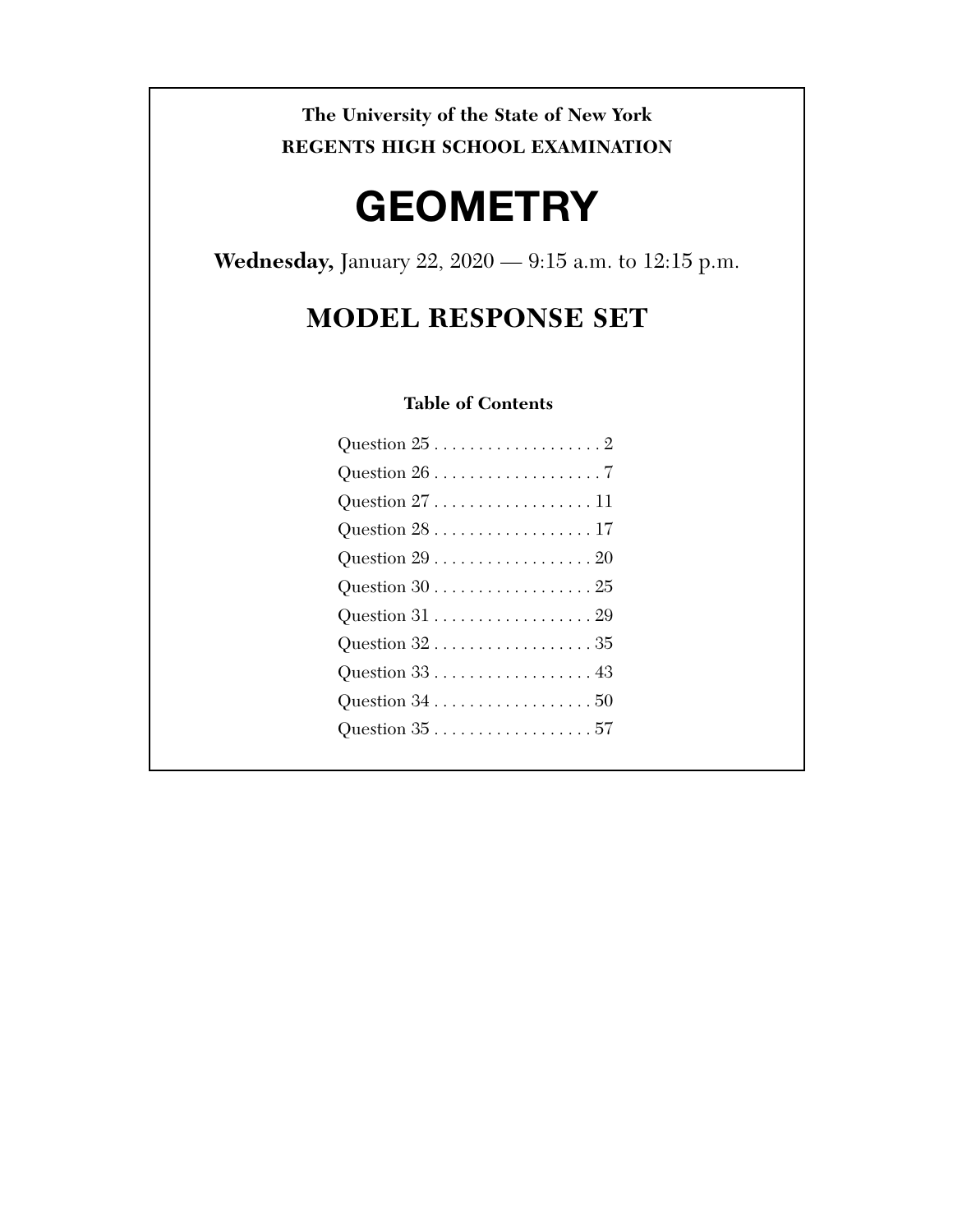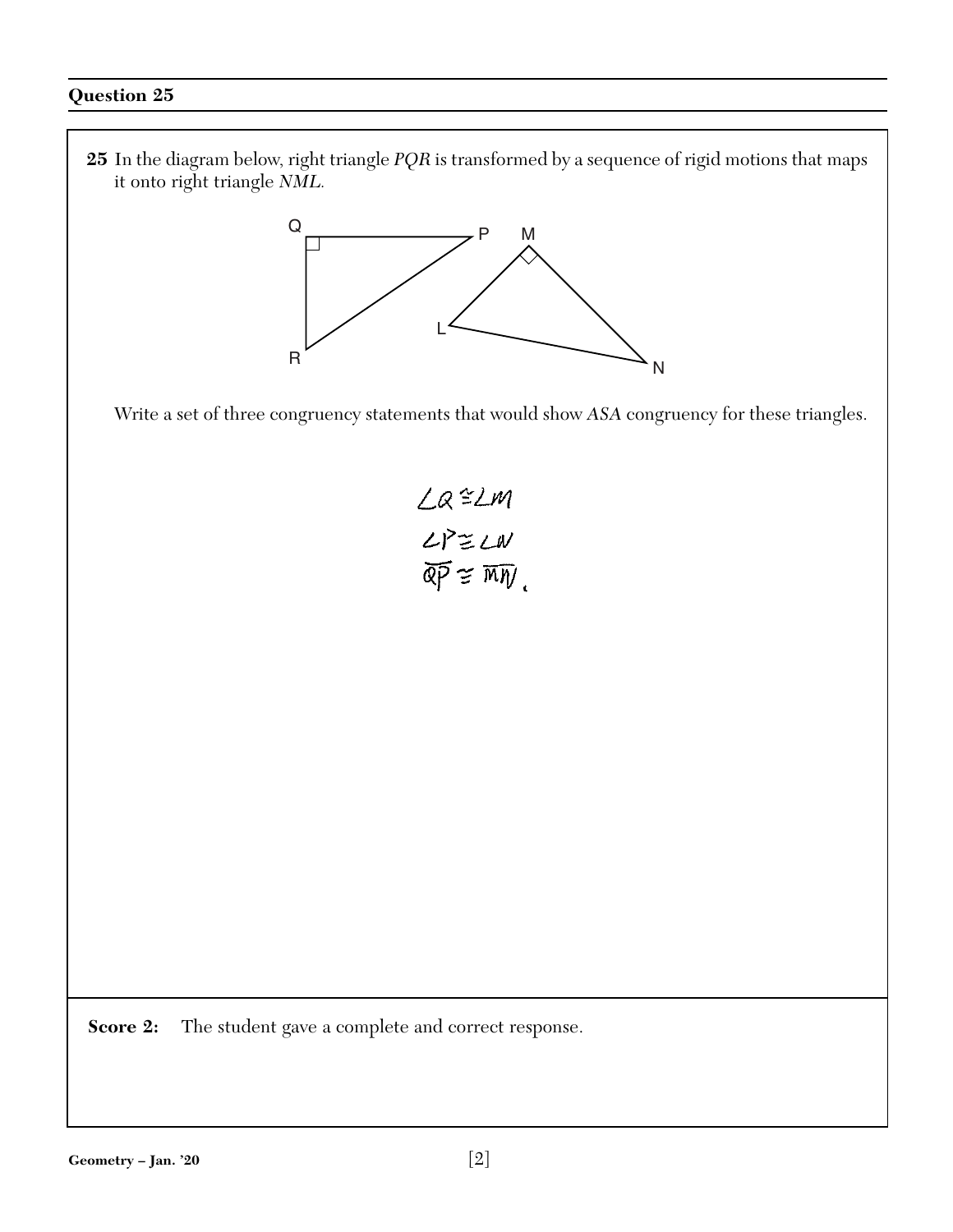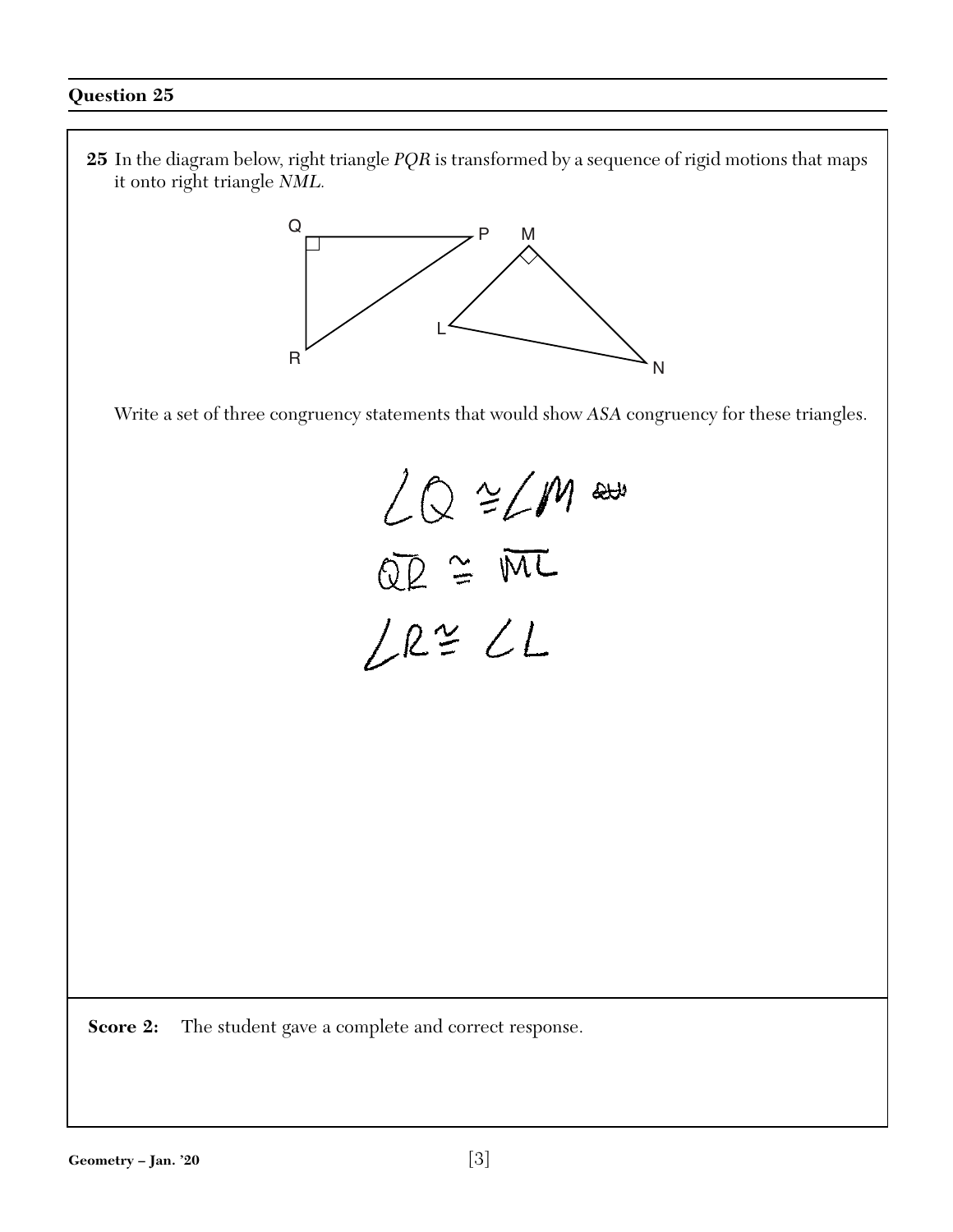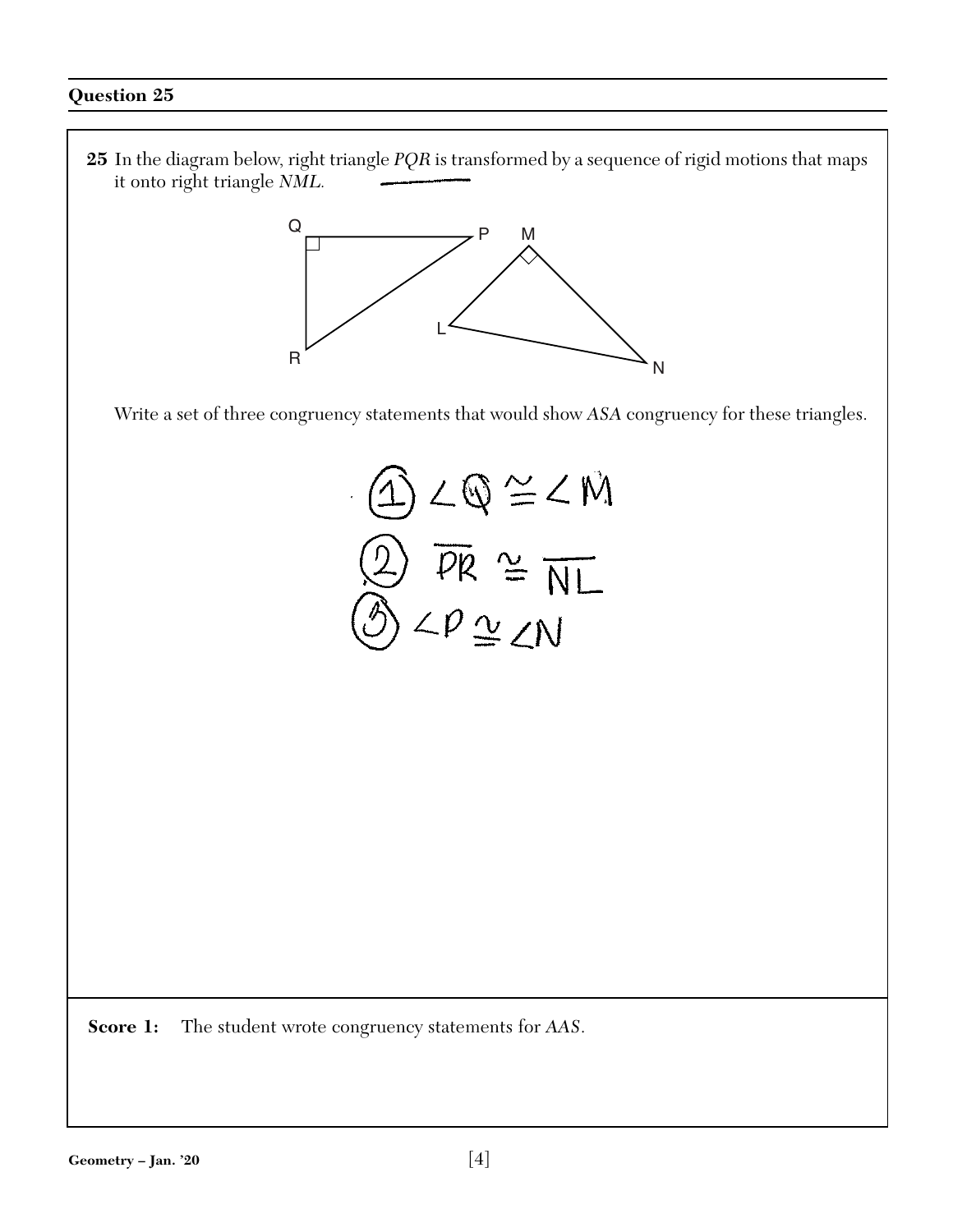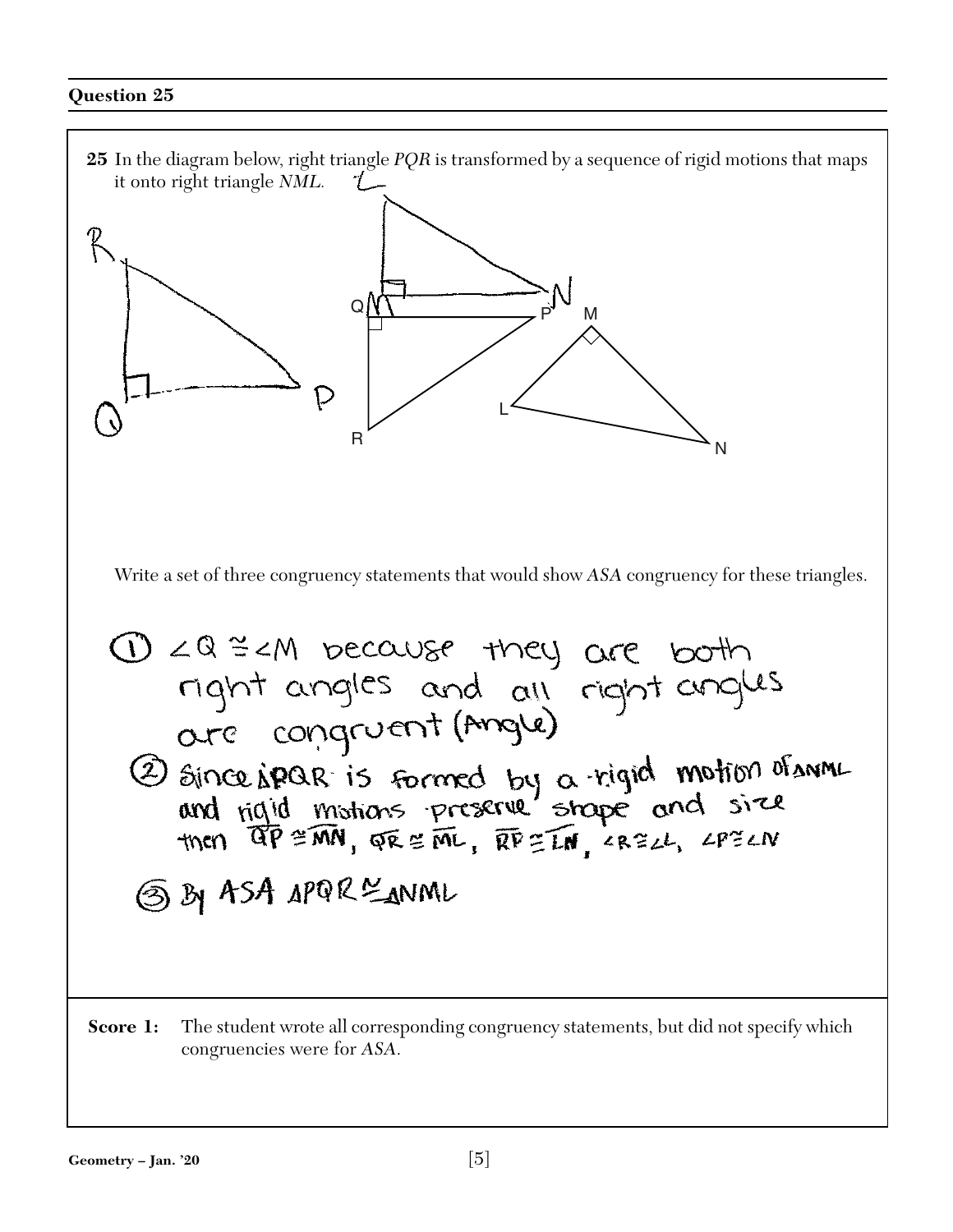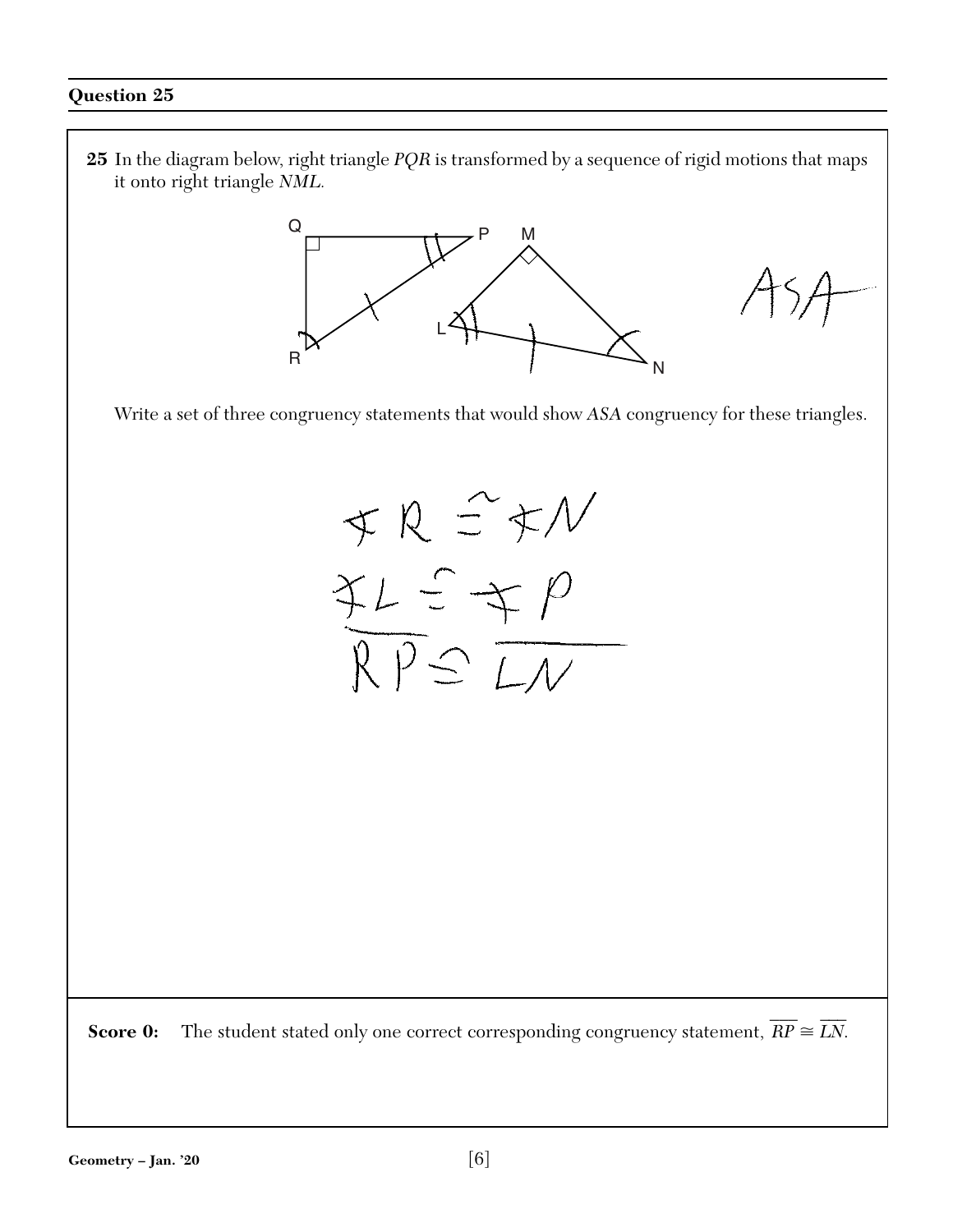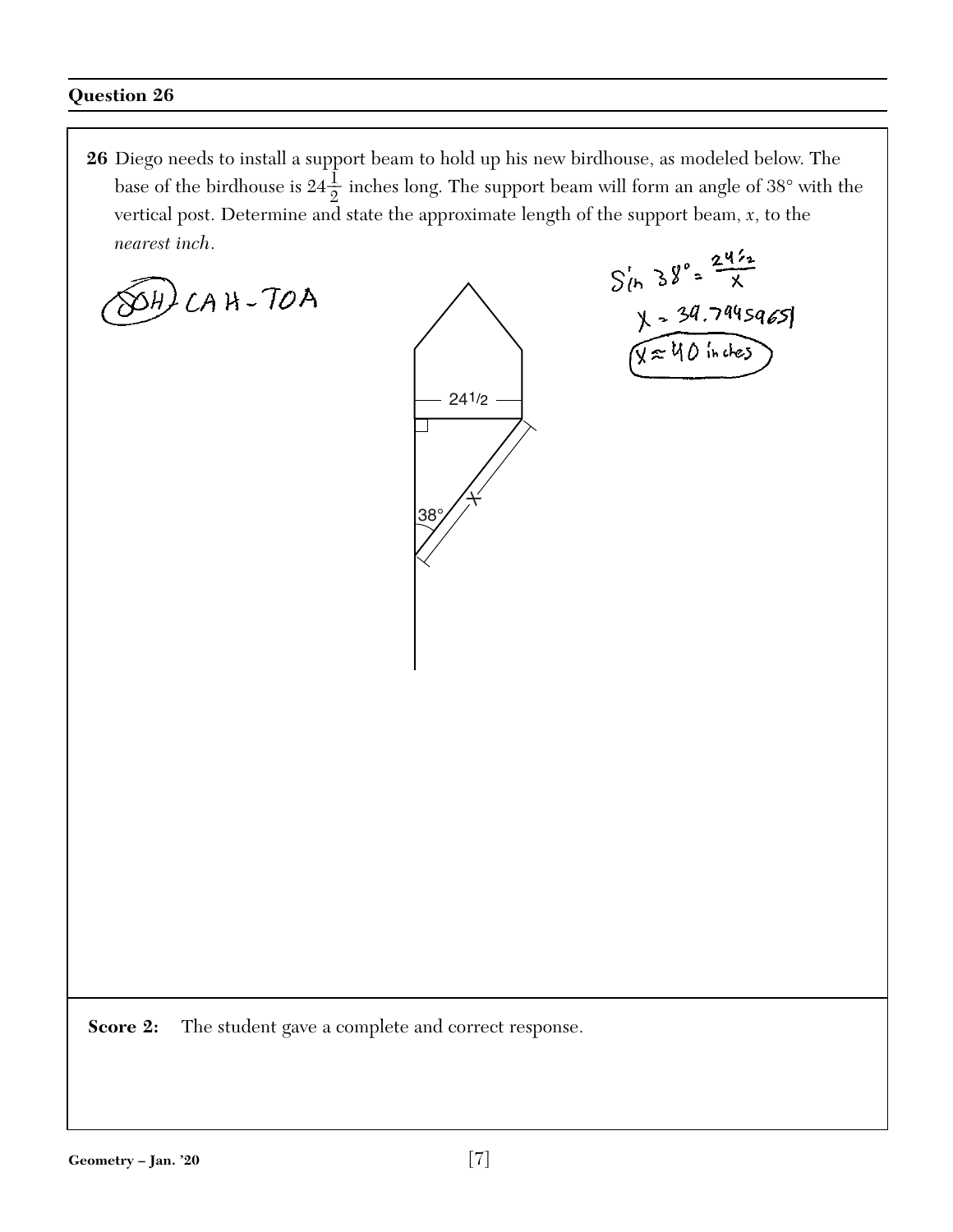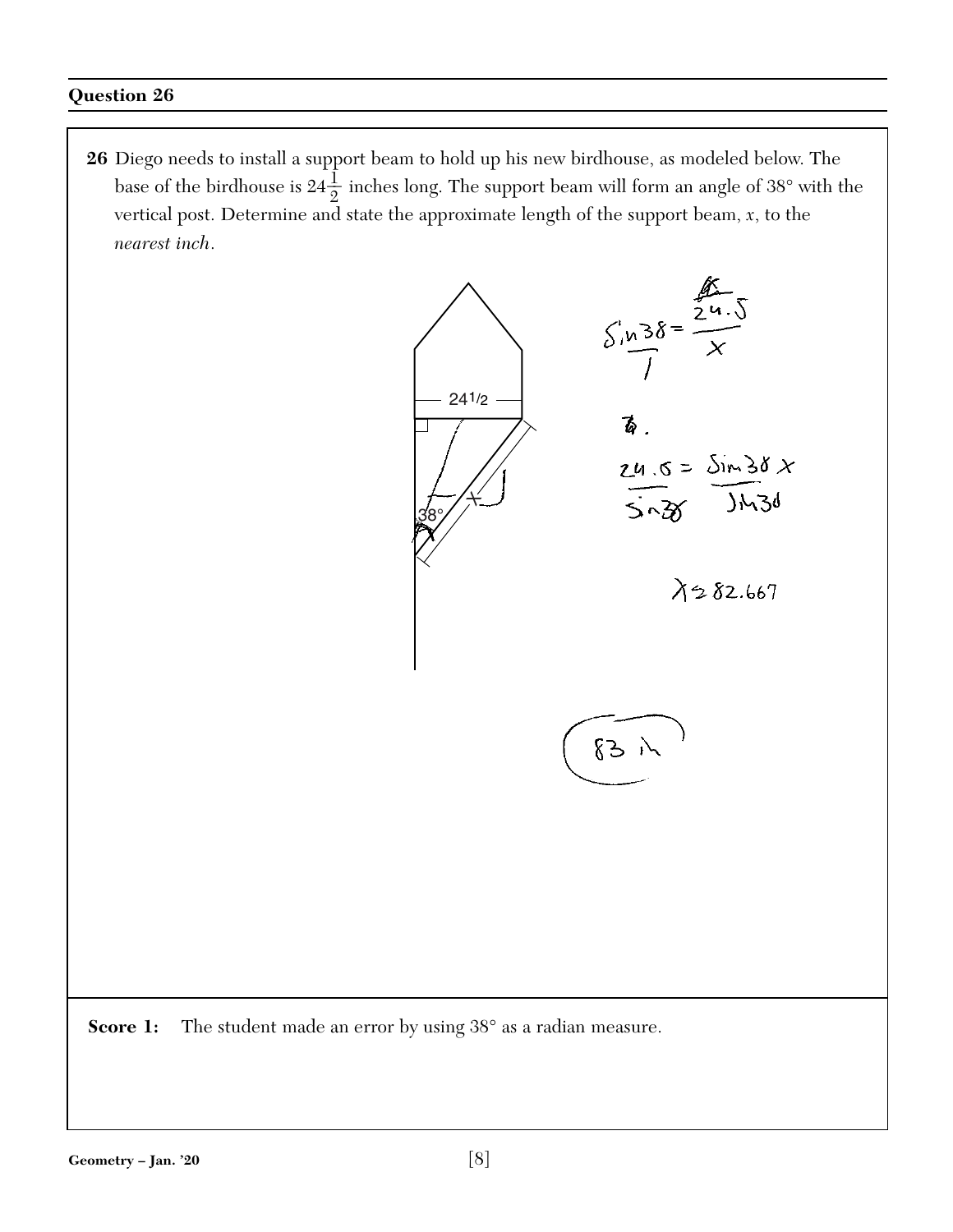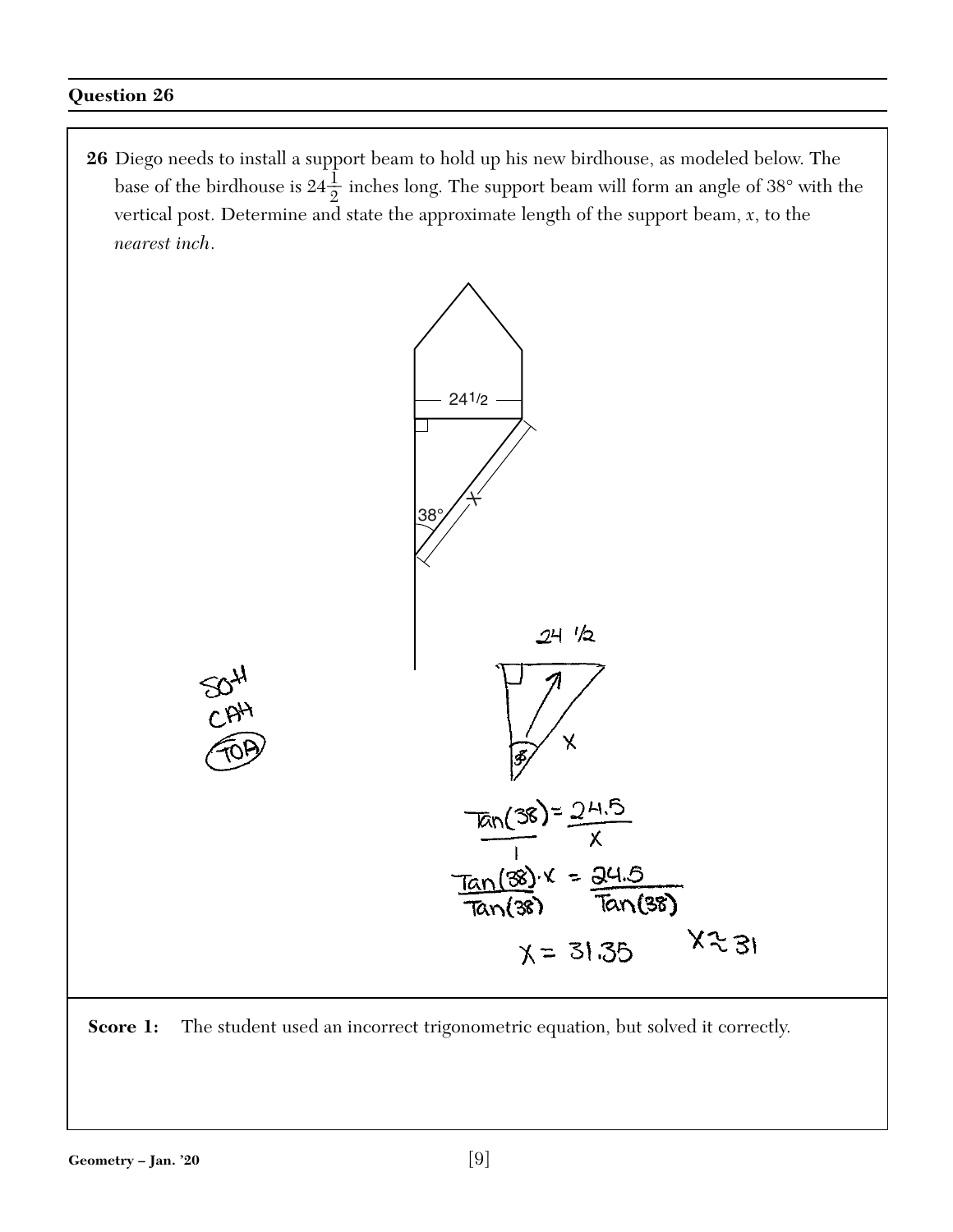

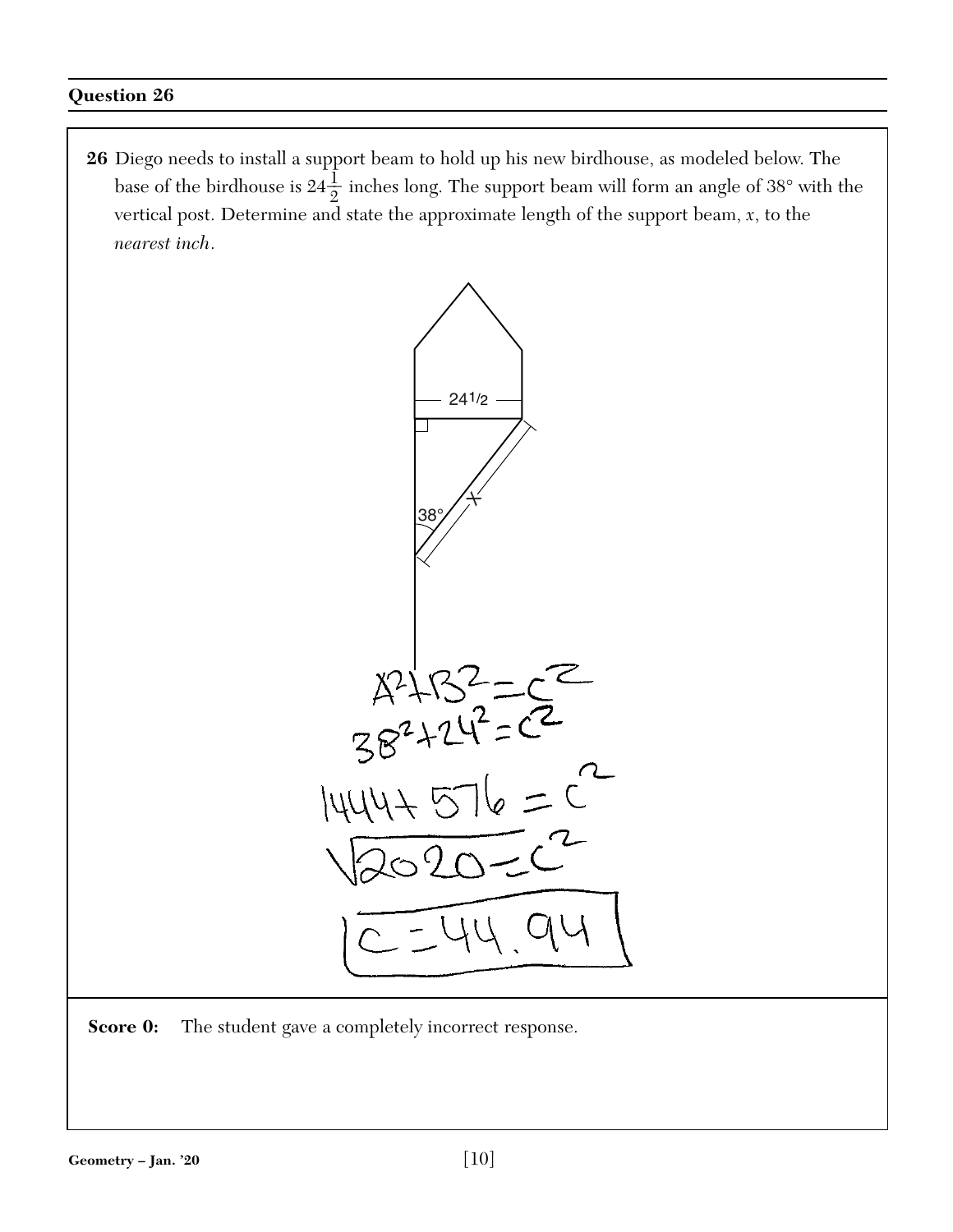**27** A rectangular tabletop will be made of maple wood that weighs 43 pounds per cubic foot. The tabletop will have a length of eight feet, a width of three feet, and a thickness of one inch. Determine and state the weight of the tabletop, in pounds.

 $y=\sqrt{w}-1$ <br> $8-3-7=2$ 315/813 1 86 pounds  $43.2 =$ **Score 2:** The student gave a complete and correct response.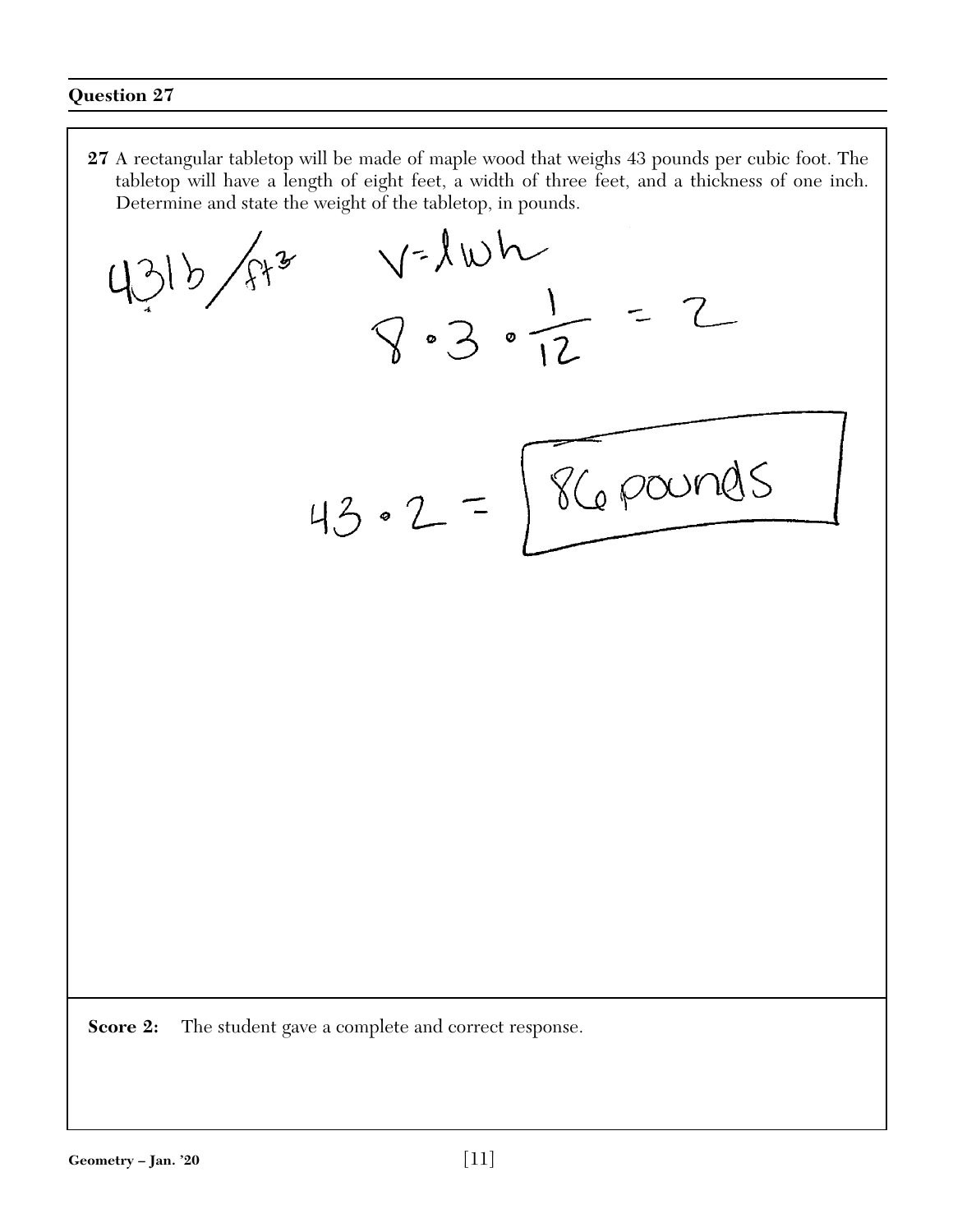**27** A rectangular tabletop will be made of maple wood that weighs 43 pounds per cubic foot. The tabletop will have a length of eight feet, a width of three feet, and a thickness of one inch. Determine and state the weight of the tabletop, in pound

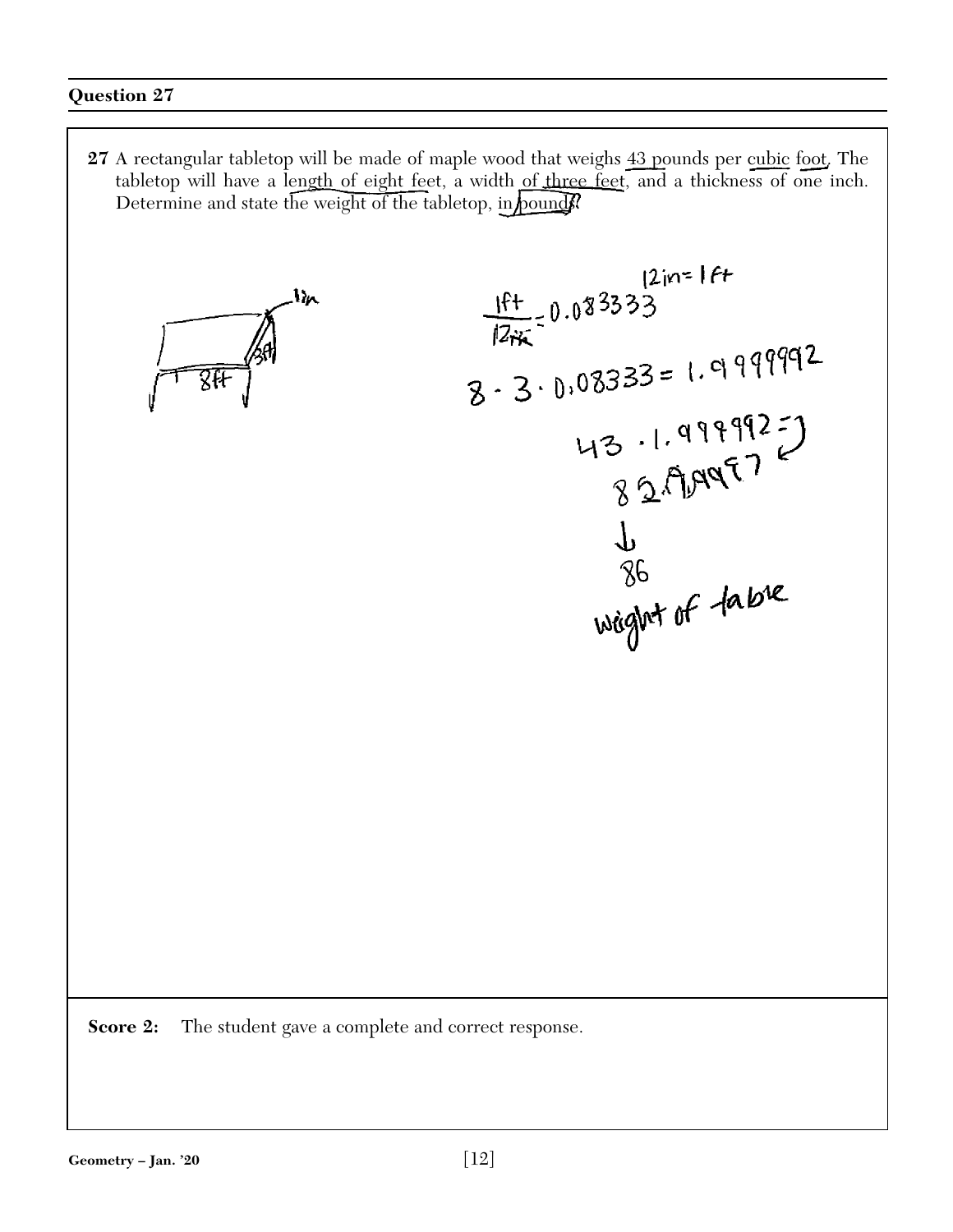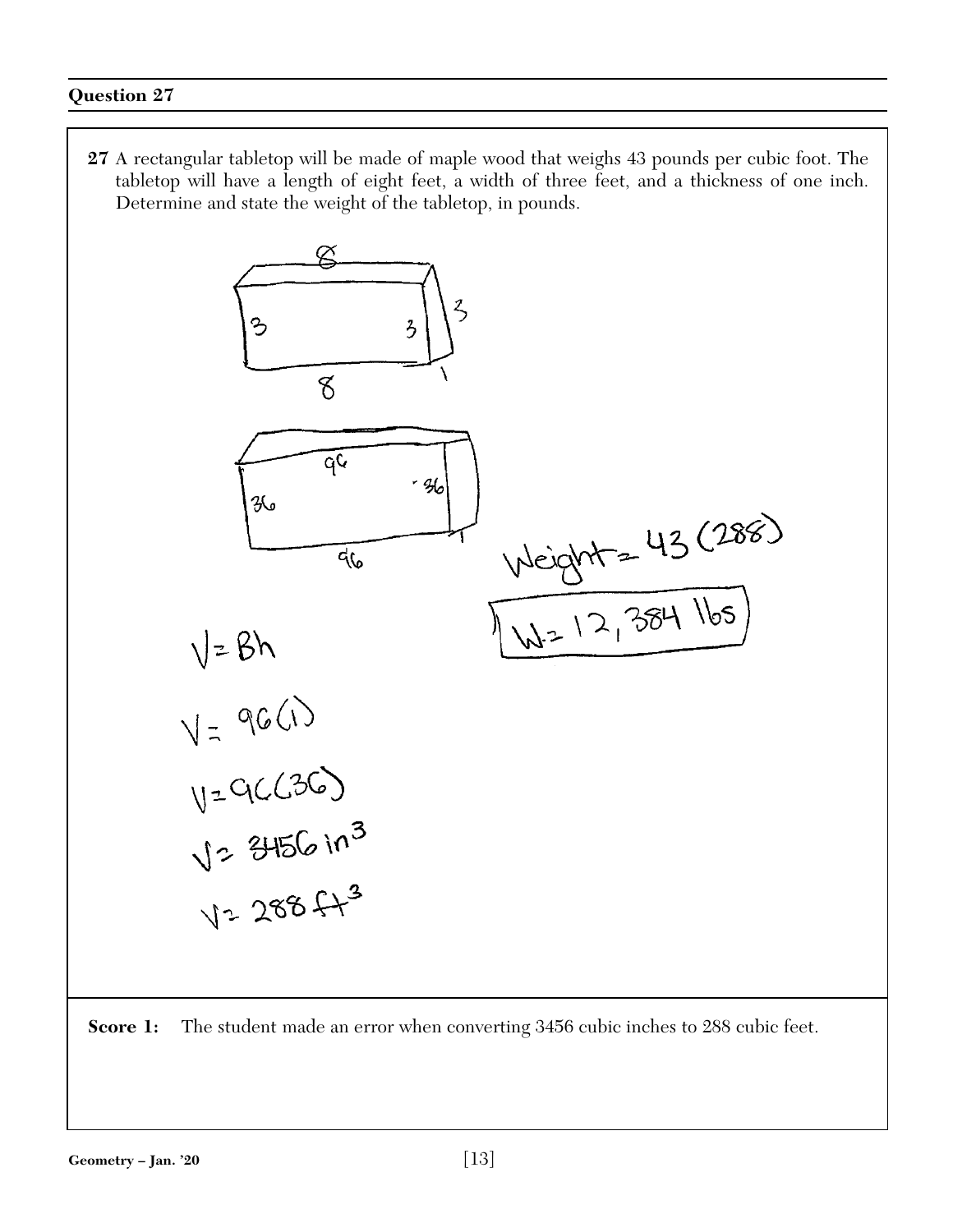**27** A rectangular tabletop will be made of maple wood that weighs 43 pounds per cubic foot. The tabletop will have a length of eight feet, a width of three feet, and a thickness of one inch. Determine and state the weight of the tabletop, in pounds.

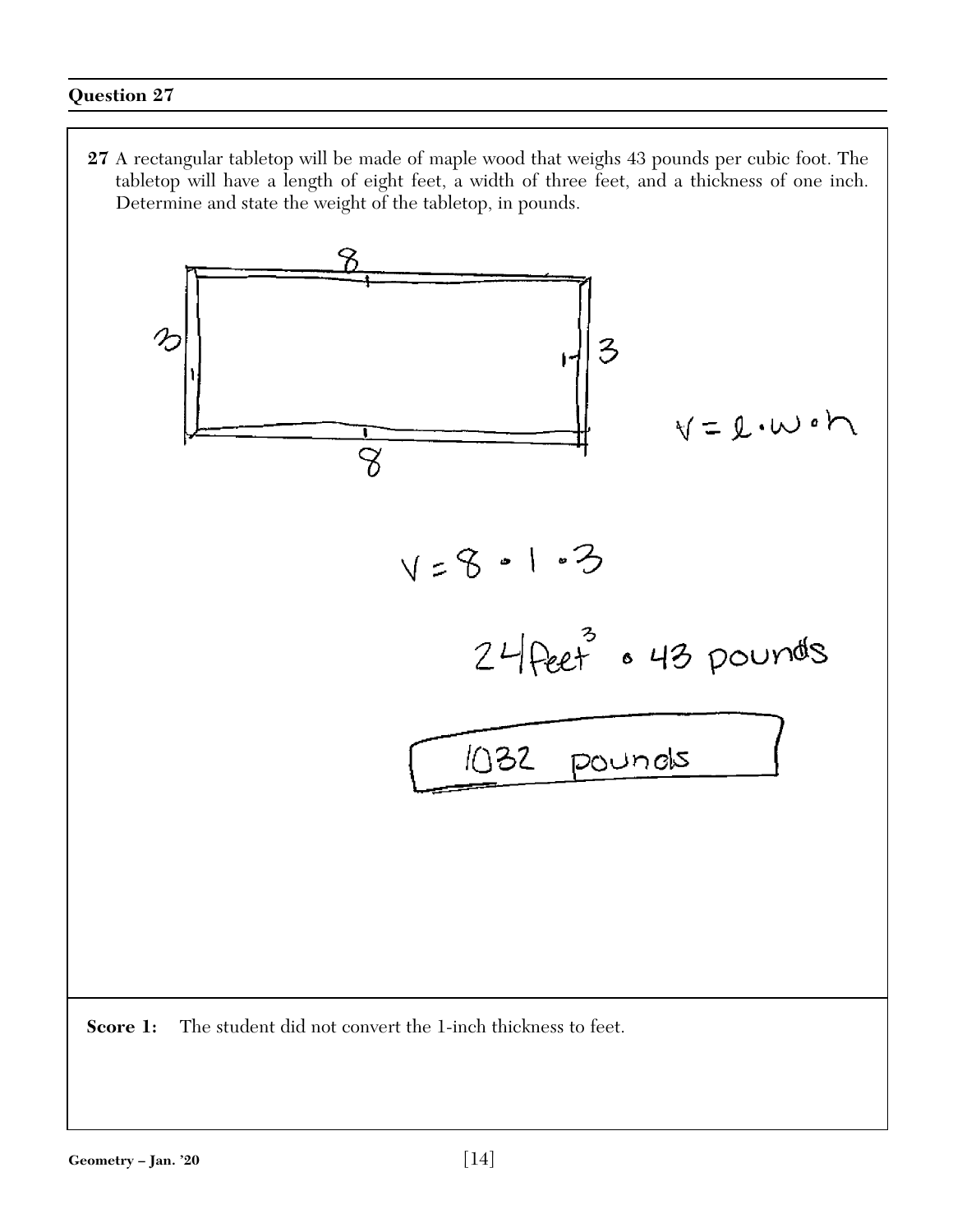**27** A rectangular tabletop will be made of maple wood that weighs 43 pounds per cubic foot. The tabletop will have a length of eight feet, a width of three feet, and a thickness of one inch. Determine and state the weight of the tabletop, in pounds.

$$
linch = \frac{1}{l^{2}}foot = 0.083
$$
  
8 x 3 x 0.083 = 1.992  
x 43  
85.656

**Score 1:** The student made a rounding error when stating the weight of the table.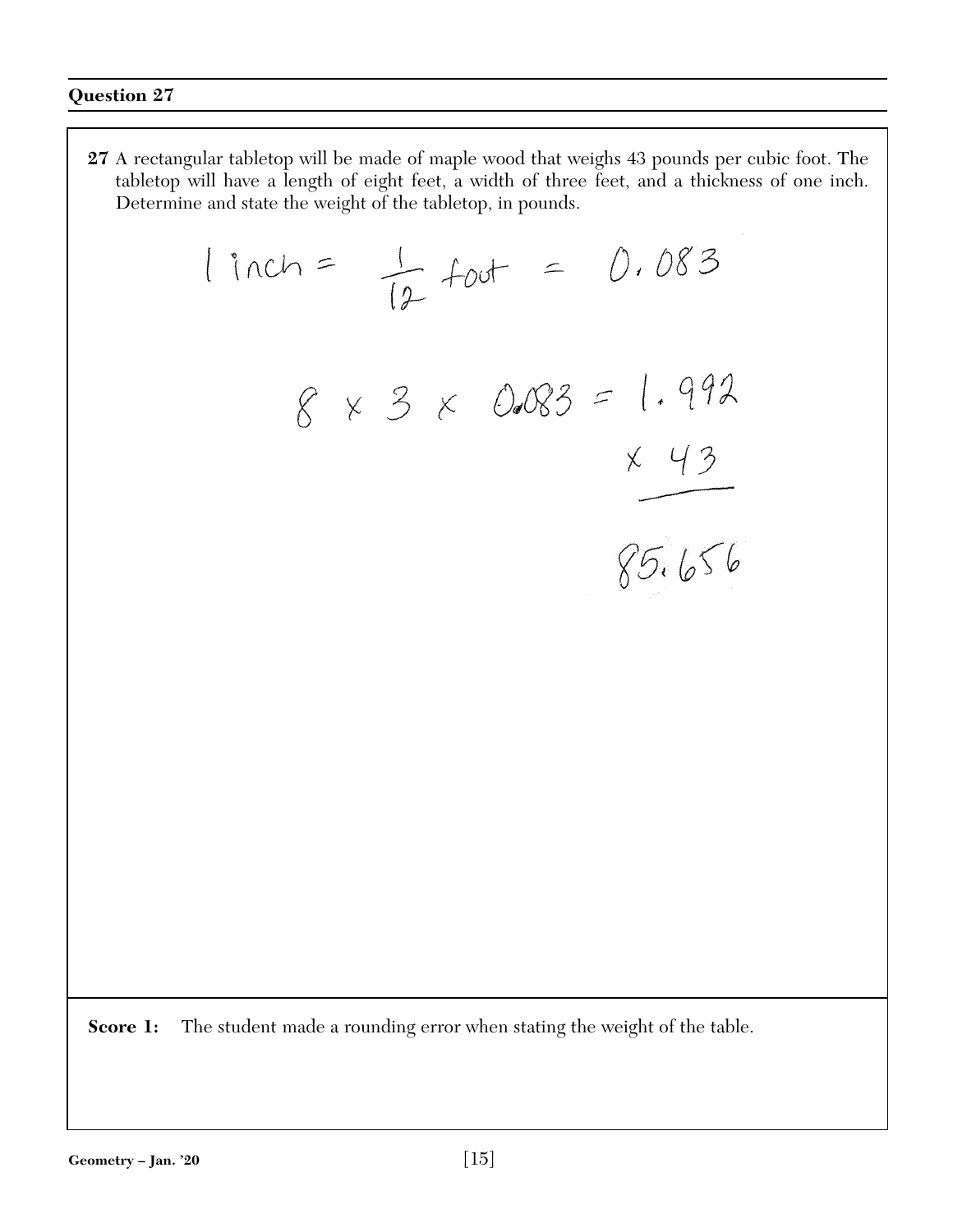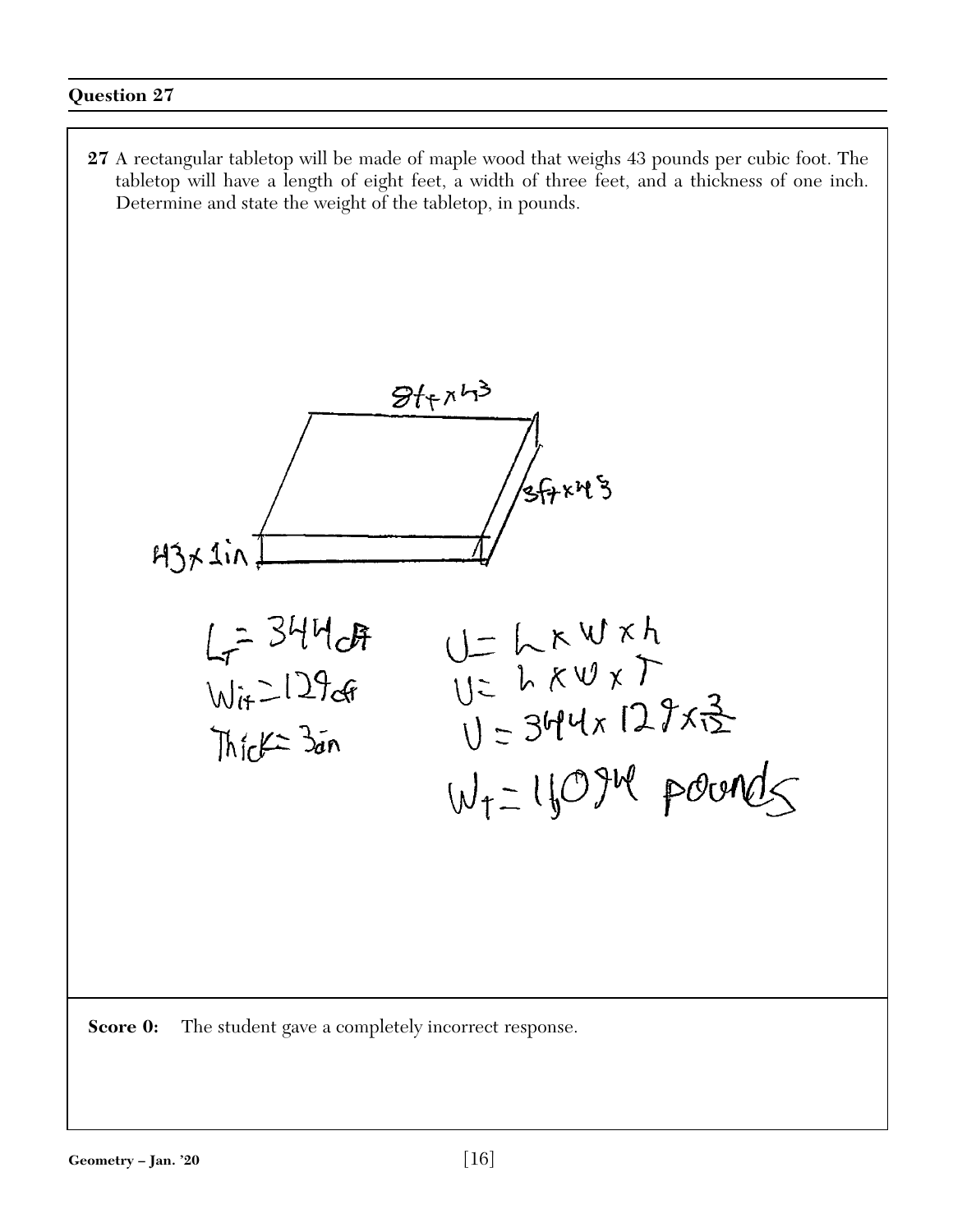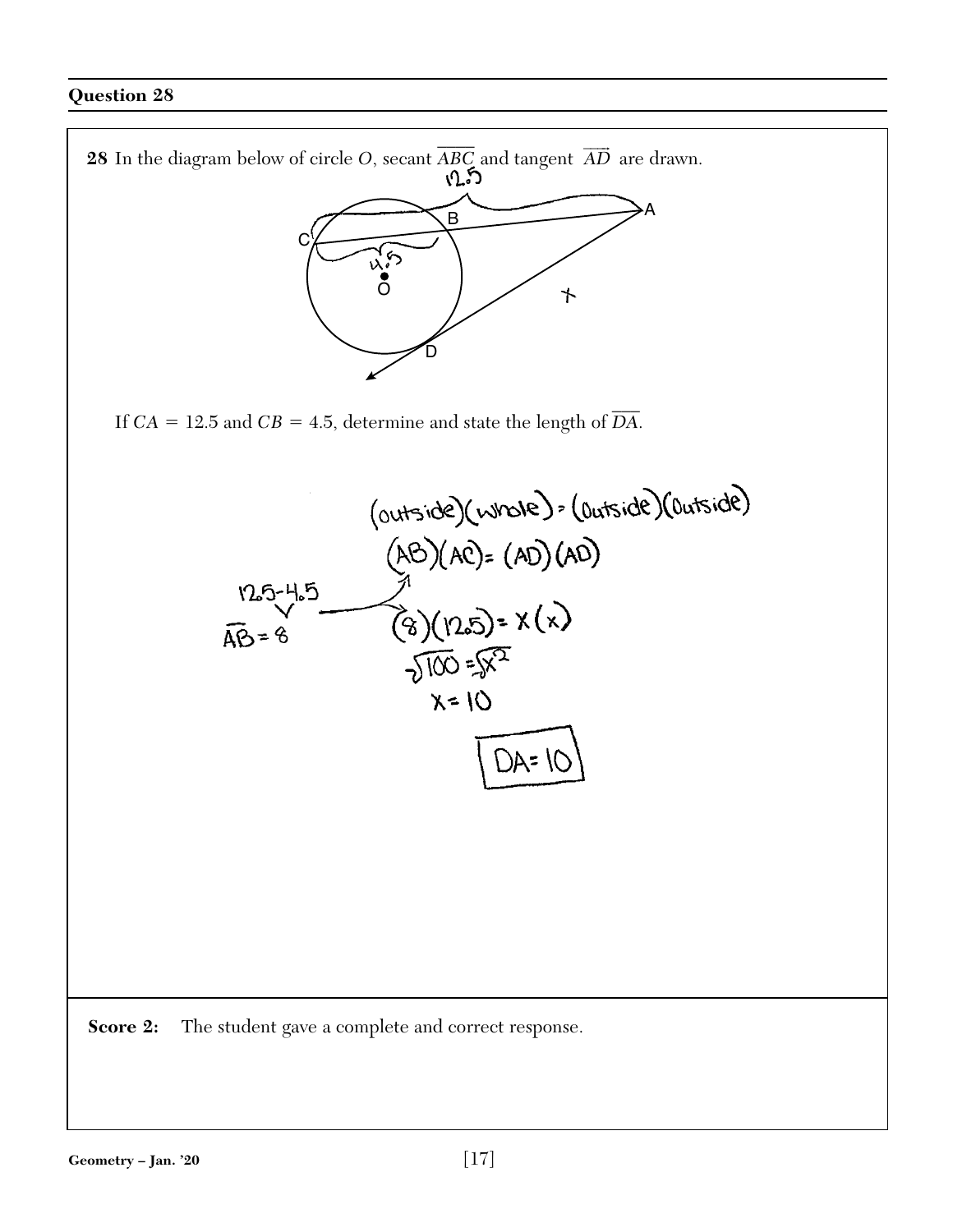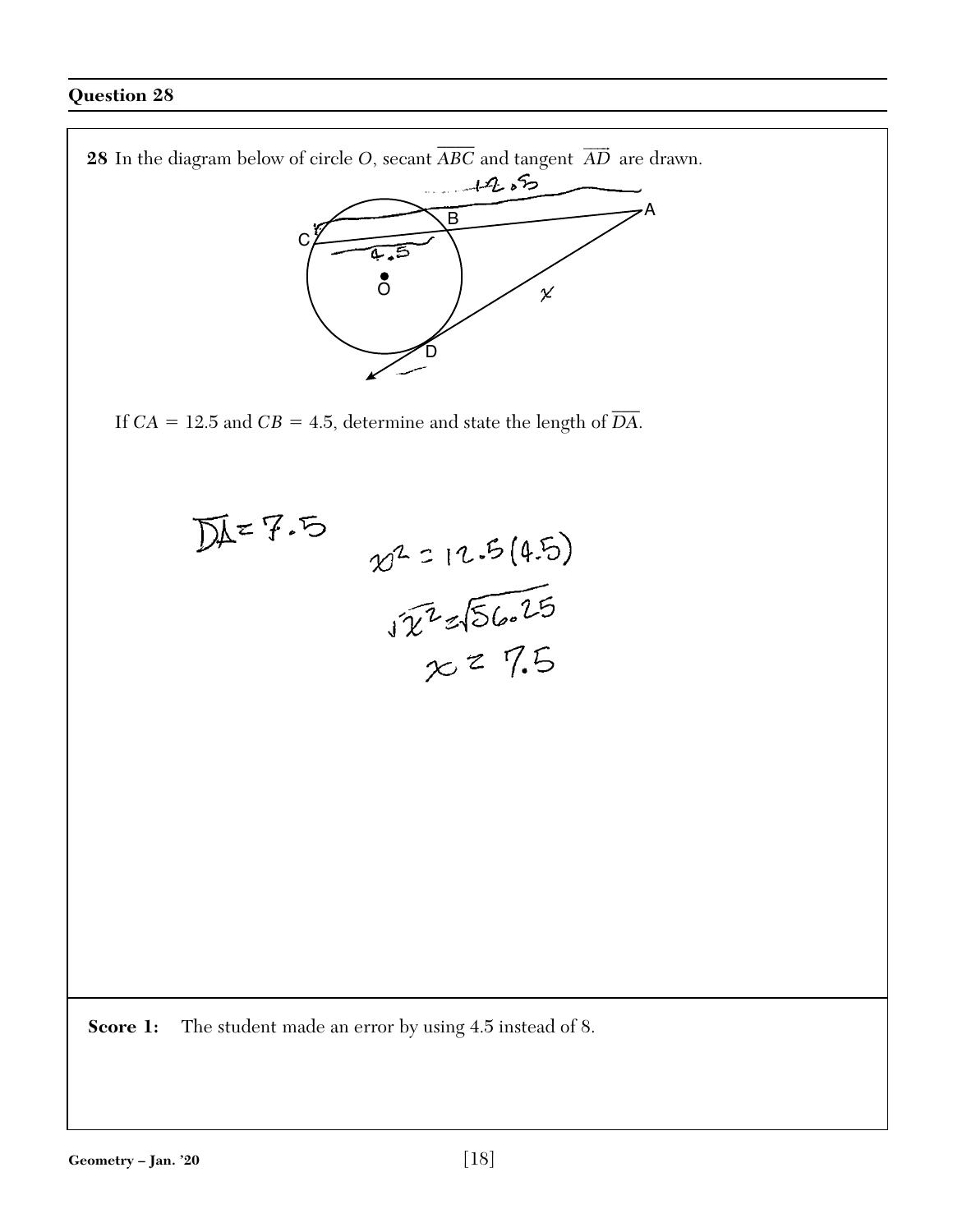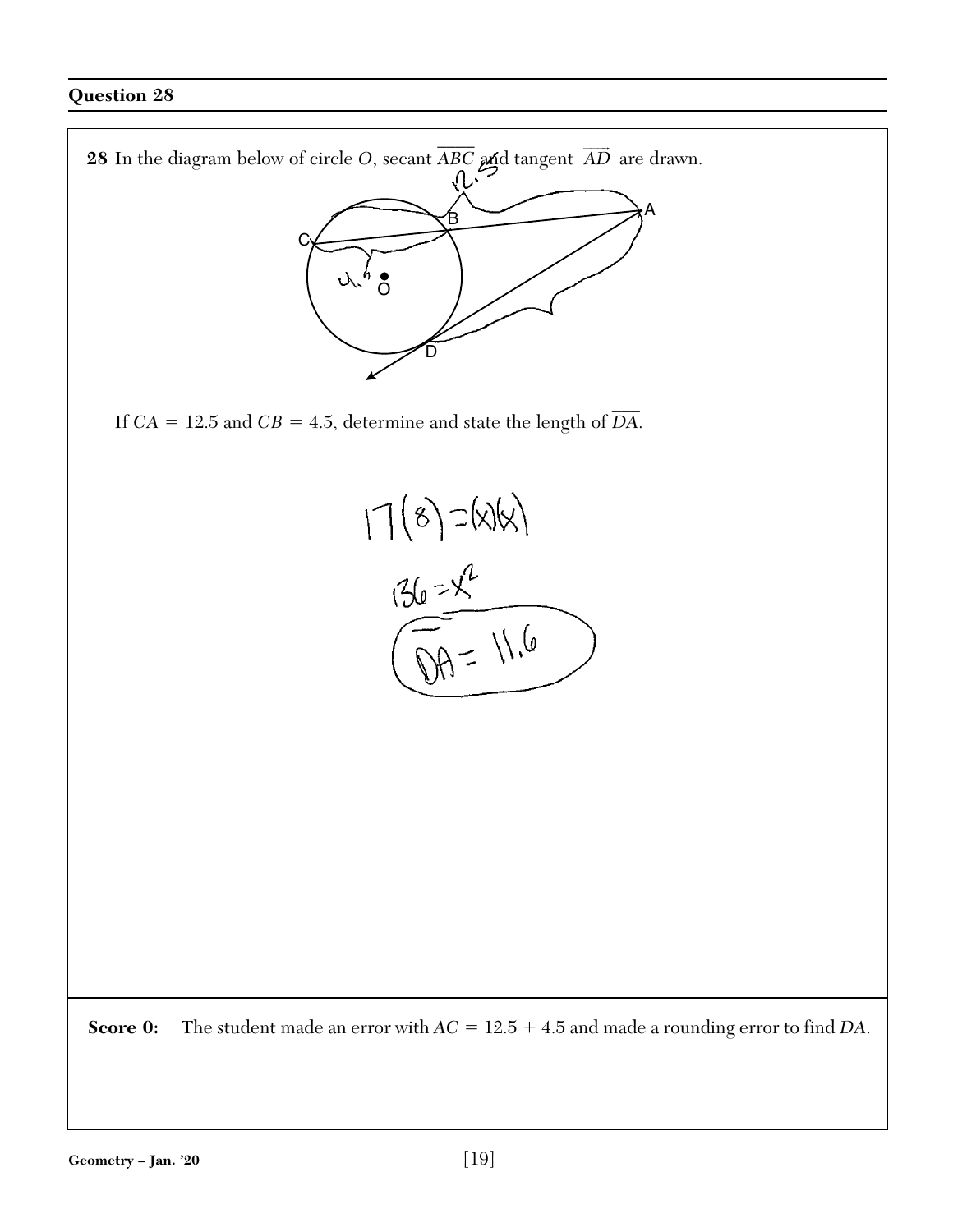**29** Given  $\overline{MT}$  below, use a compass and straightedge to construct a 45° angle whose vertex is at point *M*.

[Leave all construction marks.]

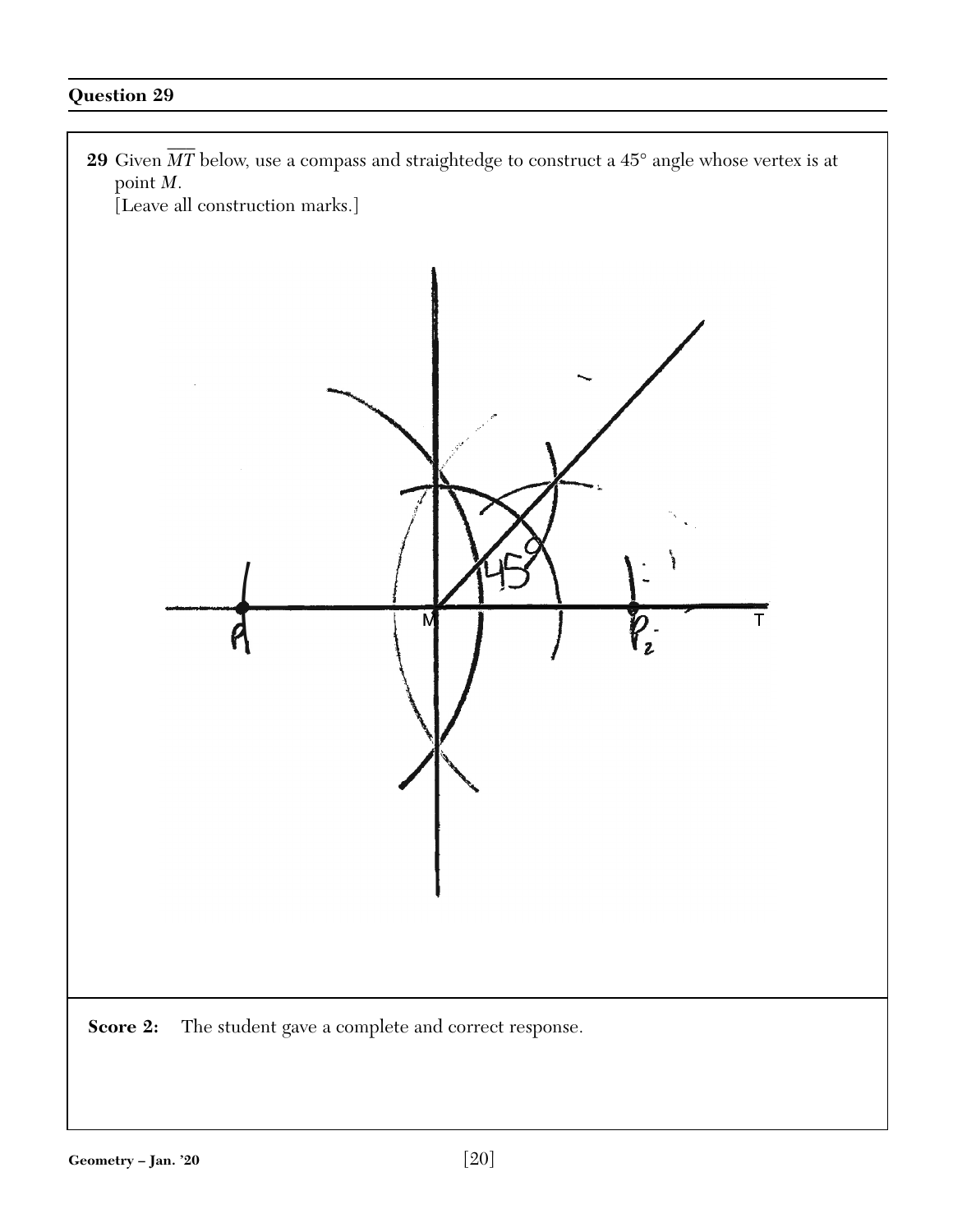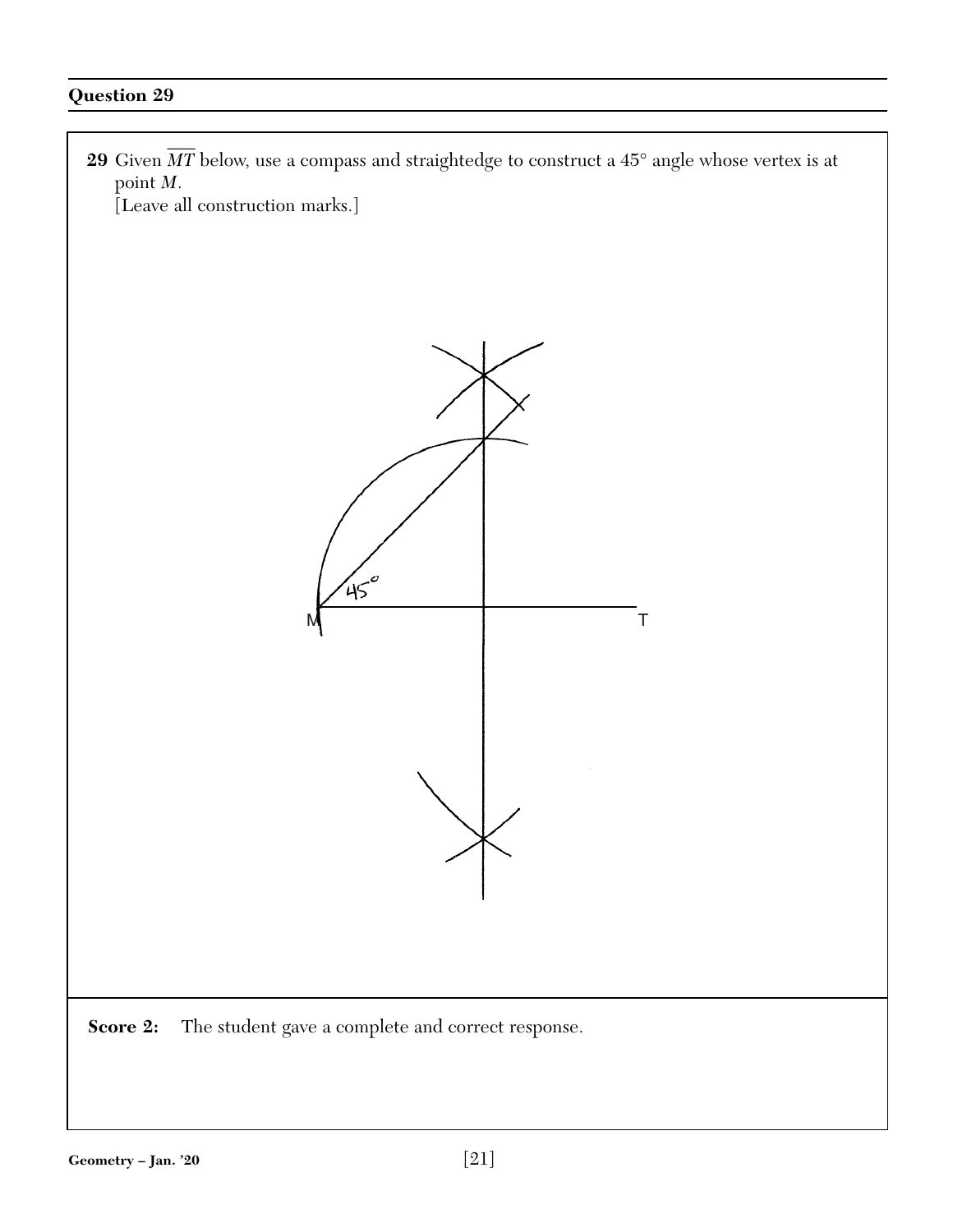**29** Given  $\overline{MT}$  below, use a compass and straightedge to construct a 45° angle whose vertex is at point *M*.

[Leave all construction marks.]



**Score 2:** The student gave a complete and correct response. The student constructed a 60° angle using an equilateral triangle and then bisected that 60° angle to get a 30° angle. Lastly, the student bisected a 30° angle to combine the other 30° angle with the 15° angle to get a 45° angle.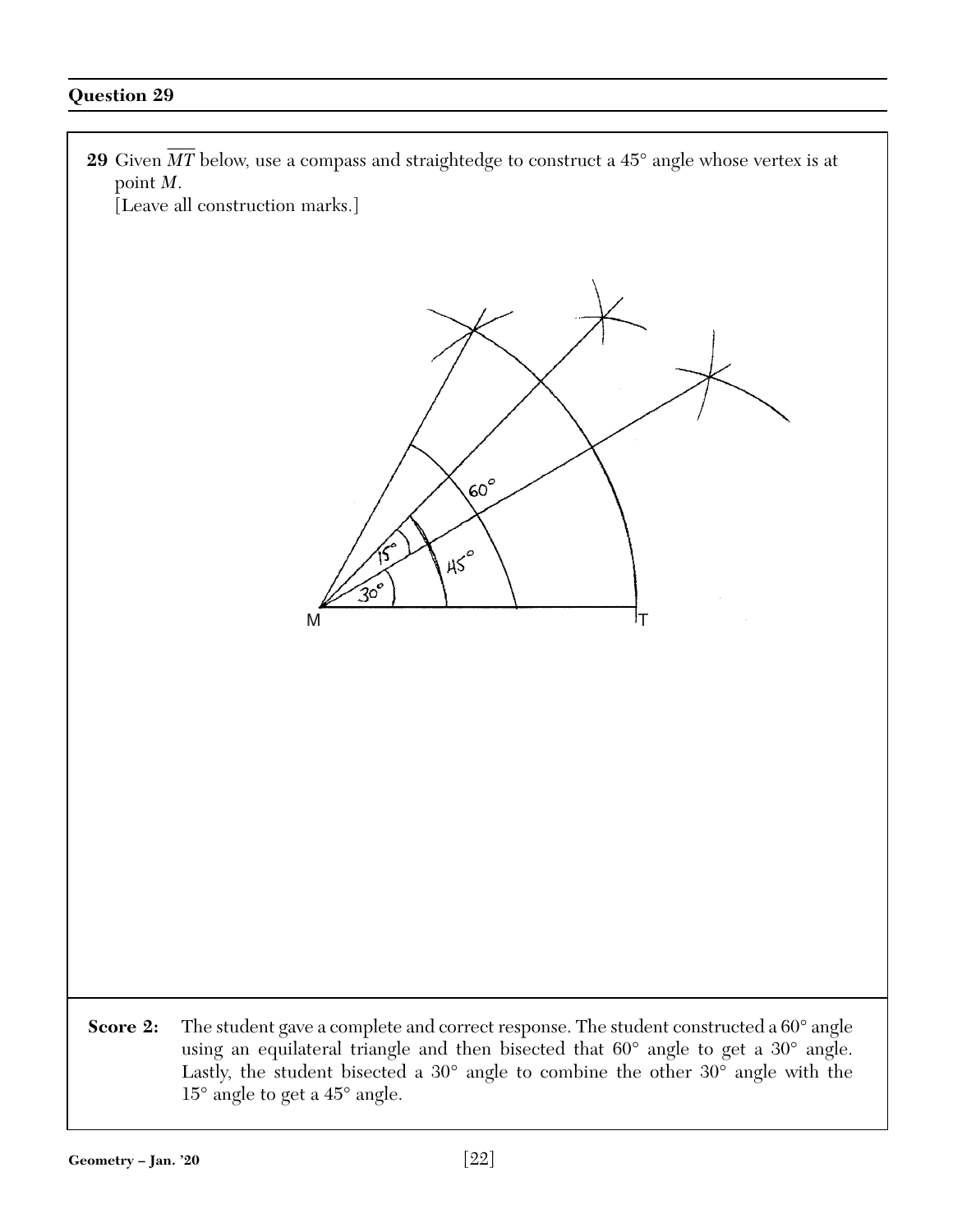

[Leave all construction marks.]



**Score 1:** The student did not construct the line perpendicular to  $\overline{MT}$  through *M*, but correctly bisected the angle.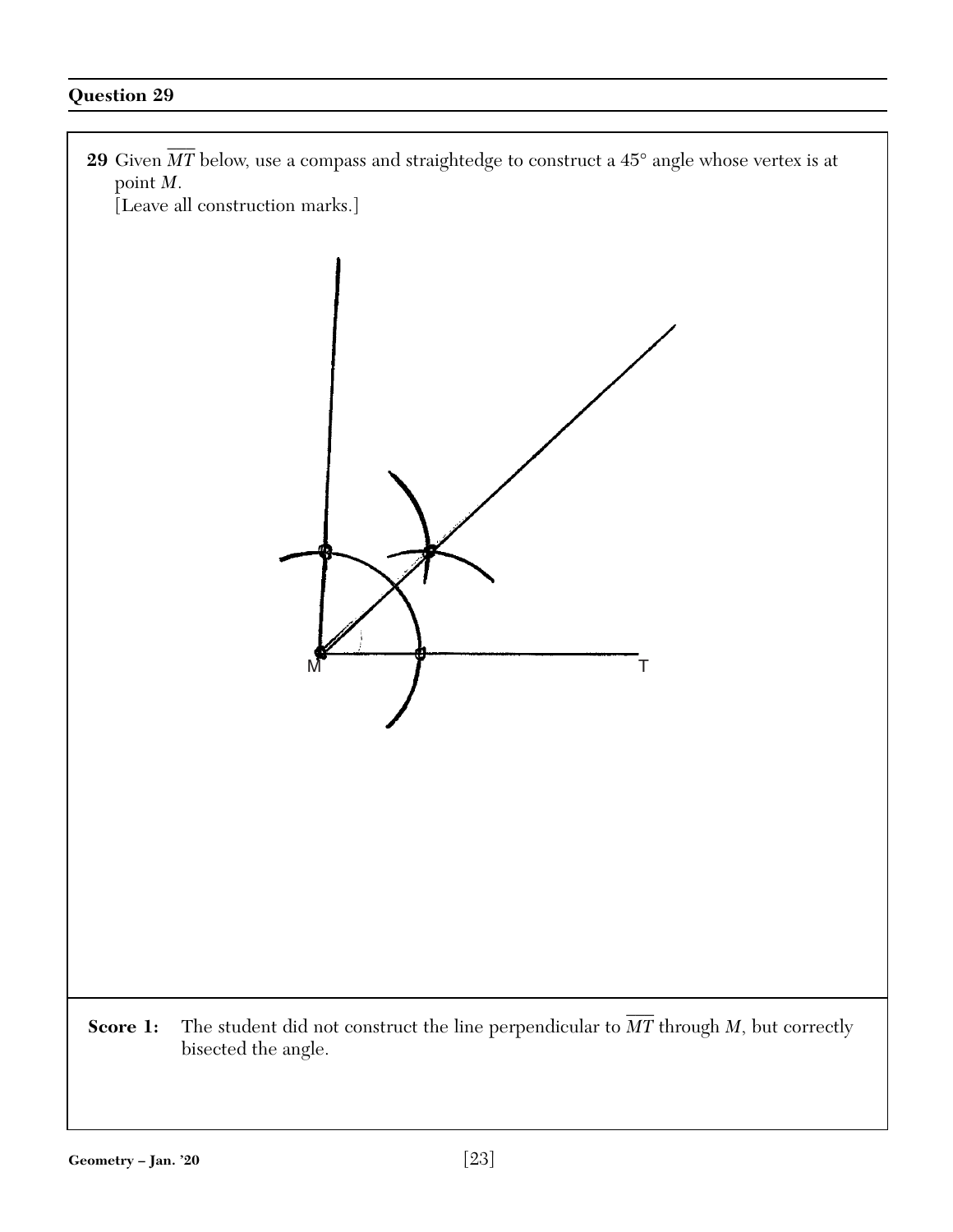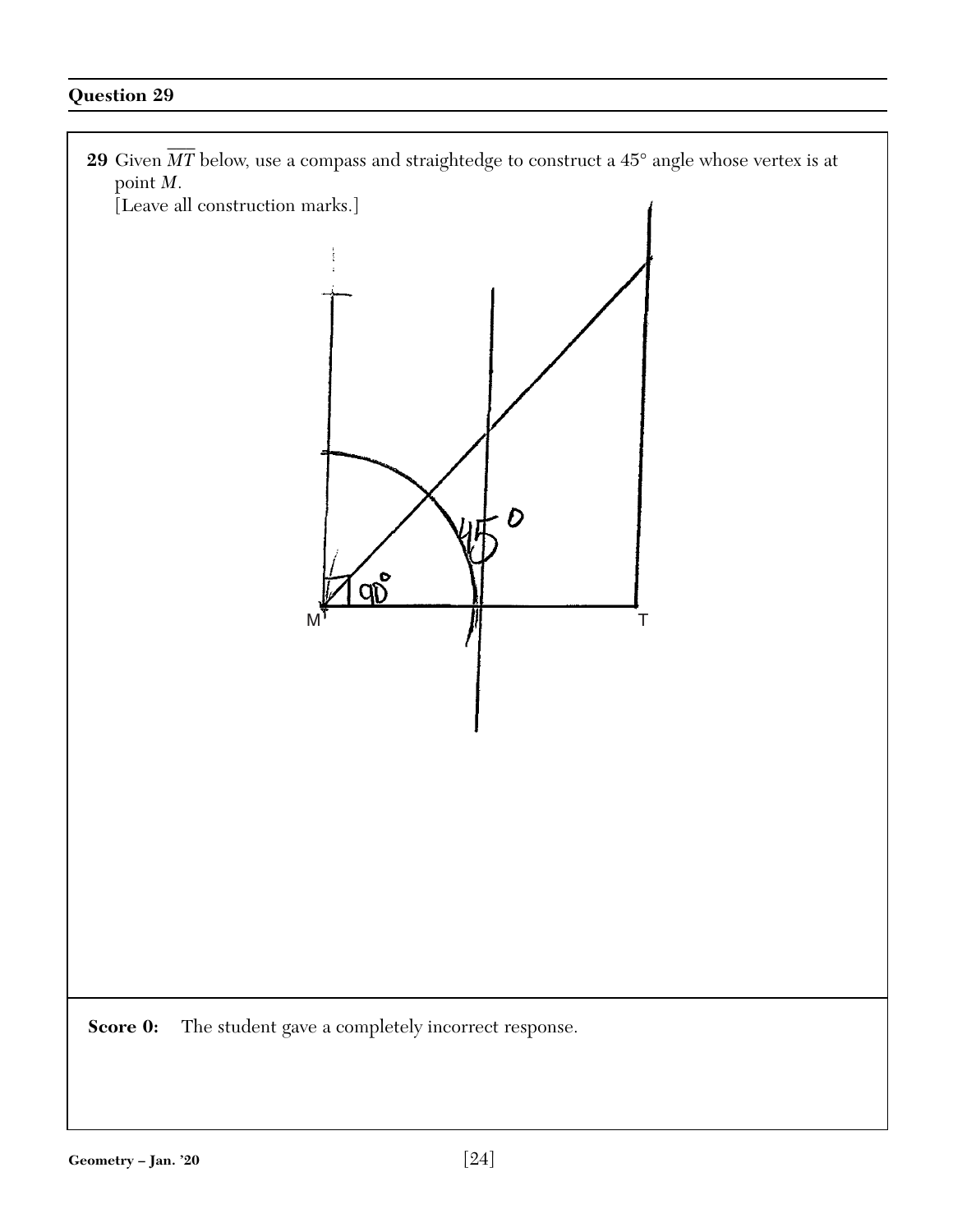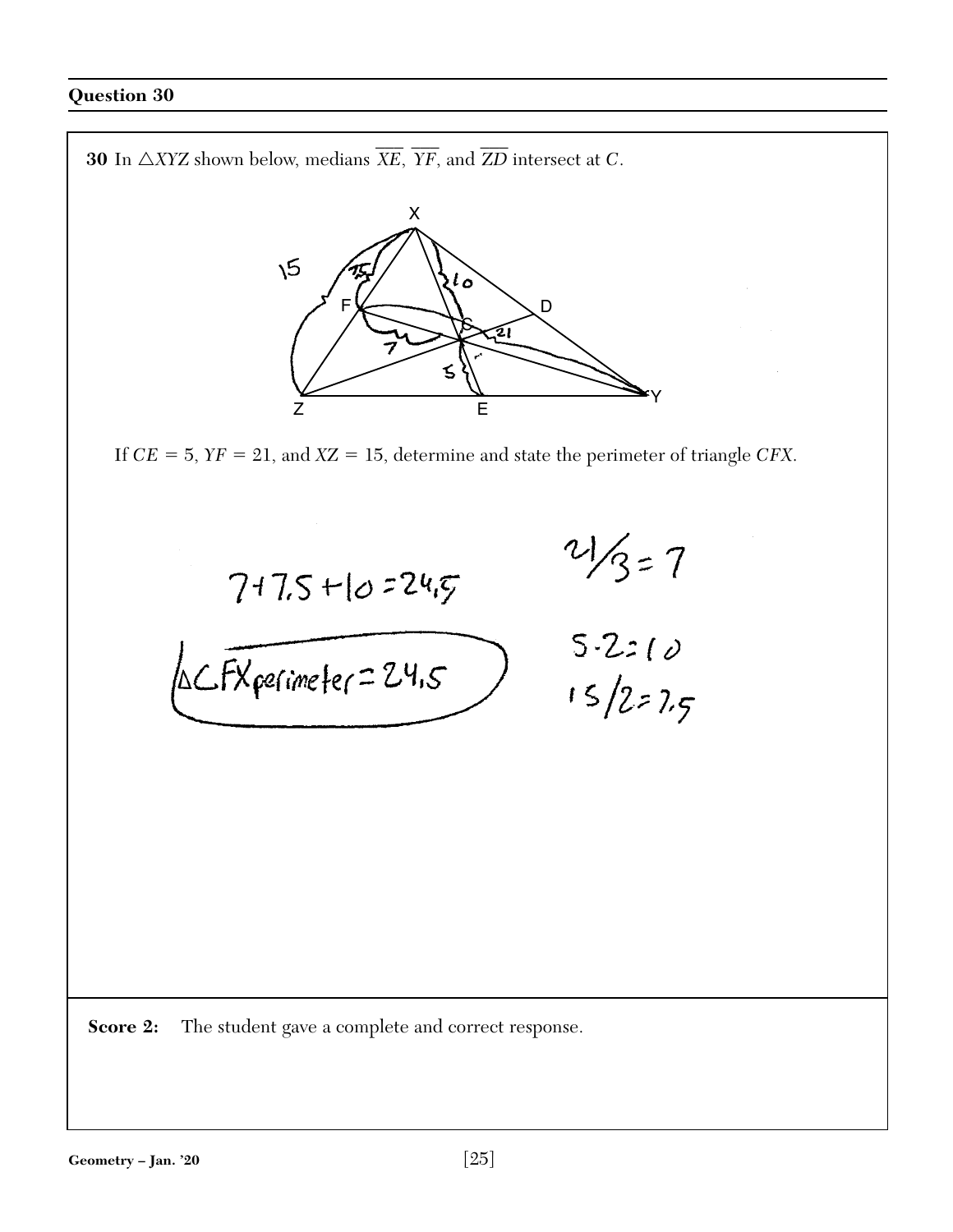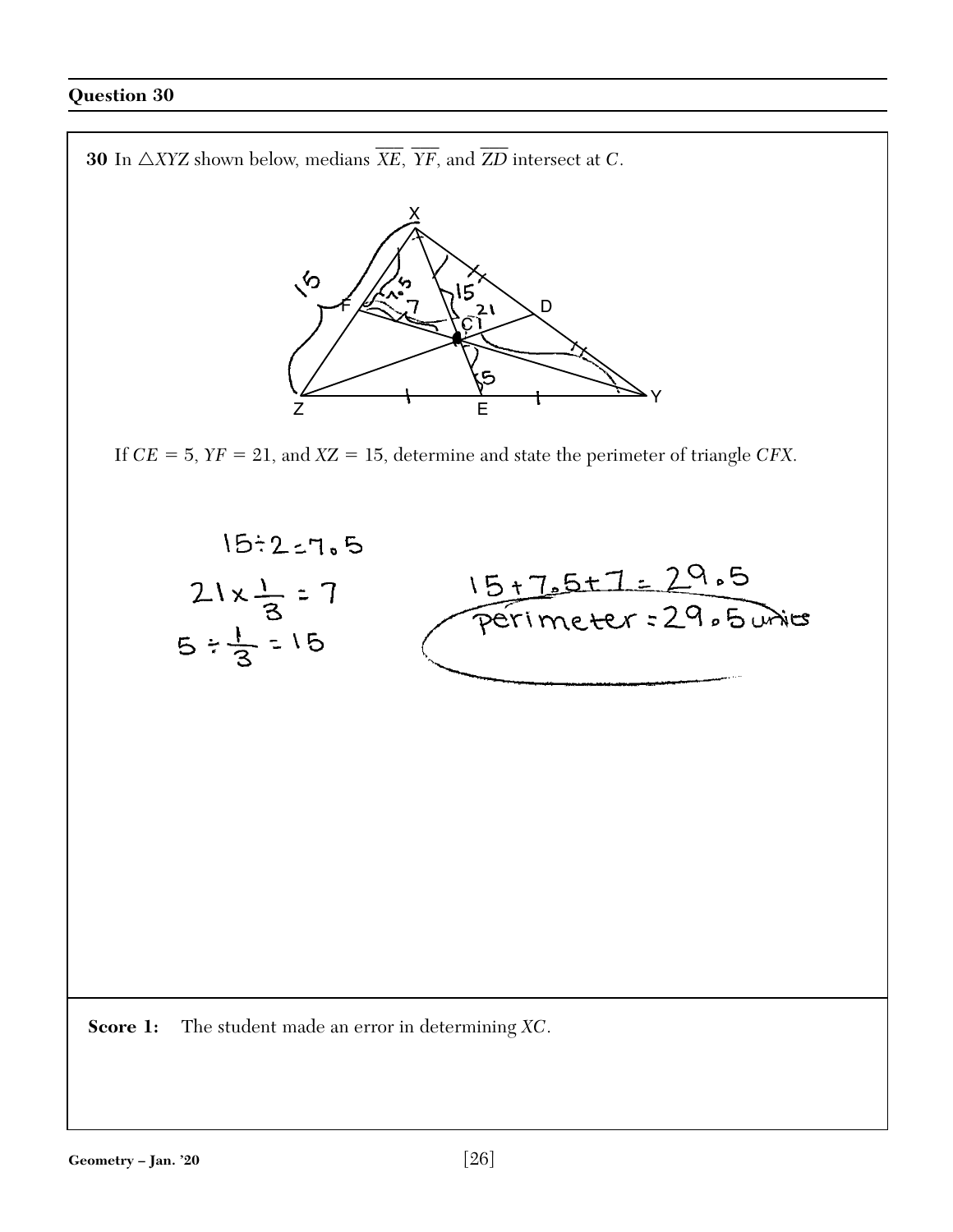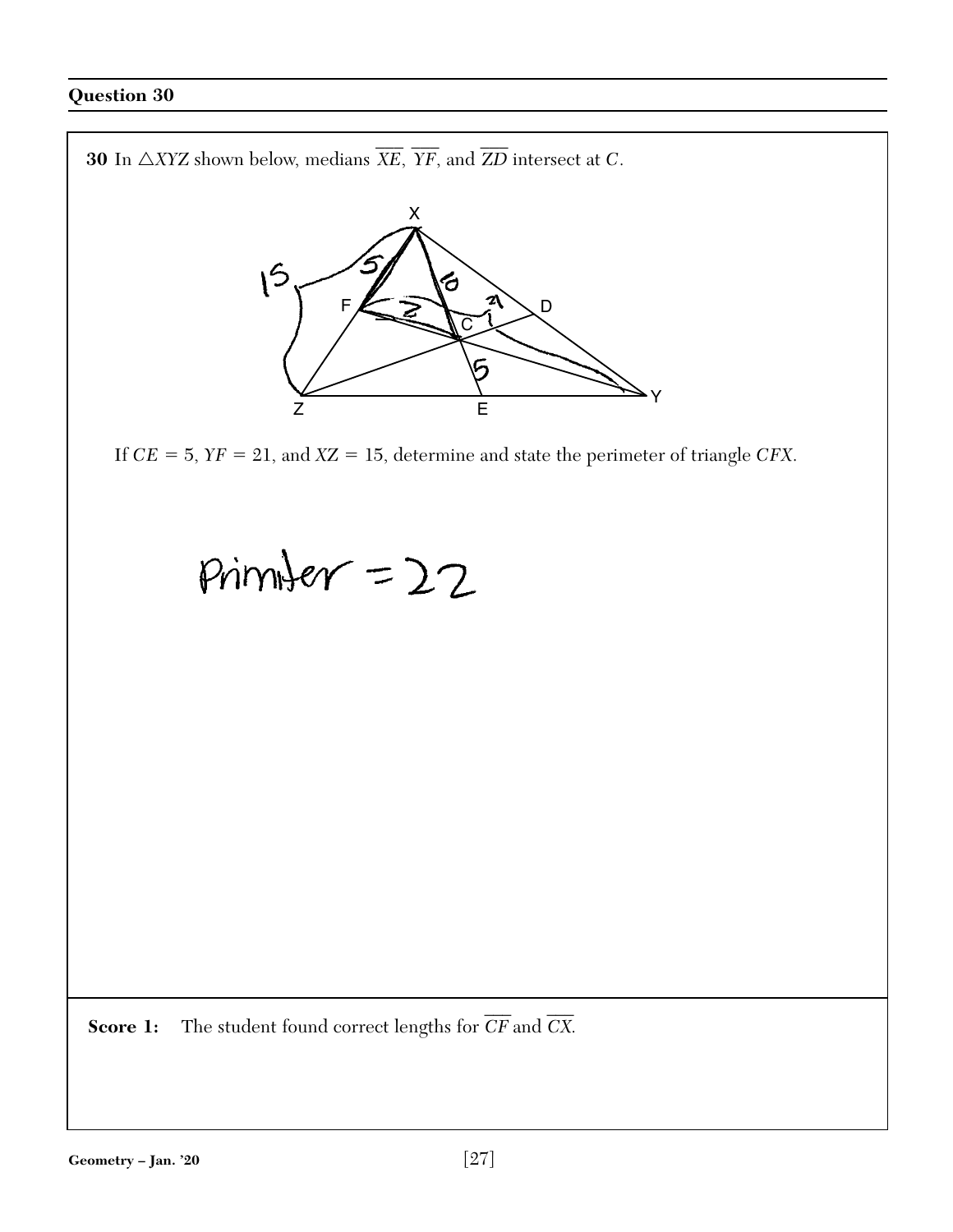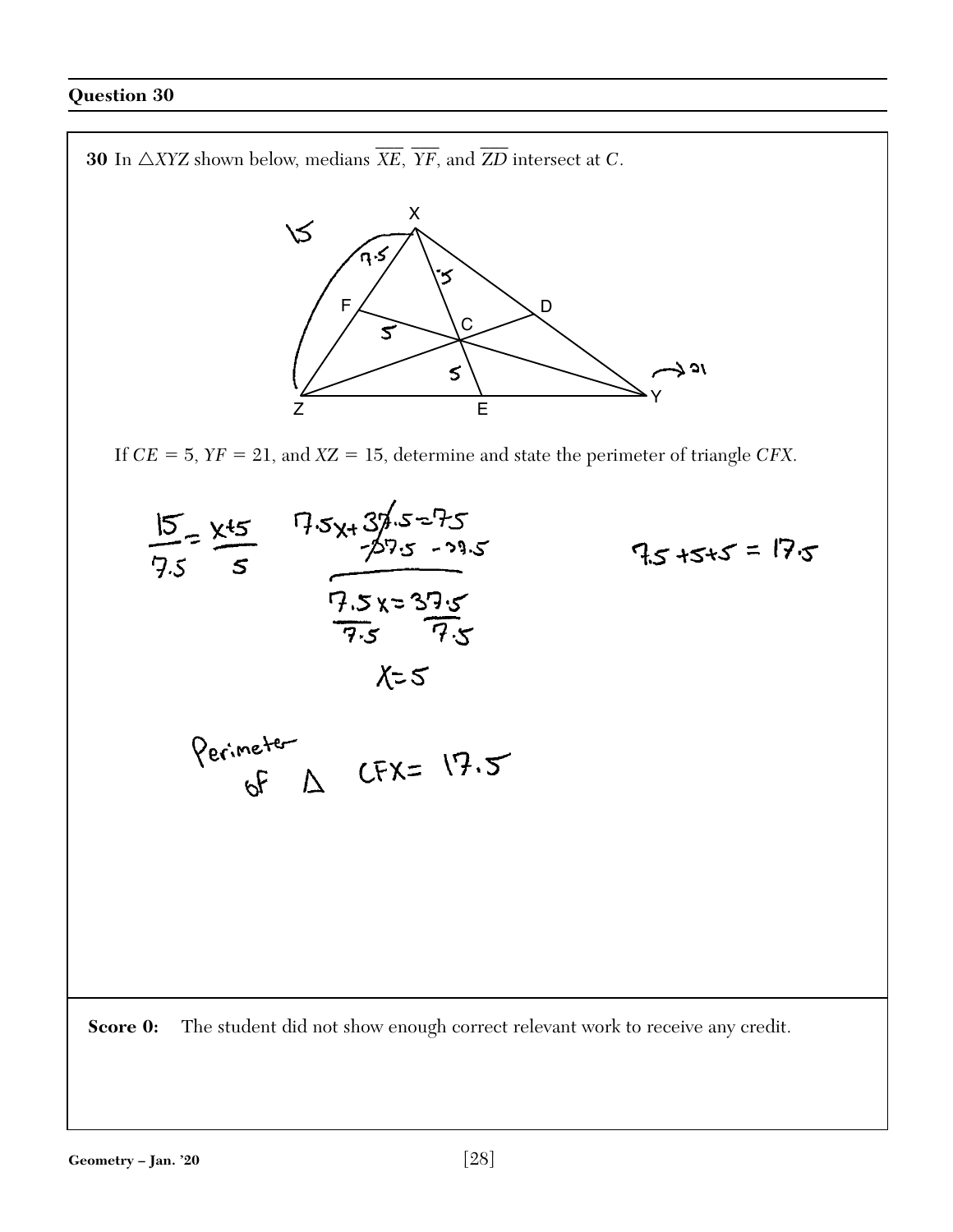**31** Determine and state an equation of the line perpendicular to the line  $5x - 4y = 10$  and passing through the point (5,12).

$$
5x - 4y = 10
$$
  
\n
$$
44y + 44y
$$
  
\n
$$
44 + 10 = 5x
$$
  
\n
$$
44 + 10 = 5x
$$
  
\n
$$
44 = 5x-10
$$
  
\n
$$
44 = 5x-10
$$
  
\n
$$
44 = 5x-10
$$
  
\n
$$
44 = 5x-10
$$
  
\n
$$
44 = 5x-10
$$
  
\n
$$
44 = 5x-10
$$
  
\n
$$
44 = 5x-10
$$
  
\n
$$
44 = 5x-10
$$
  
\n
$$
44 = 5x-10
$$
  
\n
$$
44 = 5x-10
$$
  
\n
$$
44 = 5x-10
$$
  
\n
$$
44 = 5x-10
$$
  
\n
$$
44 = 5x-10
$$
  
\n
$$
44 = 5x-10
$$
  
\n
$$
44 = 5x-10
$$
  
\n
$$
44 = 5x-10
$$
  
\n
$$
44 = 5x-10
$$
  
\n
$$
44 = 5x-10
$$
  
\n
$$
44 = 5x-10
$$
  
\n
$$
44 = 5x-10
$$
  
\n
$$
44 = 5x-10
$$
  
\n
$$
44 = 5x-10
$$
  
\n
$$
44 = 5x-10
$$
  
\n
$$
44 = 5x-10
$$
  
\n
$$
44 = 5x-10
$$
  
\n
$$
44 = 5x-10
$$
  
\n
$$
44 = 5x-10
$$
  
\n
$$
44 = 5x-10
$$
  
\n
$$
44 = 5x-10
$$
  
\n
$$
44 = 5x-10
$$
  
\n
$$
44 = 5x-10
$$
  
\n
$$
44 = 5x-10
$$
  
\n
$$
4
$$

**Score 2:** The student gave a complete and correct response.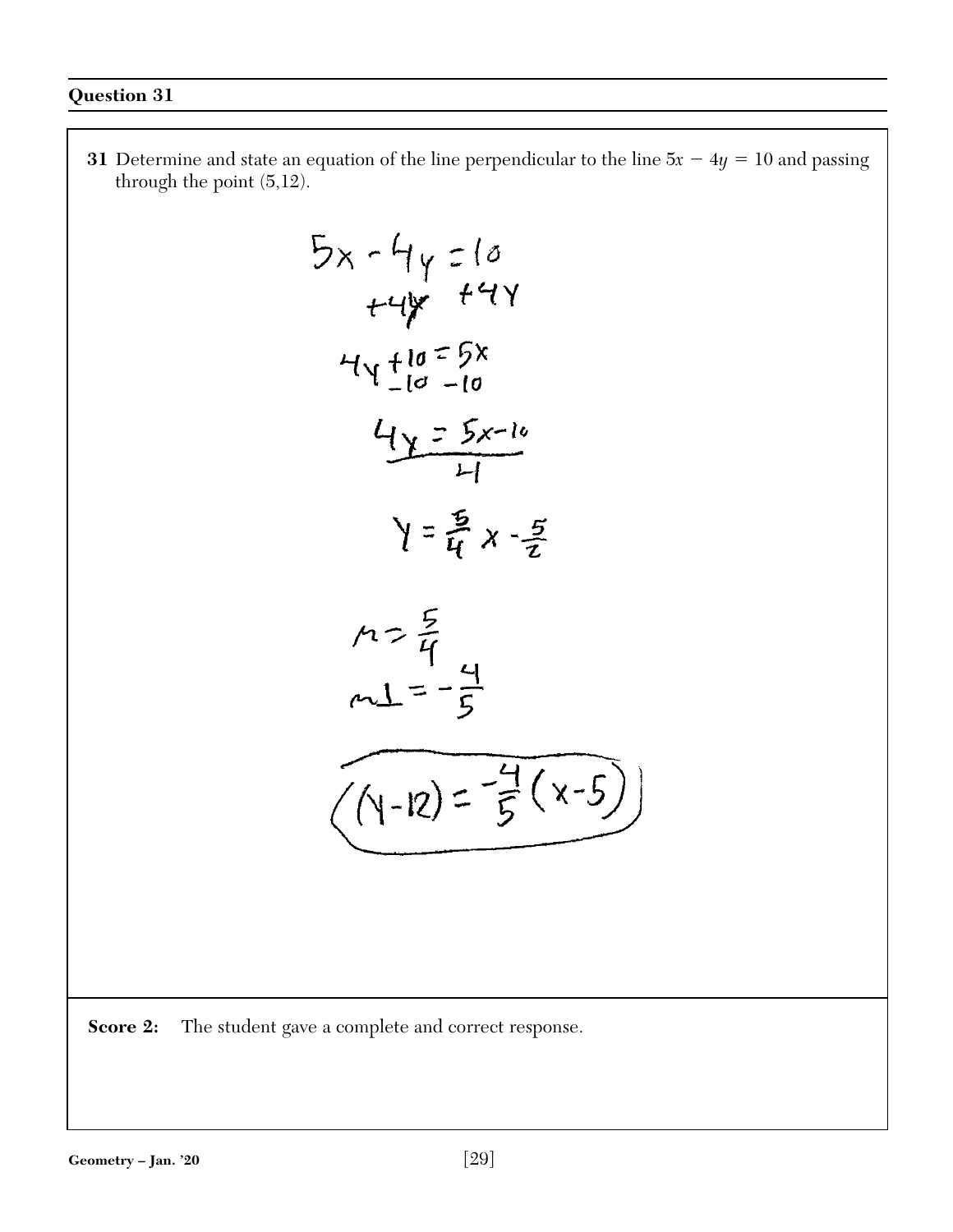**31** Determine and state an equation of the line perpendicular to the line  $5x - 4y = 10$  and passing through the point (5,12).  $5x - 4y = 10$  $y = \frac{-5x + 10}{-4}$  $y = \frac{5}{4}x + \frac{5}{6}$  $mI = -\frac{4}{5}$  $y = mx+b$  $12 = (-\frac{4}{5})(5) + b$  $12 = -4 + b$  $12+4=6$  $16 = b$  $y = -\frac{4}{5}x + 16$ 

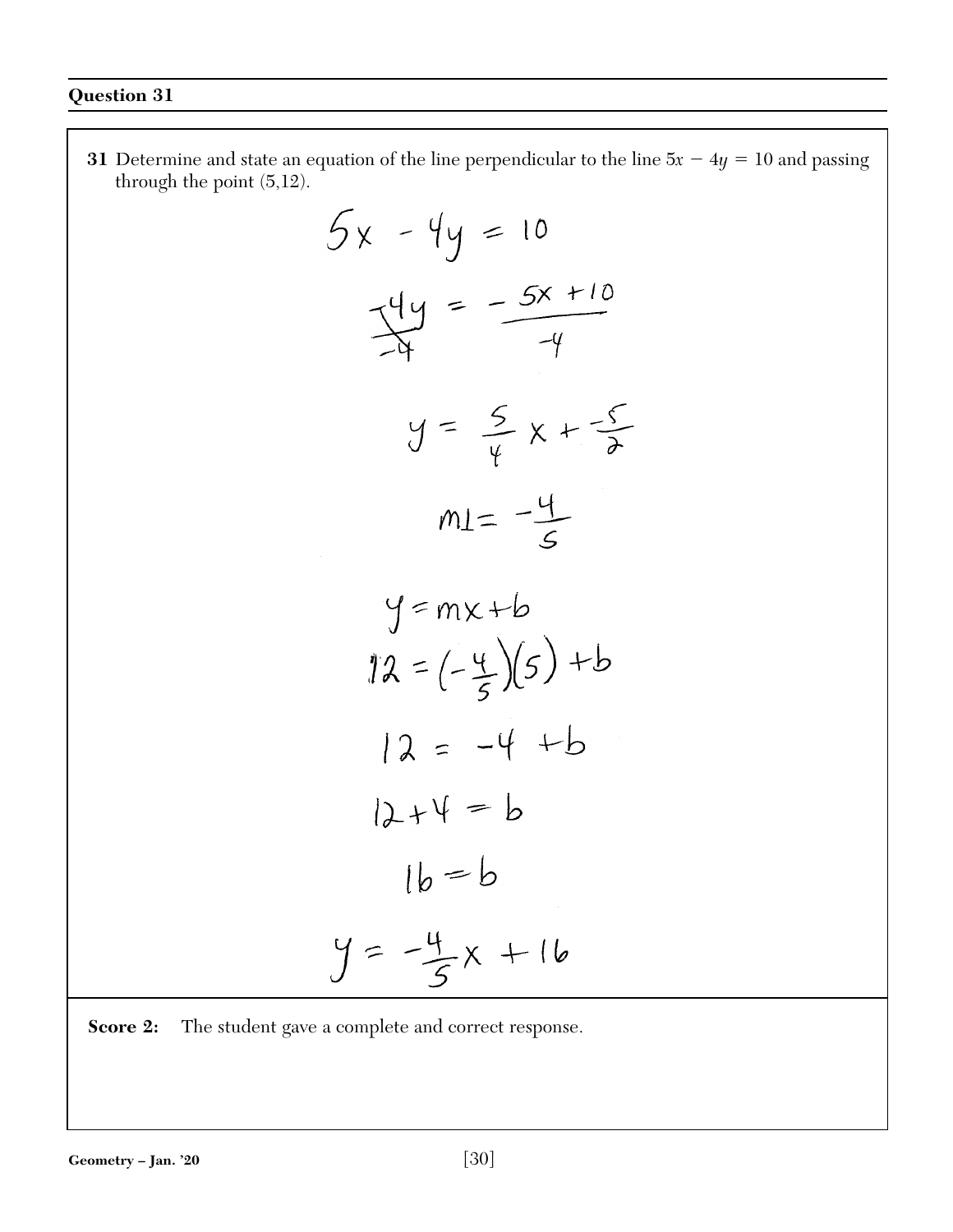**31** Determine and state an equation of the line perpendicular to the line  $5x - 4y = 10$  and passing through the point (5,12).  $5x - 4y = 10$  $rac{5x-10}{4} = \frac{44}{4}$  $\frac{1}{9}x - 2.5 = y$  $m = \frac{5}{4}$  $y - y_1 = m(x - x_1)$  $y - 12 = \frac{5}{4}(x-5)$  $+$ ()  $y = 5(x-5) + 12$ 

**Score 1:** The student wrote an equation of the line parallel and passing through  $(5,12)$ .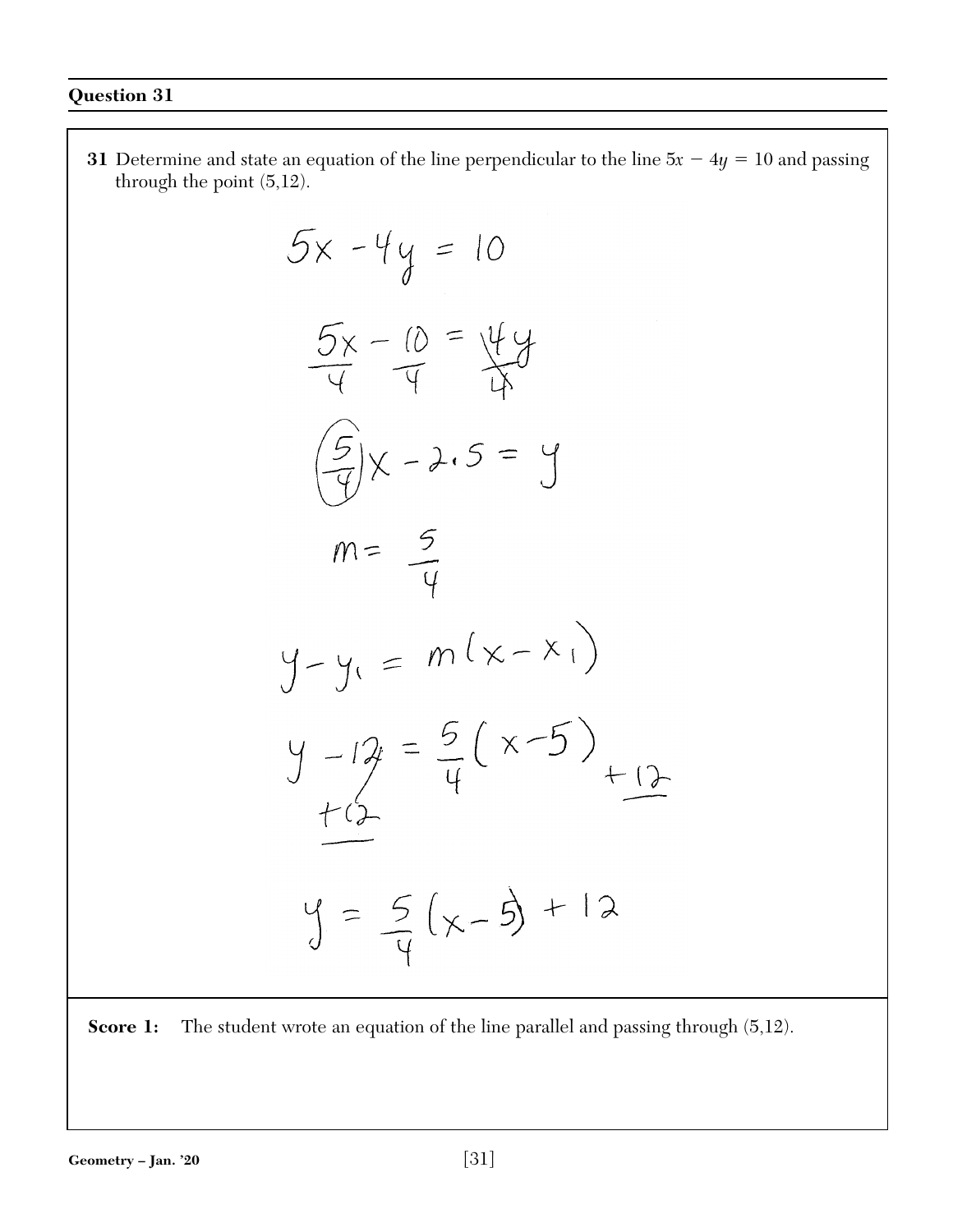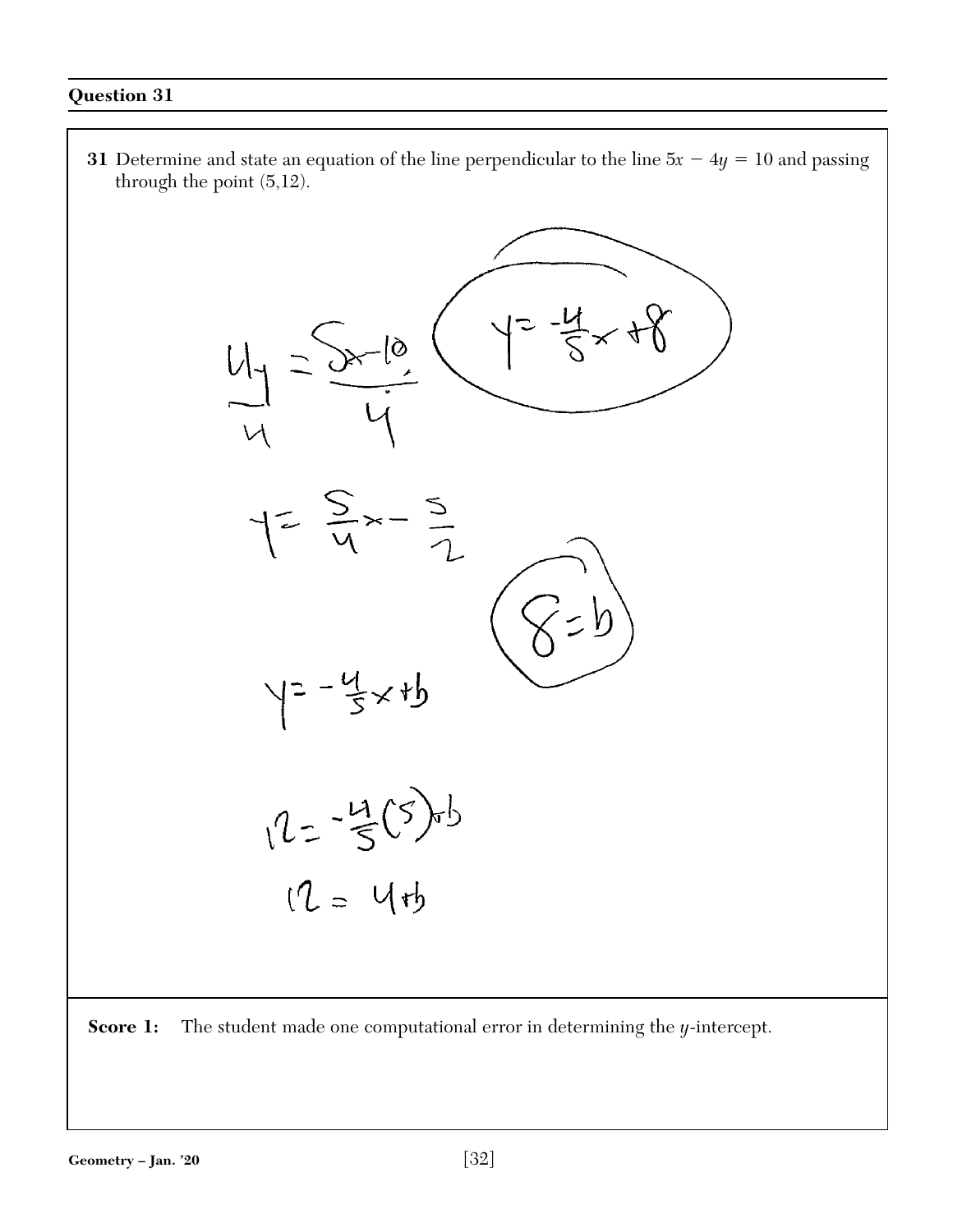**31** Determine and state an equation of the line perpendicular to the line  $5x - 4y = 10$  and passing through the point (5,12).  $\frac{4y}{4y} = 5x - 10$  $(y-y_i) = M(x-x_i)$  $(y-12)$   $\forall x-5)$  $y = \frac{-5}{4}x - 2.5$ 

**Score 0:** The student did not show enough correct relevant work to receive any credit.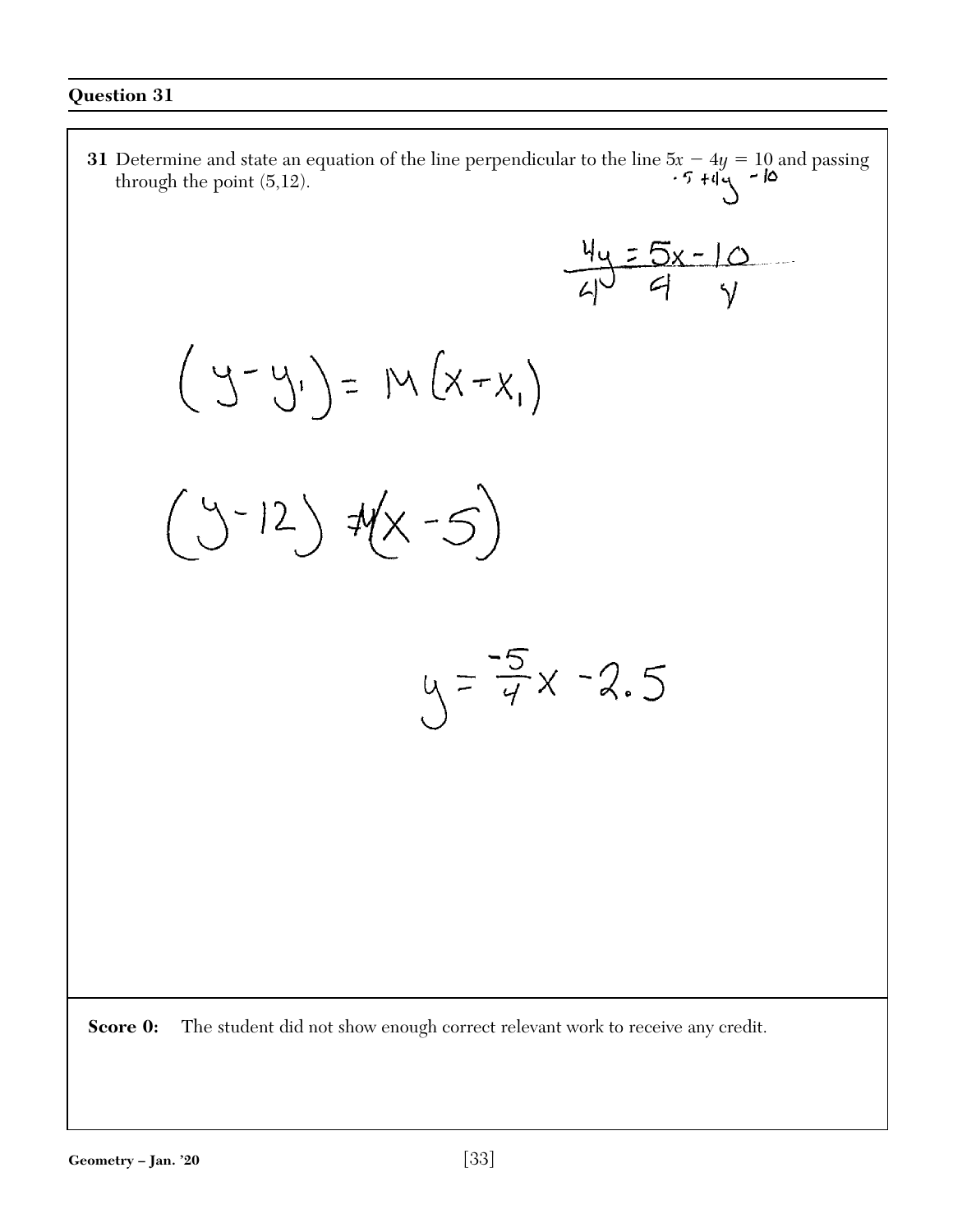**31** Determine and state an equation of the line perpendicular to the line  $5x - 4y = 10$  and passing through the point (5,12).



**Score 0:** The student gave a completely incorrect response.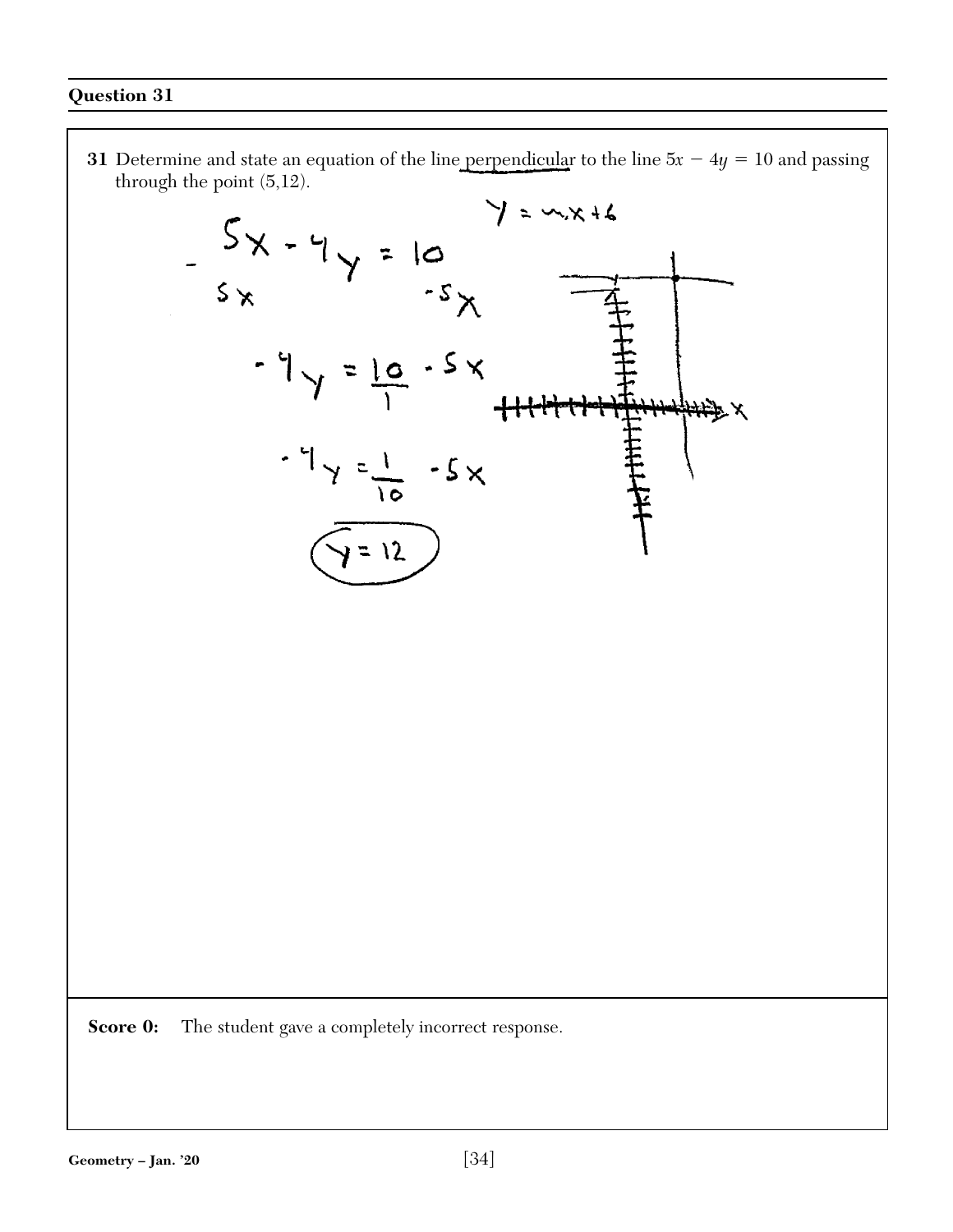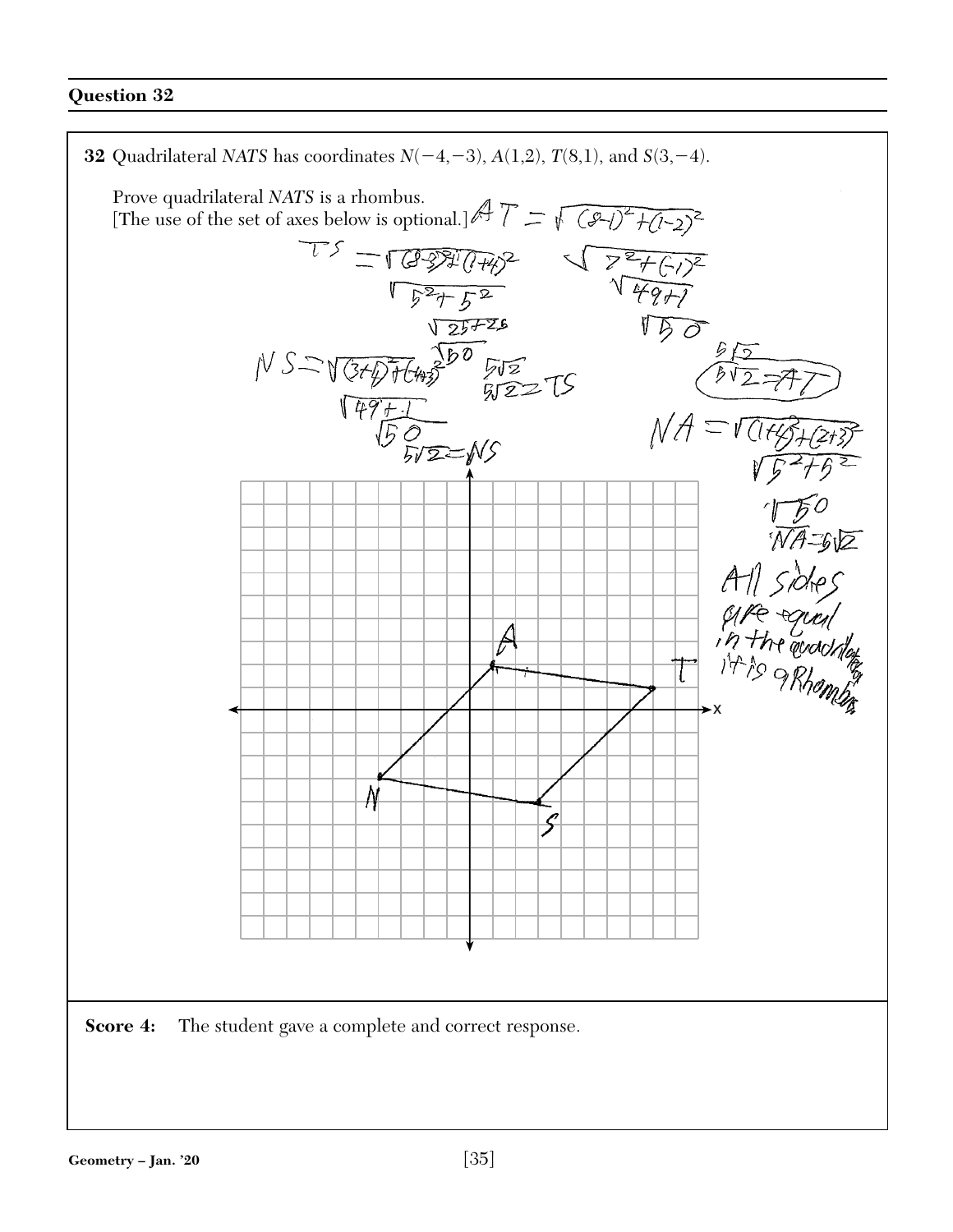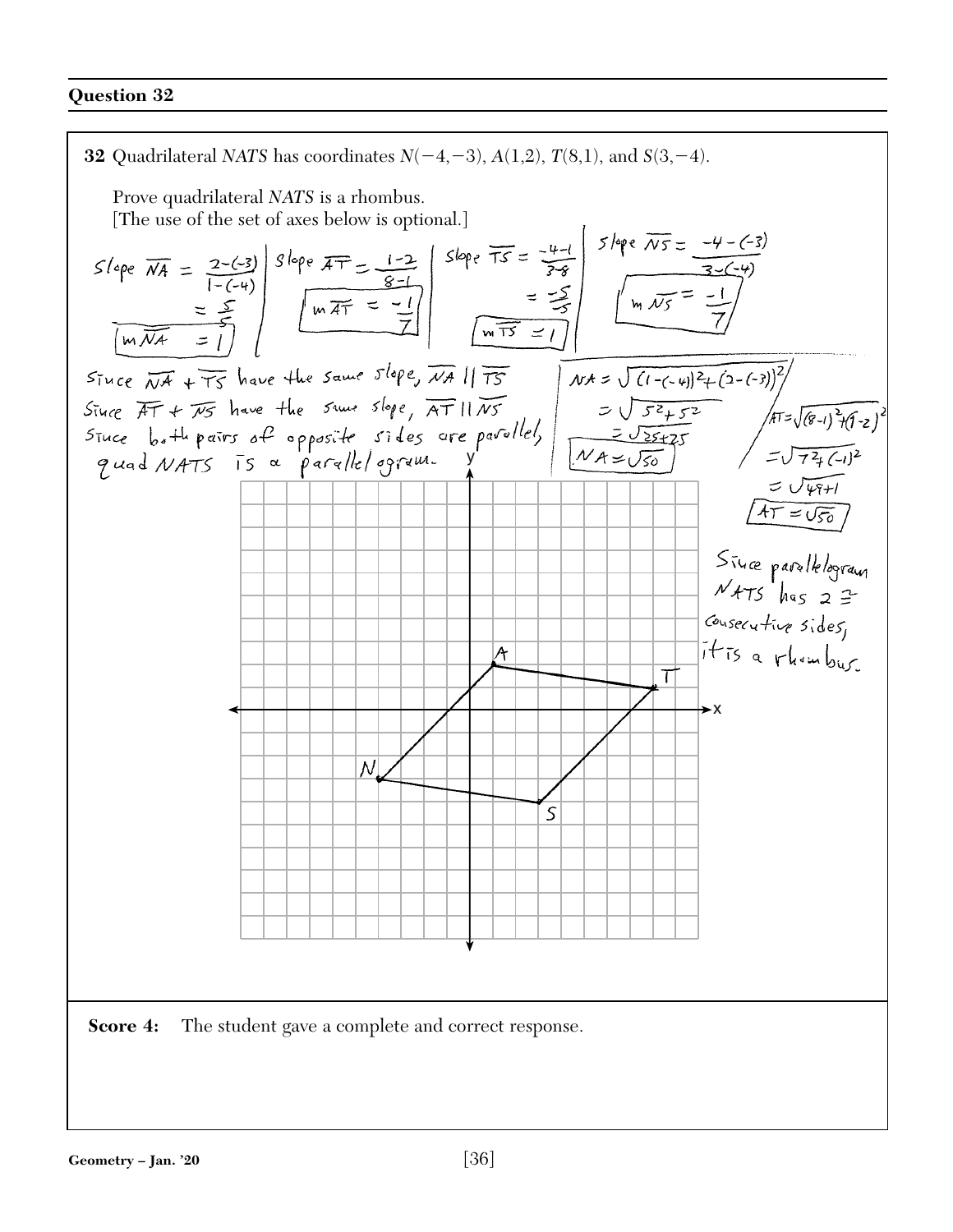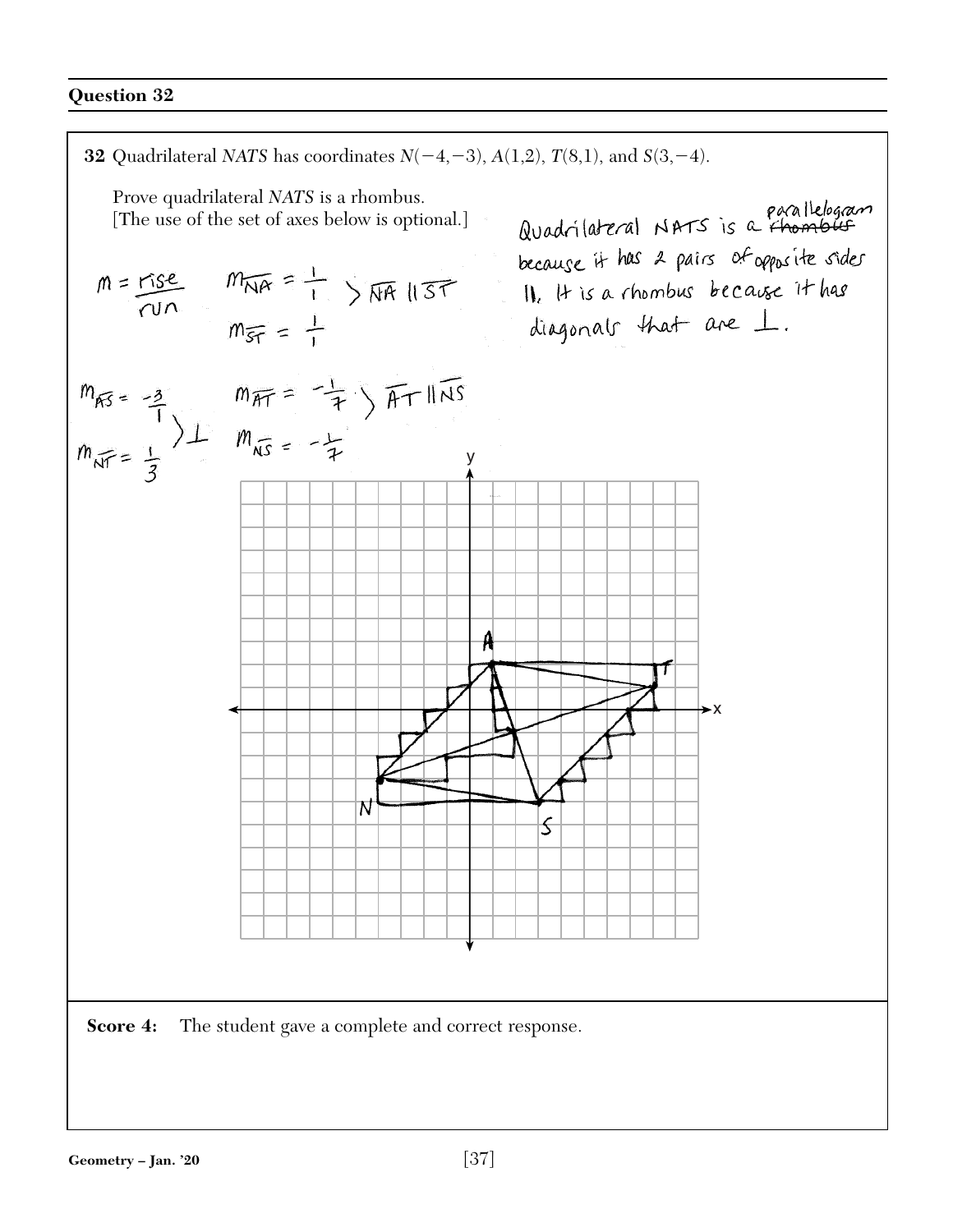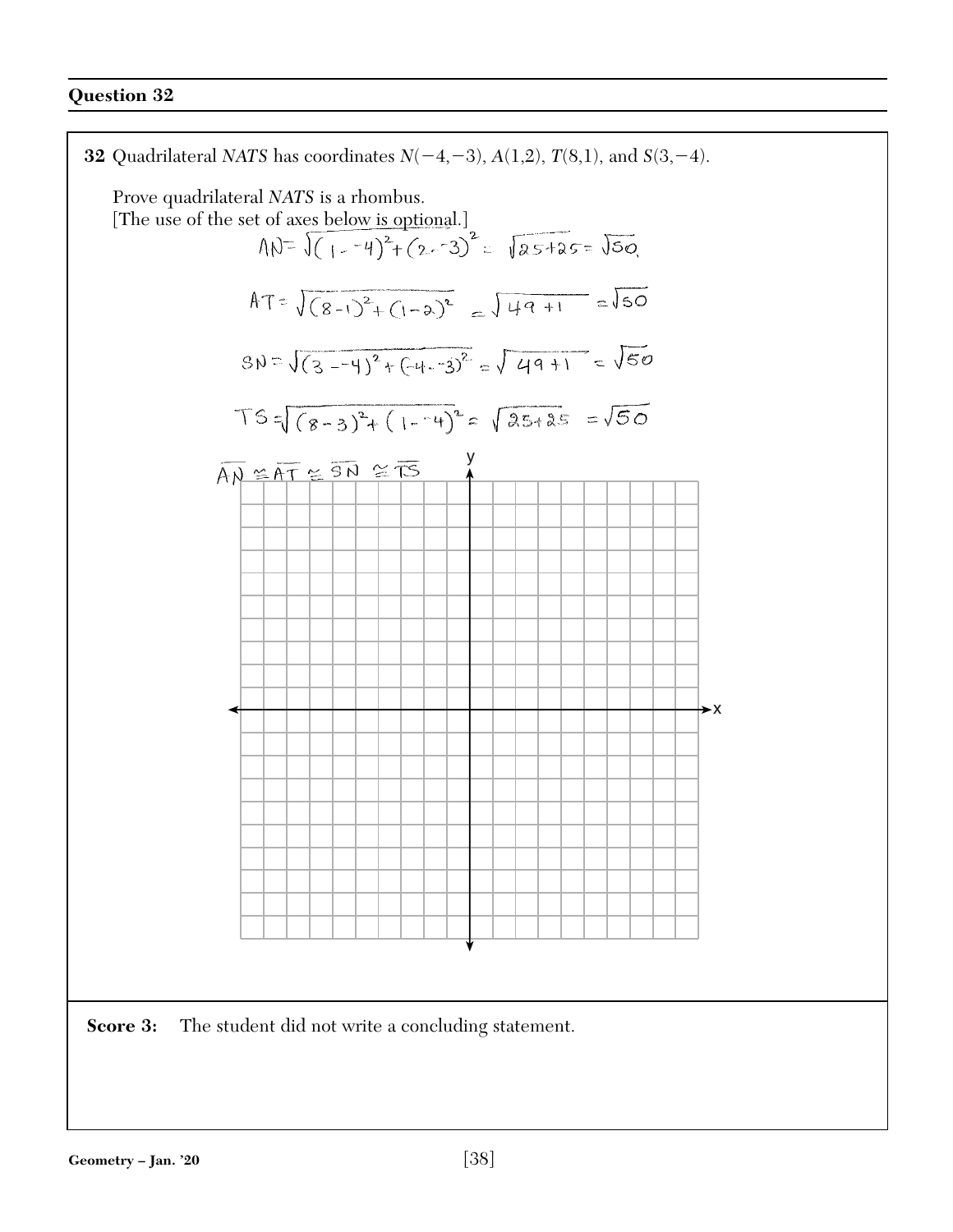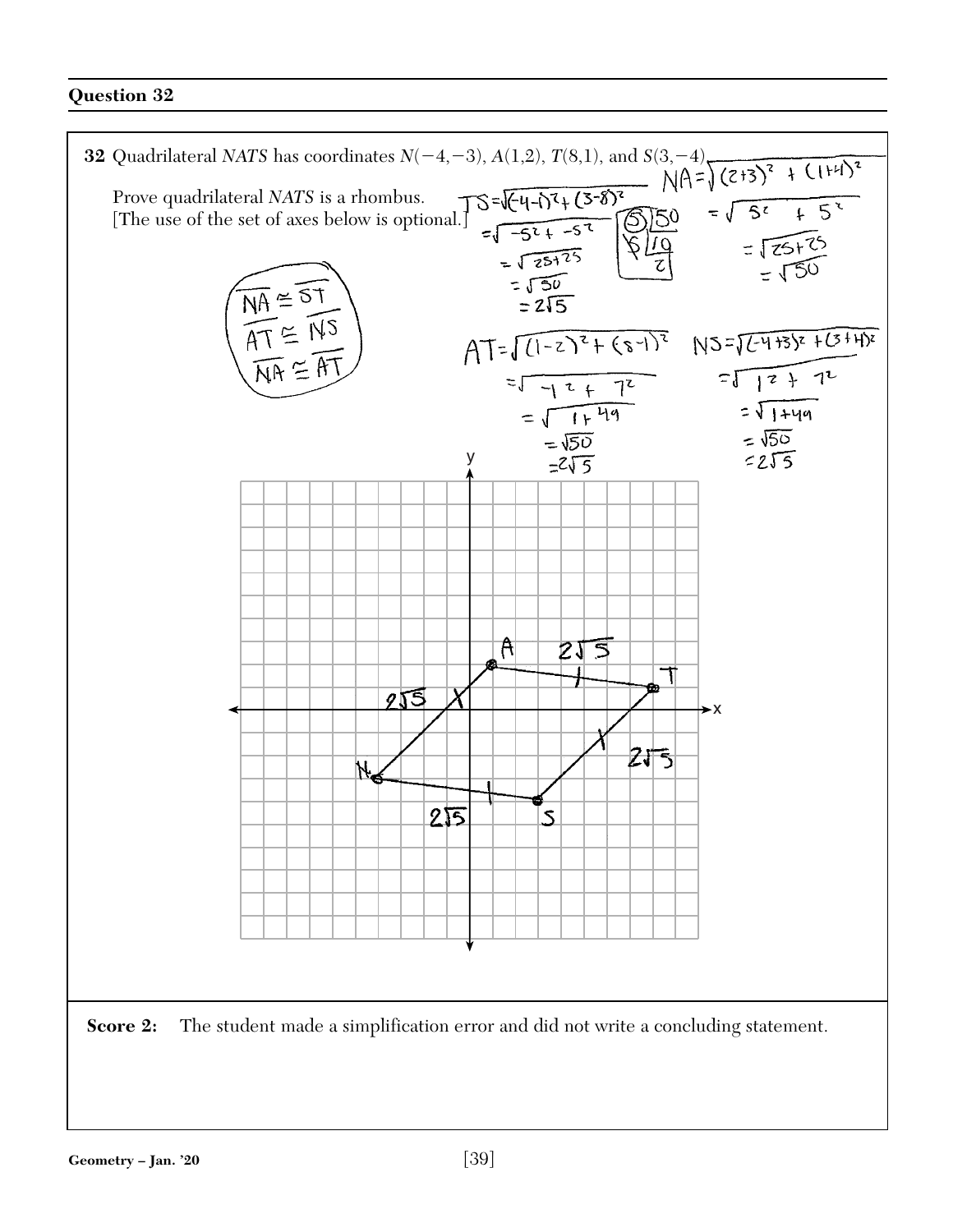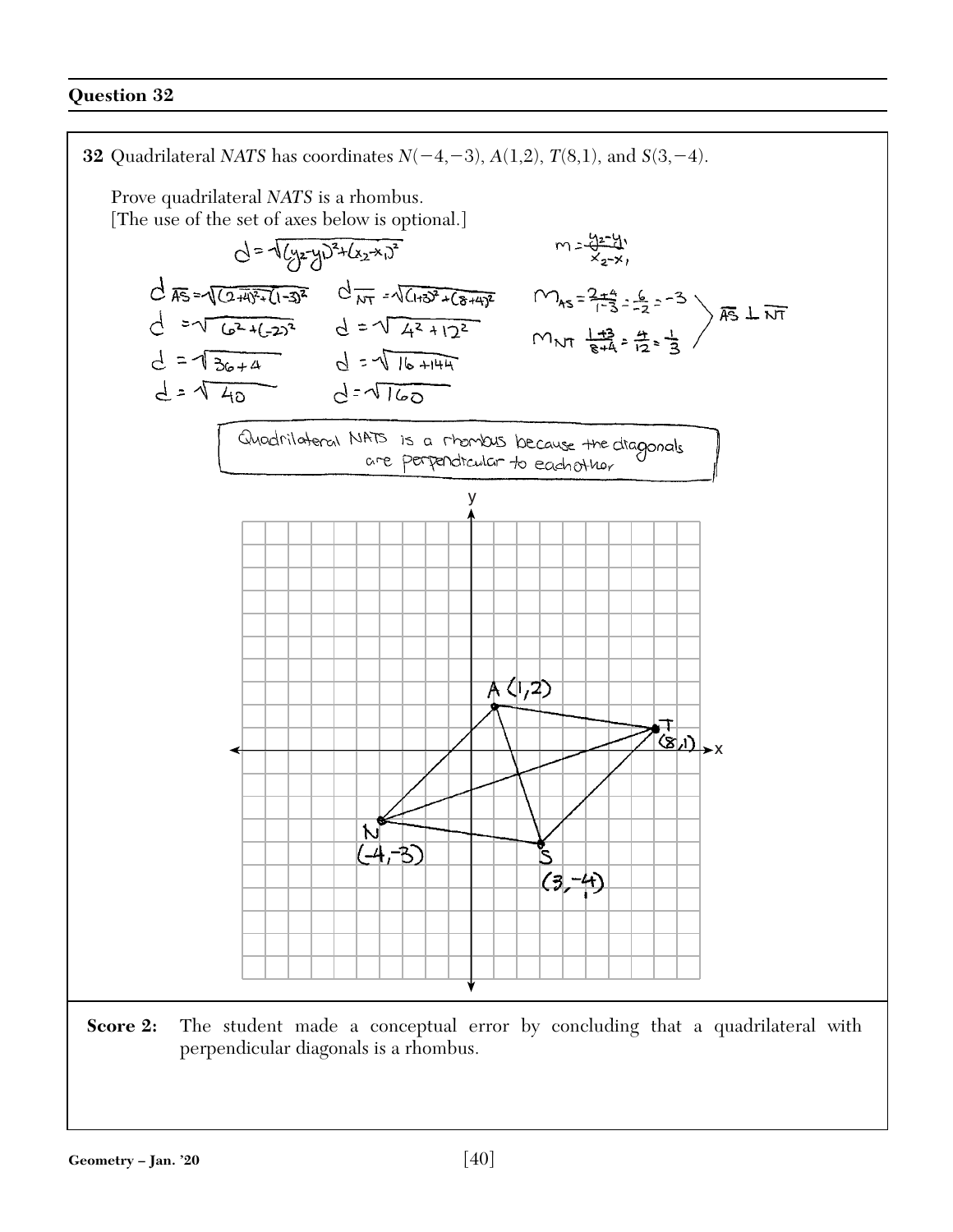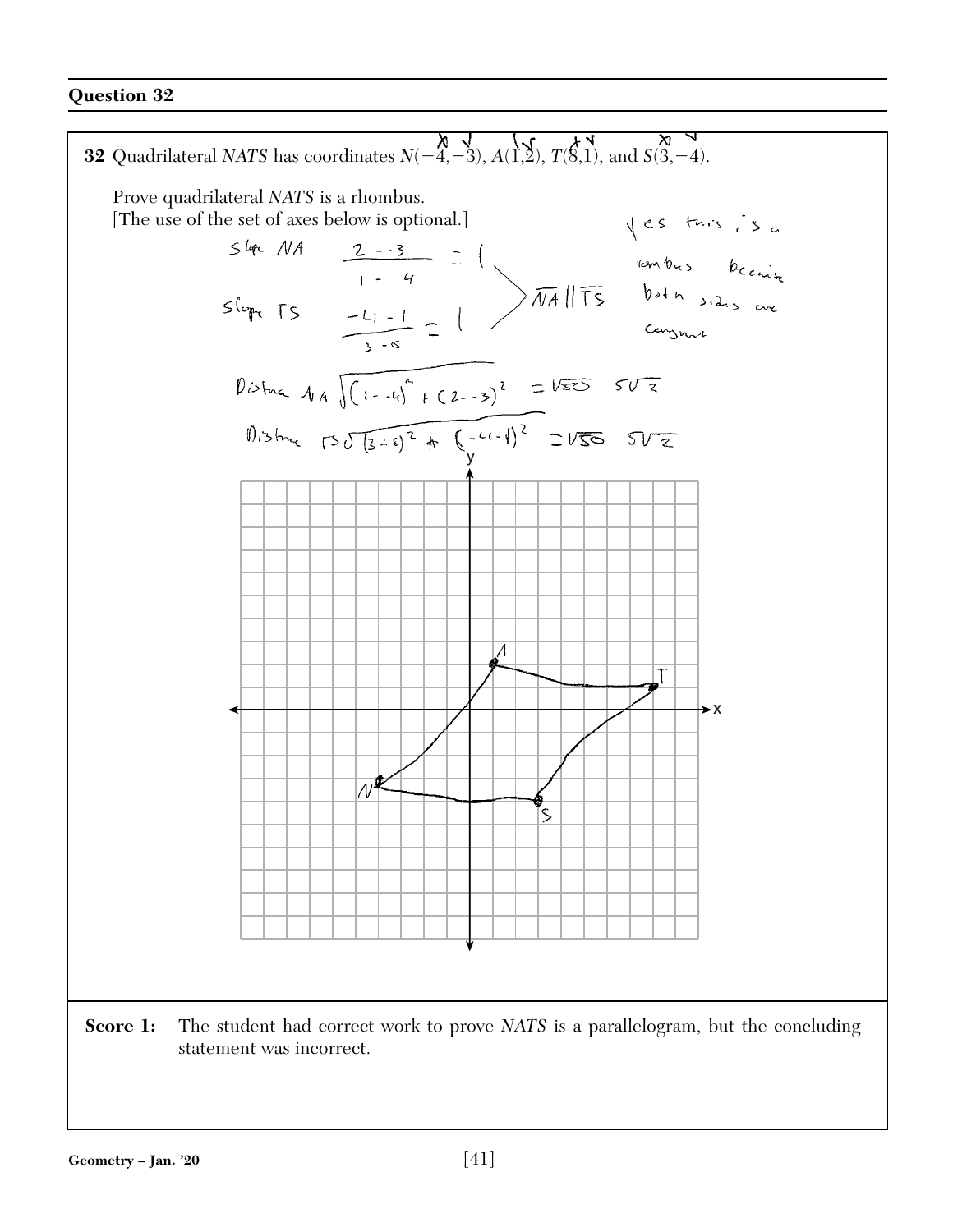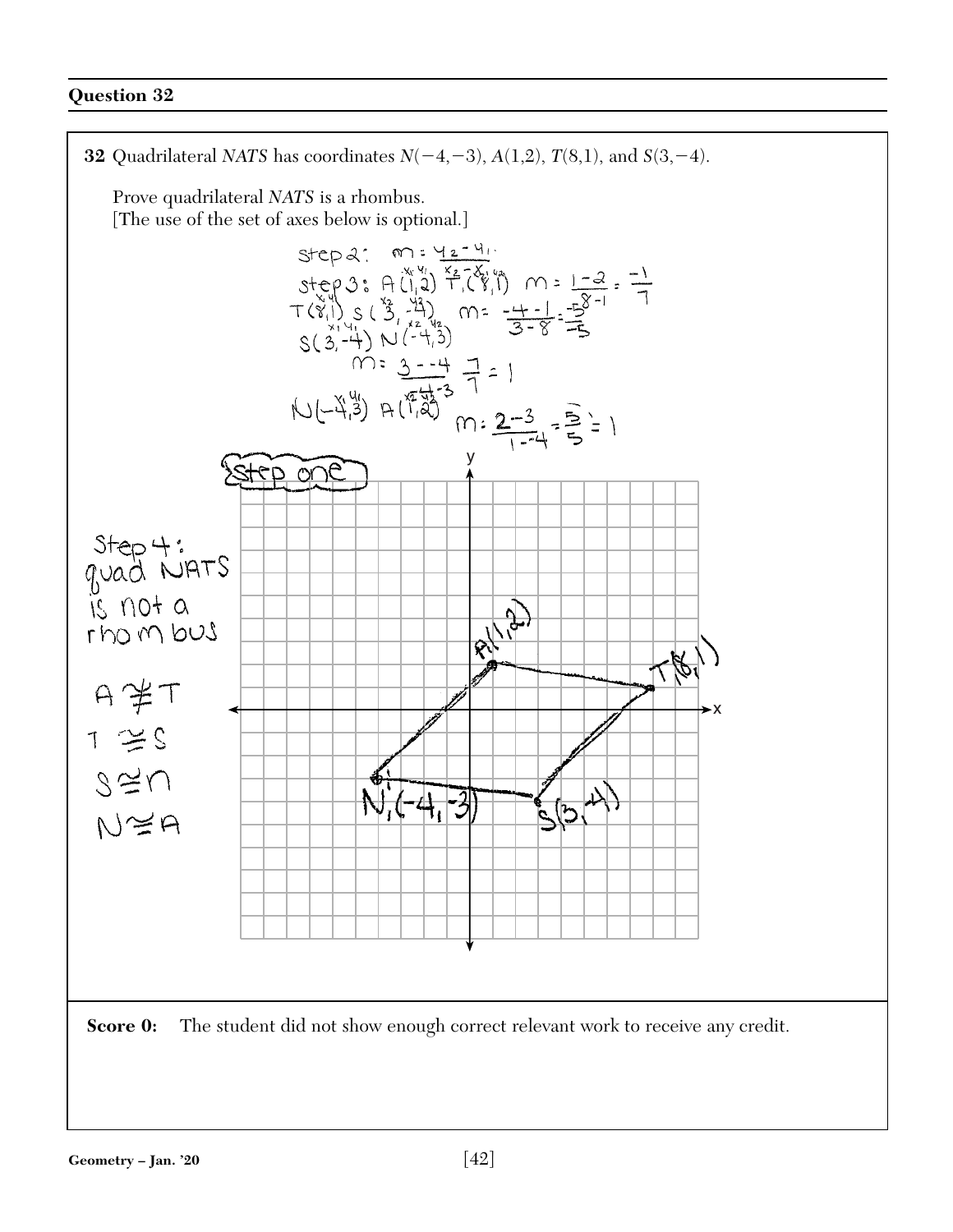**33** David has just finished building his treehouse and still needs to buy a ladder to be attached to the ledge of the treehouse and anchored at a point on the ground, as modeled below. David is standing 1.3 meters from the stilt supporting the treehouse. This is the point on the ground where he has decided to anchor the ladder. The angle of elevation from his eye level to the bottom of the treehouse is 56 degrees. David's eye level is 1.5 meters above the ground.



Determine and state the minimum length of a ladder, to the *nearest tenth of a meter*, that David will need to buy for his treehouse.  $\sum$  $1127379$ 

x  
\n
$$
4a \theta = 3.\frac{4}{13}
$$
  
\n $4a \theta = 3.\frac{4}{13}$   
\n $1.3$   
\n $1.3$   
\n $1.3$   
\n $1.3$   
\n $1.3$   
\n $1.3$   
\n $1.3$   
\n $1.3$   
\n $1.3$   
\n $1.3$   
\n $1.3$   
\n $1.3$   
\n $1.4$   
\n $1.3$   
\n $1.4$   
\n $1.5$   
\n $1.6$   
\n $1.3$   
\n $1.4$   
\n $1.5$   
\n $1.3$   
\n $1.4$   
\n $1.5$   
\n $1.3$   
\n $1.4$   
\n $1.5$   
\n $1.3$   
\n $1.4$   
\n $1.5$   
\n $1.3$   
\n $1.4$   
\n $1.5$   
\n $1.3$   
\n $1.4$   
\n $1.3$   
\n $1.4$   
\n $1.3$   
\n $1.4$   
\n $1.3$   
\n $1.4$   
\n $1.3$   
\n $1.4$   
\n $1.3$   
\n $1.4$   
\n $1.3$   
\n $1.4$   
\n $1.3$   
\n $1.4$   
\n $1.3$   
\n $1.4$   
\n $1.3$   
\n $1.4$   
\n $1.3$   
\n $1.4$   
\n $1.3$   
\n $1.4$   
\n $1.5$   
\n $1.5$   
\n $1.5$   
\n $1.5$ 

**Score 4:** The student gave a complete and correct response.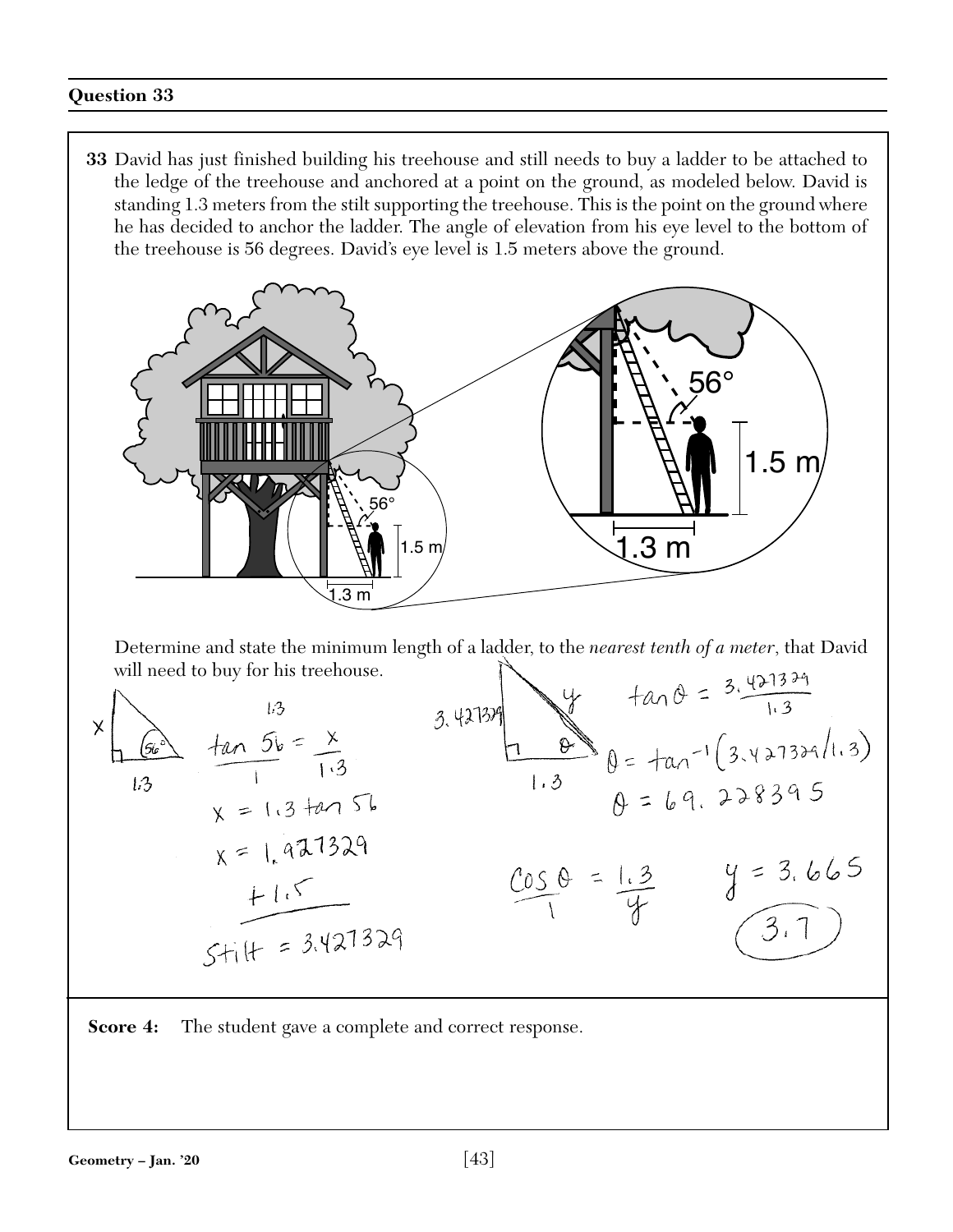**33** David has just finished building his treehouse and still needs to buy a ladder to be attached to the ledge of the treehouse and anchored at a point on the ground, as modeled below. David is standing 1.3 meters from the stilt supporting the treehouse. This is the point on the ground where he has decided to anchor the ladder. The angle of elevation from his eye level to the bottom of the treehouse is 56 degrees. David's eye level is 1.5 meters above the ground.





**Score 4:** The student gave a complete and correct response.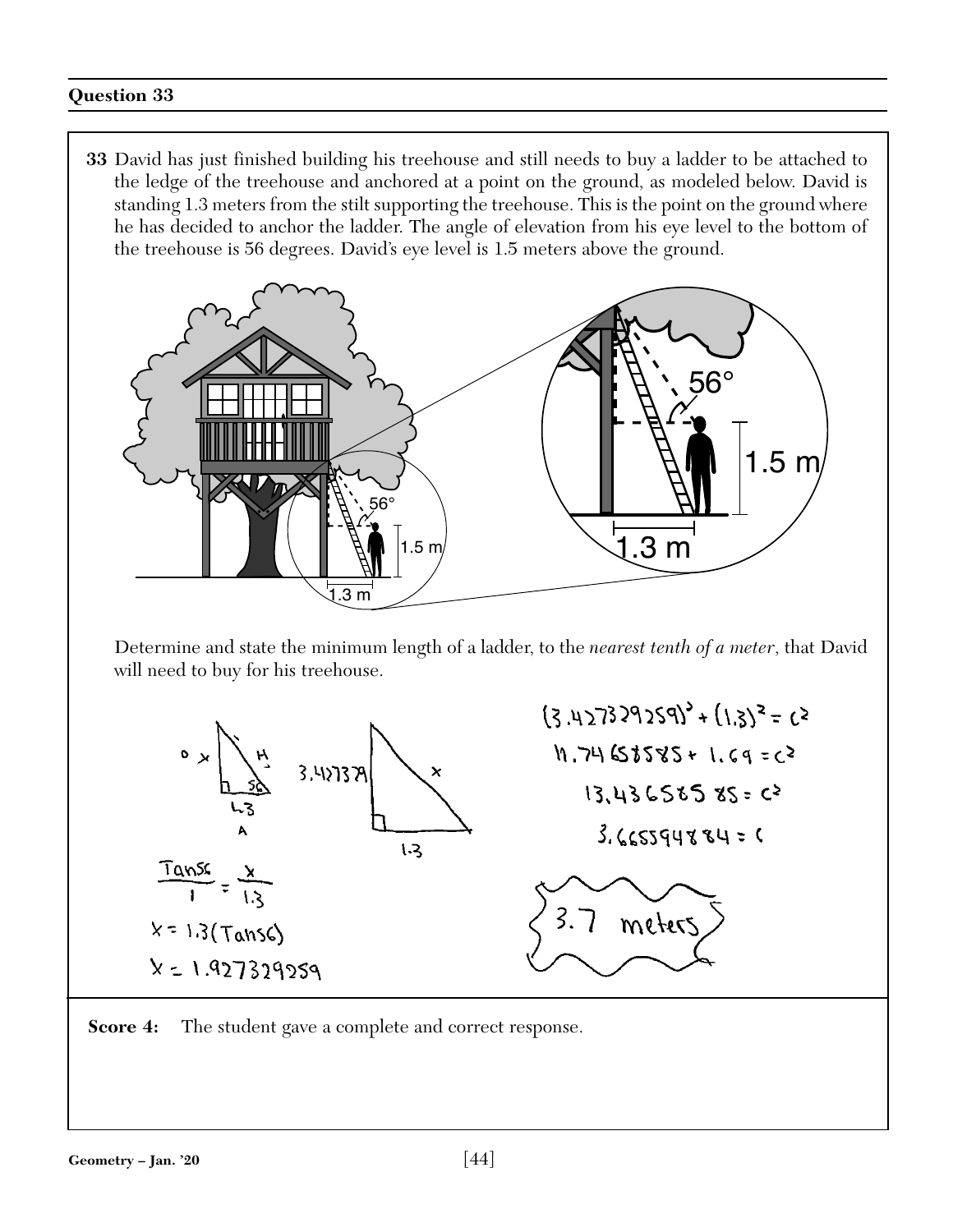**33** David has just finished building his treehouse and still needs to buy a ladder to be attached to the ledge of the treehouse and anchored at a point on the ground, as modeled below. David is standing 1.3 meters from the stilt supporting the treehouse. This is the point on the ground where he has decided to anchor the ladder. The angle of elevation from his eye level to the bottom of the treehouse is 56 degrees. David's eye level is 1.5 meters above the ground.





**Score 3:** The student made one rounding error when finding the length of the ladder.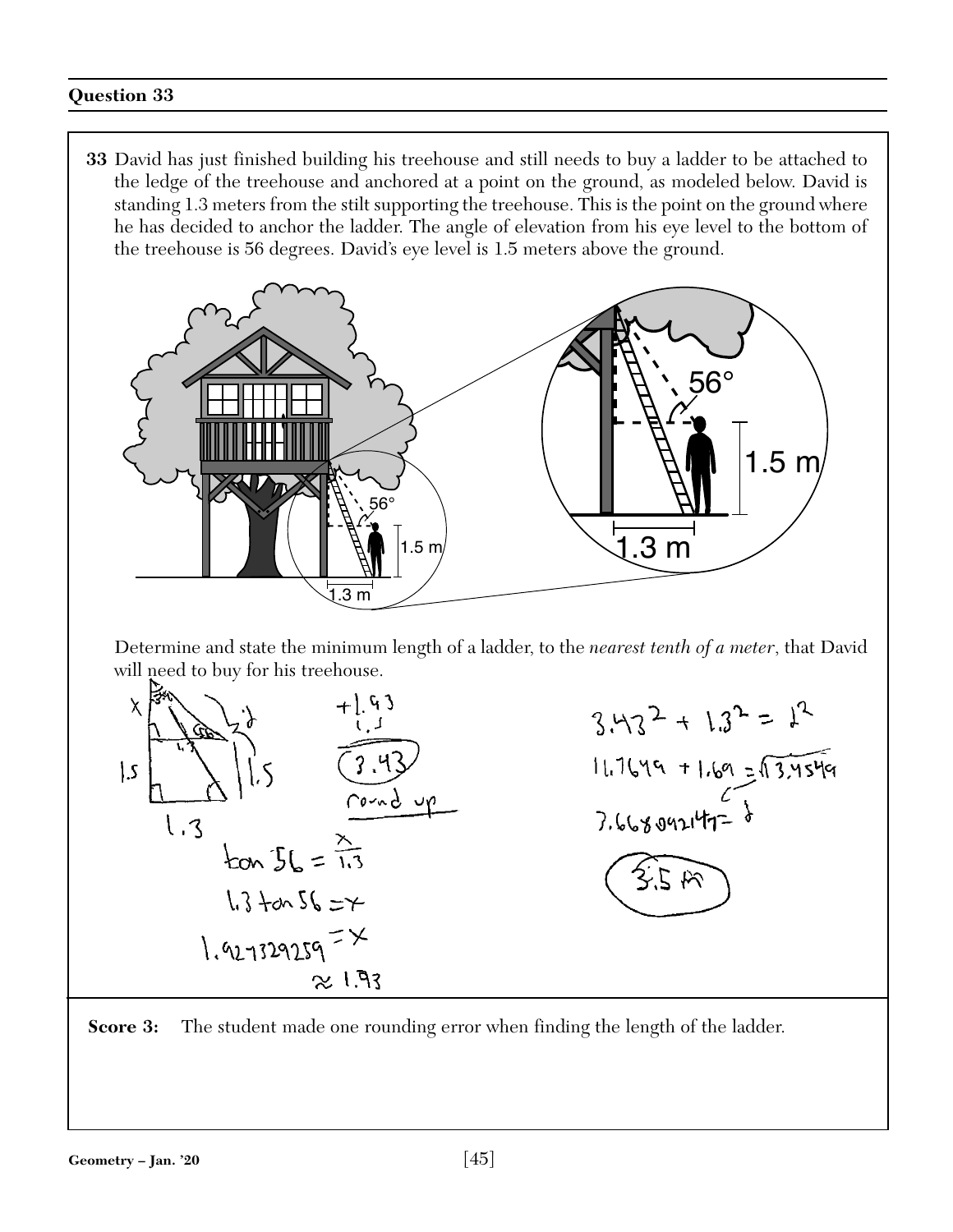**33** David has just finished building his treehouse and still needs to buy a ladder to be attached to the ledge of the treehouse and anchored at a point on the ground, as modeled below. David is standing 1.3 meters from the stilt supporting the treehouse. This is the point on the ground where he has decided to anchor the ladder. The angle of elevation from his eye level to the bottom of the treehouse is 56 degrees. David's eye level is 1.5 meters above the ground.





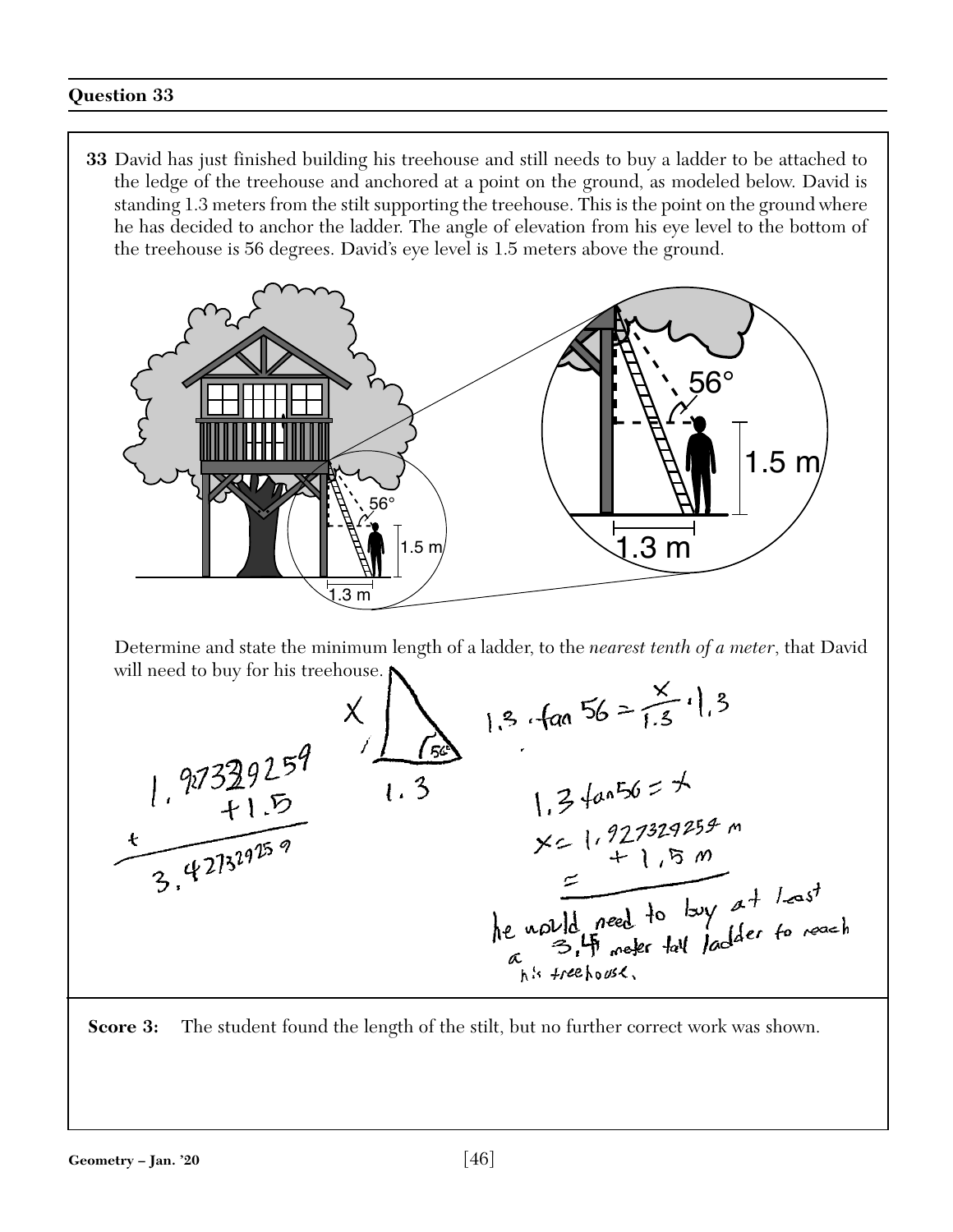**33** David has just finished building his treehouse and still needs to buy a ladder to be attached to the ledge of the treehouse and anchored at a point on the ground, as modeled below. David is standing 1.3 meters from the stilt supporting the treehouse. This is the point on the ground where he has decided to anchor the ladder. The angle of elevation from his eye level to the bottom of the treehouse is 56 degrees. David's eye level is 1.5 meters above the ground.



Determine and state the minimum length of a ladder, to the *nearest tenth of a meter*, that David will need to buy for his treehouse.



**Score 2:** The student found the altitude from the sight line to the top of the ladder, but no further correct work was shown.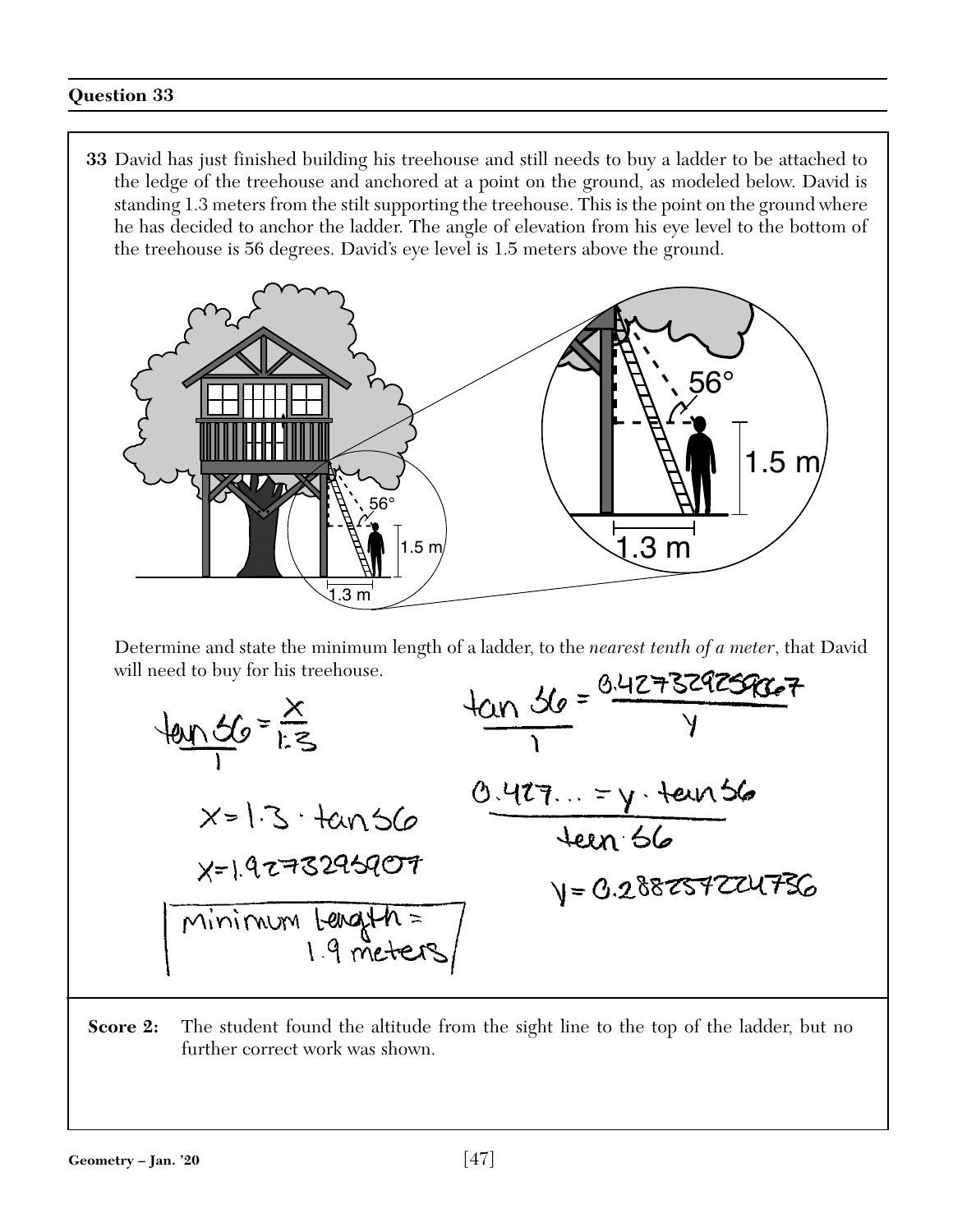**33** David has just finished building his treehouse and still needs to buy a ladder to be attached to the ledge of the treehouse and anchored at a point on the ground, as modeled below. David is standing 1.3 meters from the stilt supporting the treehouse. This is the point on the ground where he has decided to anchor the ladder. The angle of elevation from his eye level to the bottom of the treehouse is 56 degrees. David's eye level is 1.5 meters above the ground.



Determine and state the minimum length of a ladder, to the *nearest tenth of a meter*, that David will need to buy for his treehouse.

$$
\frac{4an(56)}{1} = \frac{x}{1.3}
$$
\nThe minimum length 45 loaded to buy is 3.2 meters of ladder.

\n
$$
x \approx 3.2
$$
\nThus, the number of sides are 3.2 meters.

Score 1: The student wrote a correct relevant trigonometric equation, but no further correct work was shown.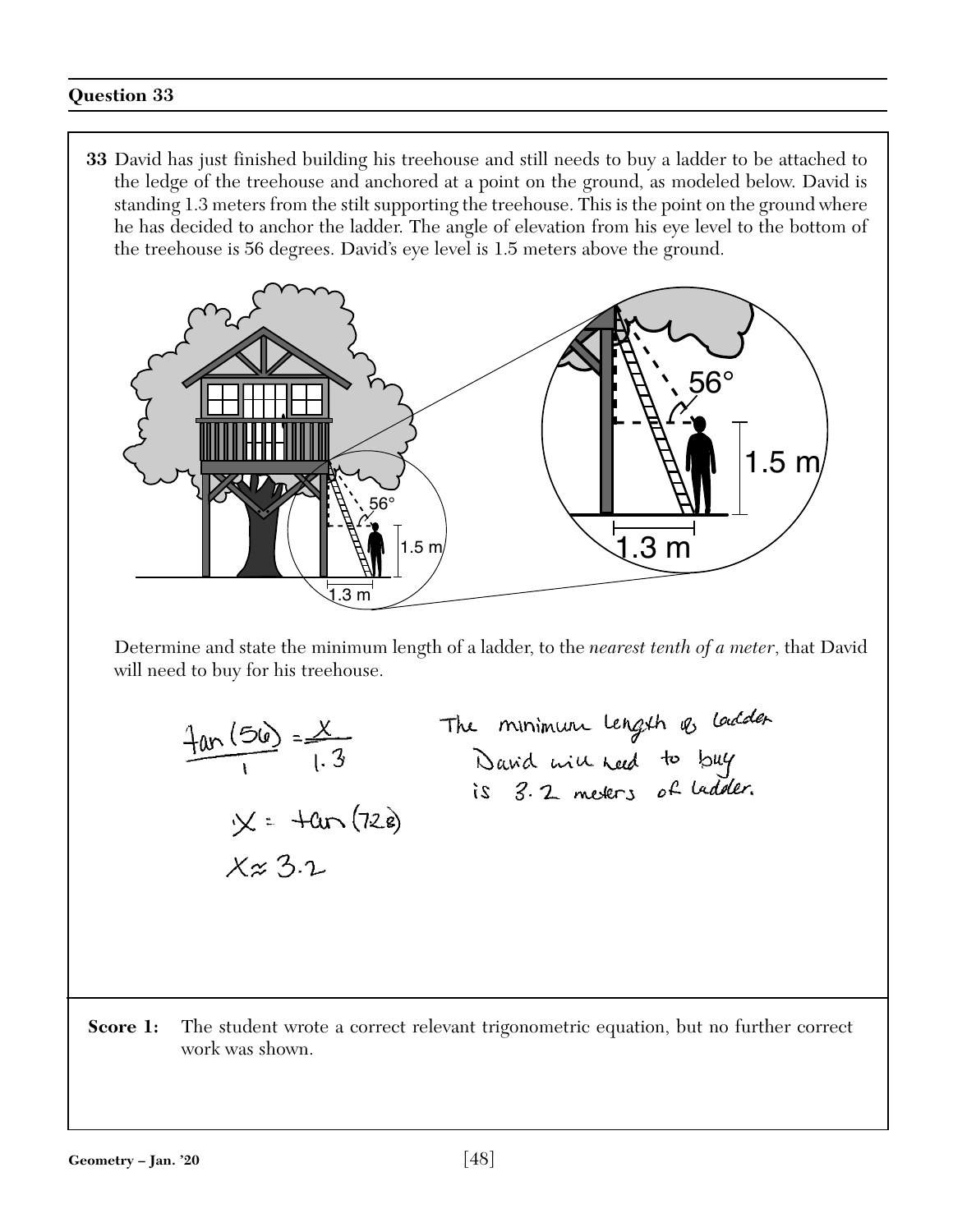**33** David has just finished building his treehouse and still needs to buy a ladder to be attached to the ledge of the treehouse and anchored at a point on the ground, as modeled below. David is standing 1.3 meters from the stilt supporting the treehouse. This is the point on the ground where he has decided to anchor the ladder. The angle of elevation from his eye level to the bottom of the treehouse is 56 degrees. David's eye level is 1.5 meters above the ground.





**Score 0:** The student did not show enough correct relevant work to receive any credit.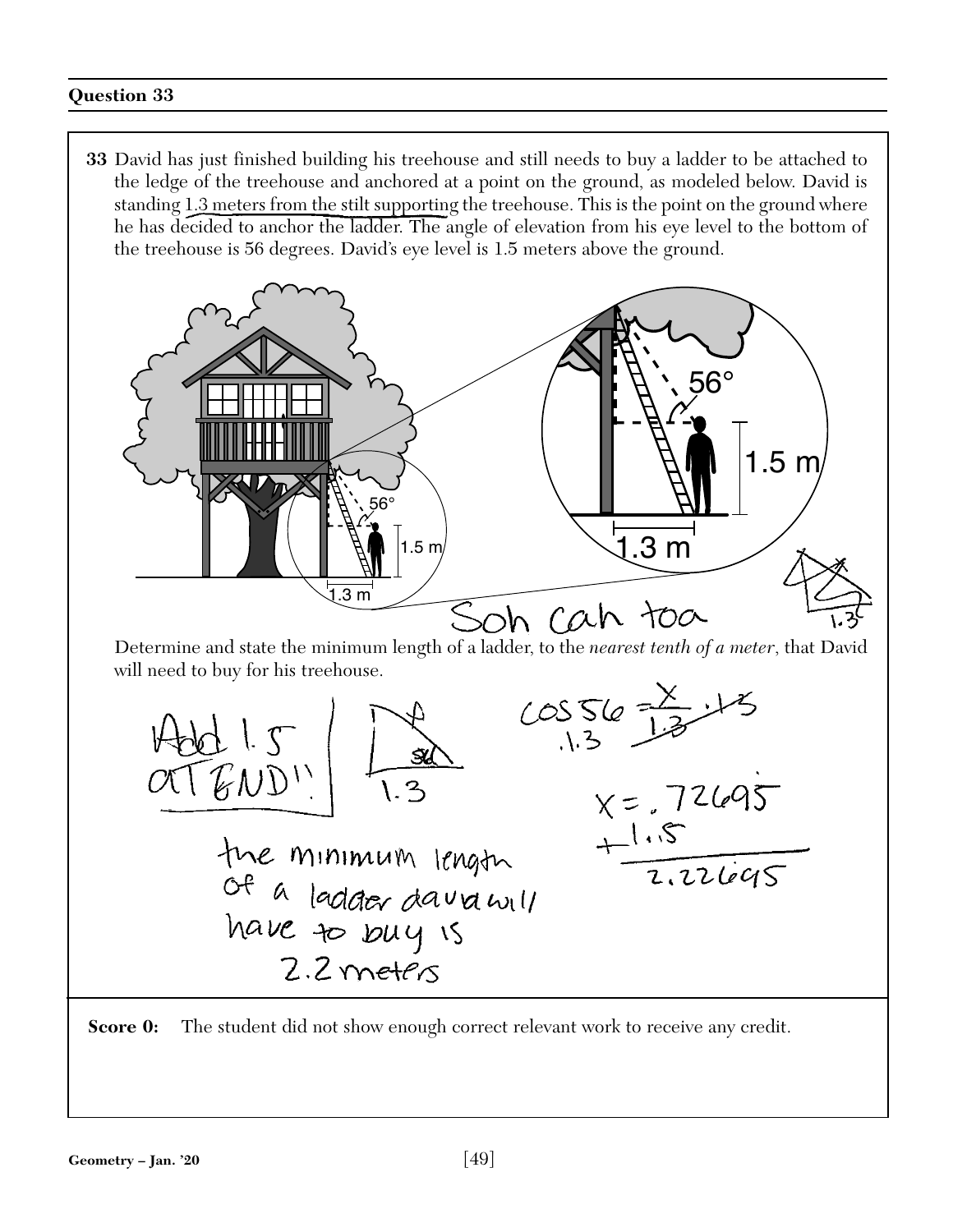**34** A manufacturer is designing a new container for their chocolate-covered almonds. Their original container was a cylinder with a height of 18 cm and a diameter of 14 cm. The new container can be modeled by a rectangular prism with a square base and will contain the same amount of chocolate-covered almonds.



If the new container's height is 16 cm, determine and state, to the *nearest tenth of a centimeter*, the side length of the new container if both containers contain the same amount of almonds.



A store owner who sells the chocolate-covered almonds displays them on a shelf whose dimensions are 80 cm long and 60 cm wide. The shelf can only hold one layer of new containers when each new container sits on its square base. Determine and state the maximum number of new containers the store owner can fit on the shelf.



**Score 4:** The student gave a complete and correct response.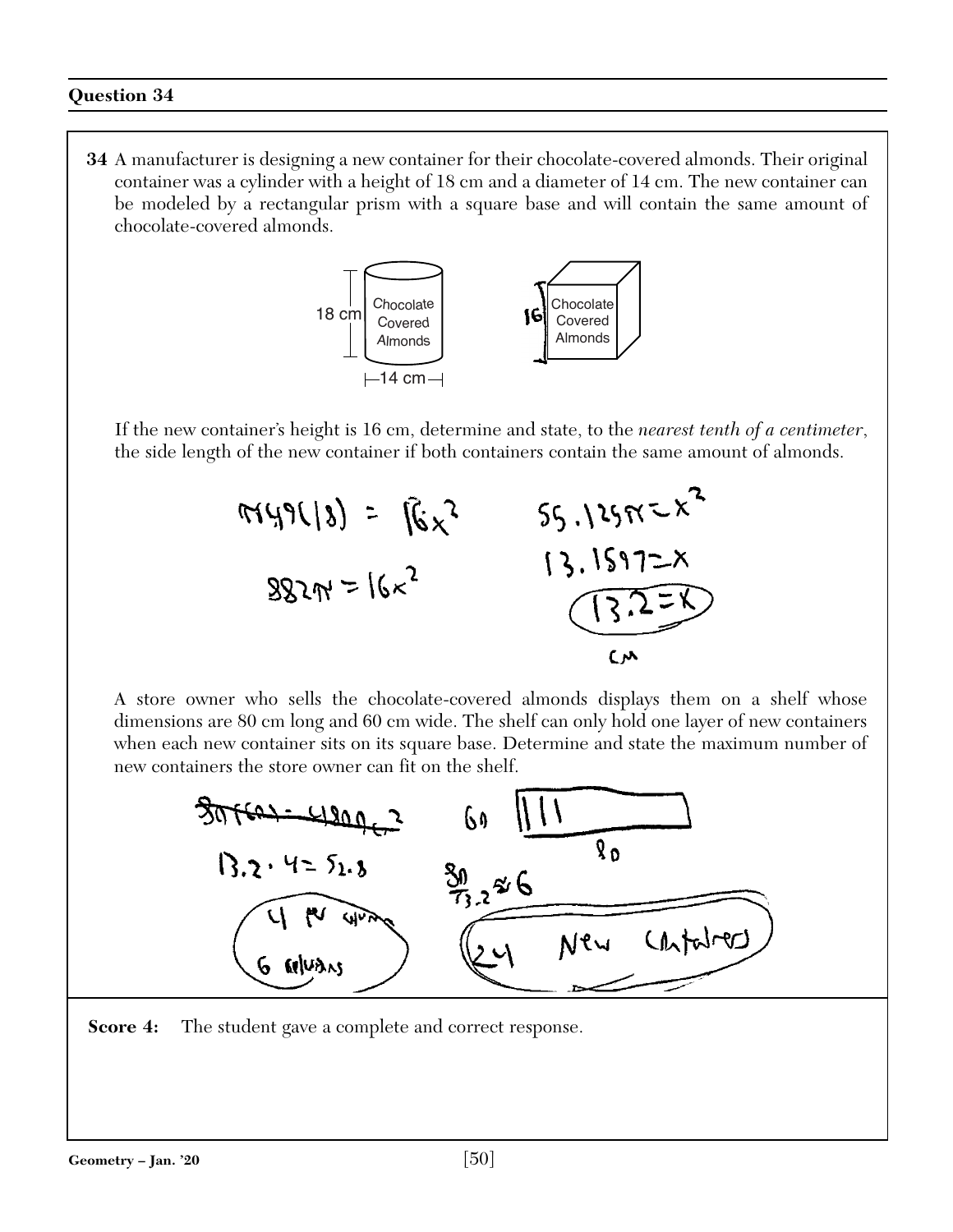**34** A manufacturer is designing a new container for their chocolate-covered almonds. Their original container was a cylinder with a height of 18 cm and a diameter of 14 cm. The new container can be modeled by a rectangular prism with a square base and will contain the same amount of chocolate-covered almonds.



If the new container's height is 16 cm, determine and state, to the *nearest tenth of a centimeter*,



A store owner who sells the chocolate-covered almonds displays them on a shelf whose dimensions are 80 cm long and 60 cm wide. The shelf can only hold one layer of new containers when each new container sits on its square base. Determine and state the maximum number of new containers the store owner can fit on the shelf.

| $\vee$<br>$\partial$ )<br>$\widehat{1\overline{3}}$ , $\overline{1}$ | 7以 |
|----------------------------------------------------------------------|----|
| 60<br>اڊ 3ا                                                          |    |

**Score 3:** The student made one rounding error in determining the side length of the container.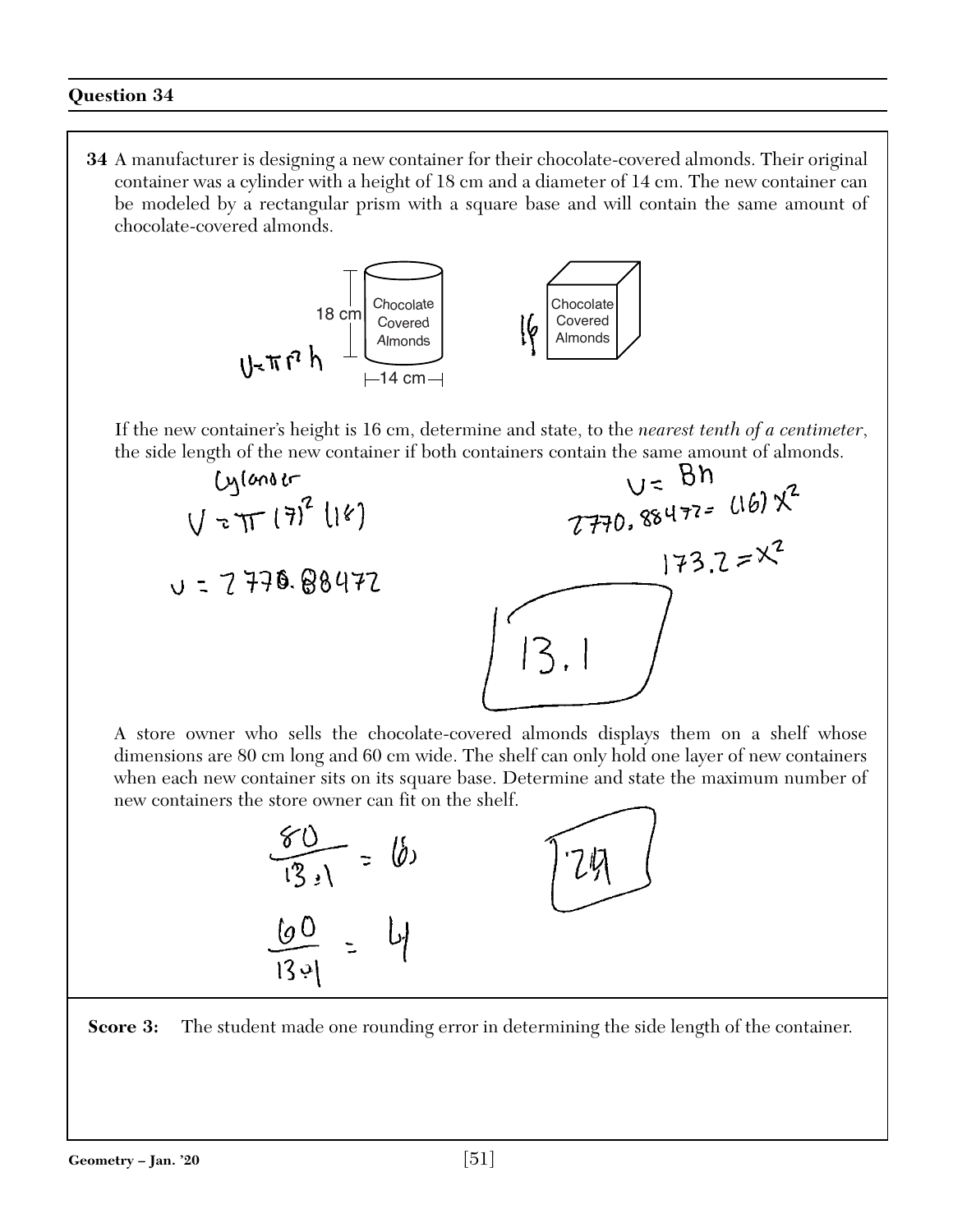**34** A manufacturer is designing a new container for their chocolate-covered almonds. Their original container was a cylinder with a height of 18 cm and a diameter of 14 cm. The new container can be modeled by a rectangular prism with a square base and will contain the same amount of chocolate-covered almonds.



If the new container's height is 16 cm, determine and state, to the *nearest tenth of a centimeter*, the side length of the new container if both containers contain the same amount of almonds.



A store owner who sells the chocolate-covered almonds displays them on a shelf whose dimensions are 80 cm long and 60 cm wide. The shelf can only hold one layer of new containers when each new container sits on its square base. Determine and state the maximum number of new containers the store owner can fit on the shelf.

**Score 3:** The student found the side length of 13.2, but no further correct work was shown.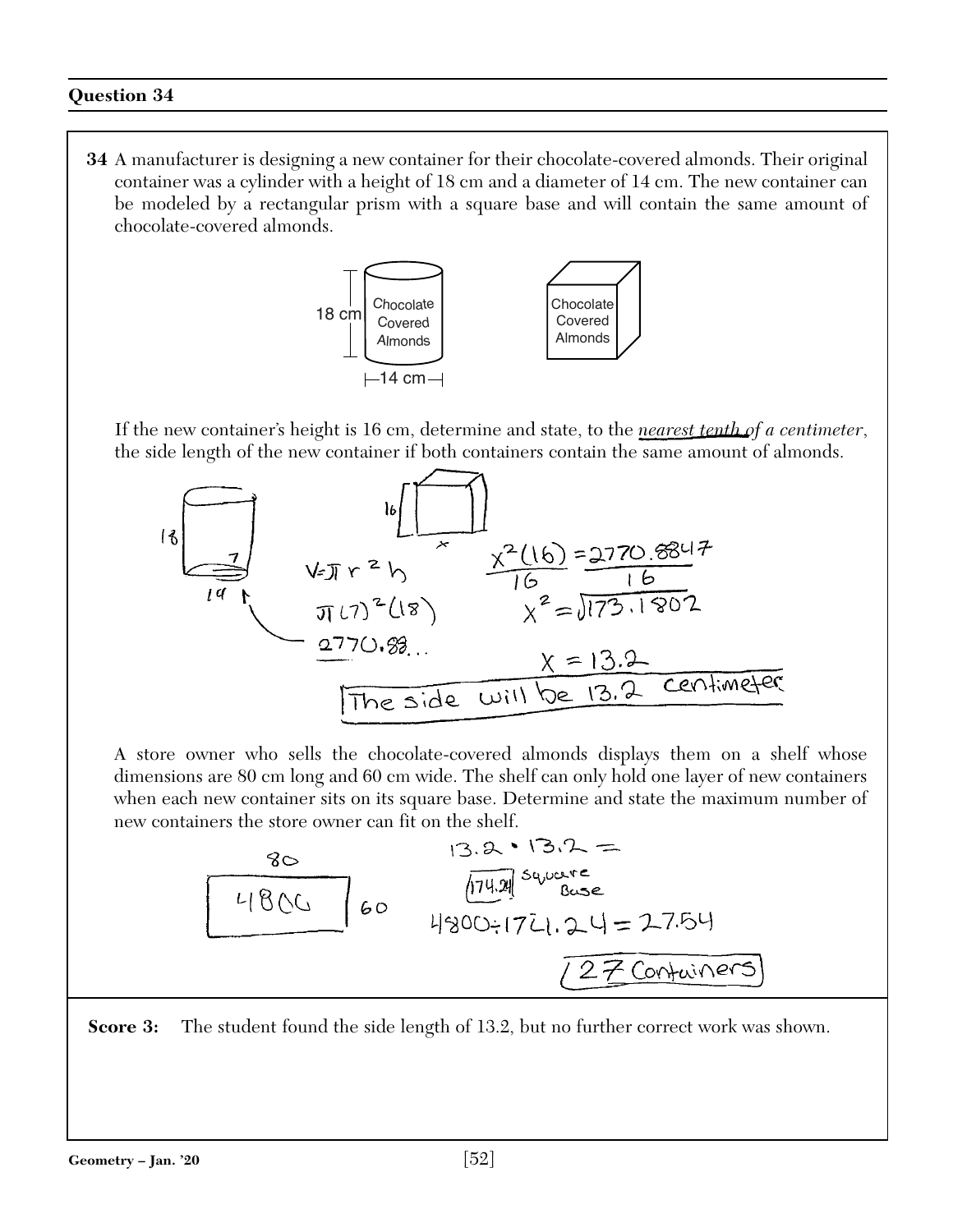**34** A manufacturer is designing a new container for their chocolate-covered almonds. Their original container was a cylinder with a height of 18 cm and a diameter of 14 cm. The new container can be modeled by a rectangular prism with a square base and will contain the same amount of chocolate-covered almonds.



If the new container's height is 16 cm, determine and state, to the *nearest tenth of a centimeter*,



A store owner who sells the chocolate-covered almonds displays them on a shelf whose dimensions are 80 cm long and 60 cm wide. The shelf can only hold one layer of new containers when each new container sits on its square base. Determine and state the maximum number of new containers the store owner can fit on the shelf.

$$
16\frac{1}{\frac{2}{\frac{30}{\text{cm}}}} = 16.60.80 \frac{\text{snelf}}{\text{2,704 cm}^{3}}
$$
  
16.800 cm<sup>3</sup>  
16.800 cm<sup>3</sup>  
16.800 cm<sup>3</sup>  
2,704 cm<sup>3</sup>  
28 contains

**Score 2:** The student made a rounding error in finding the side length of the new container. No further correct work was shown.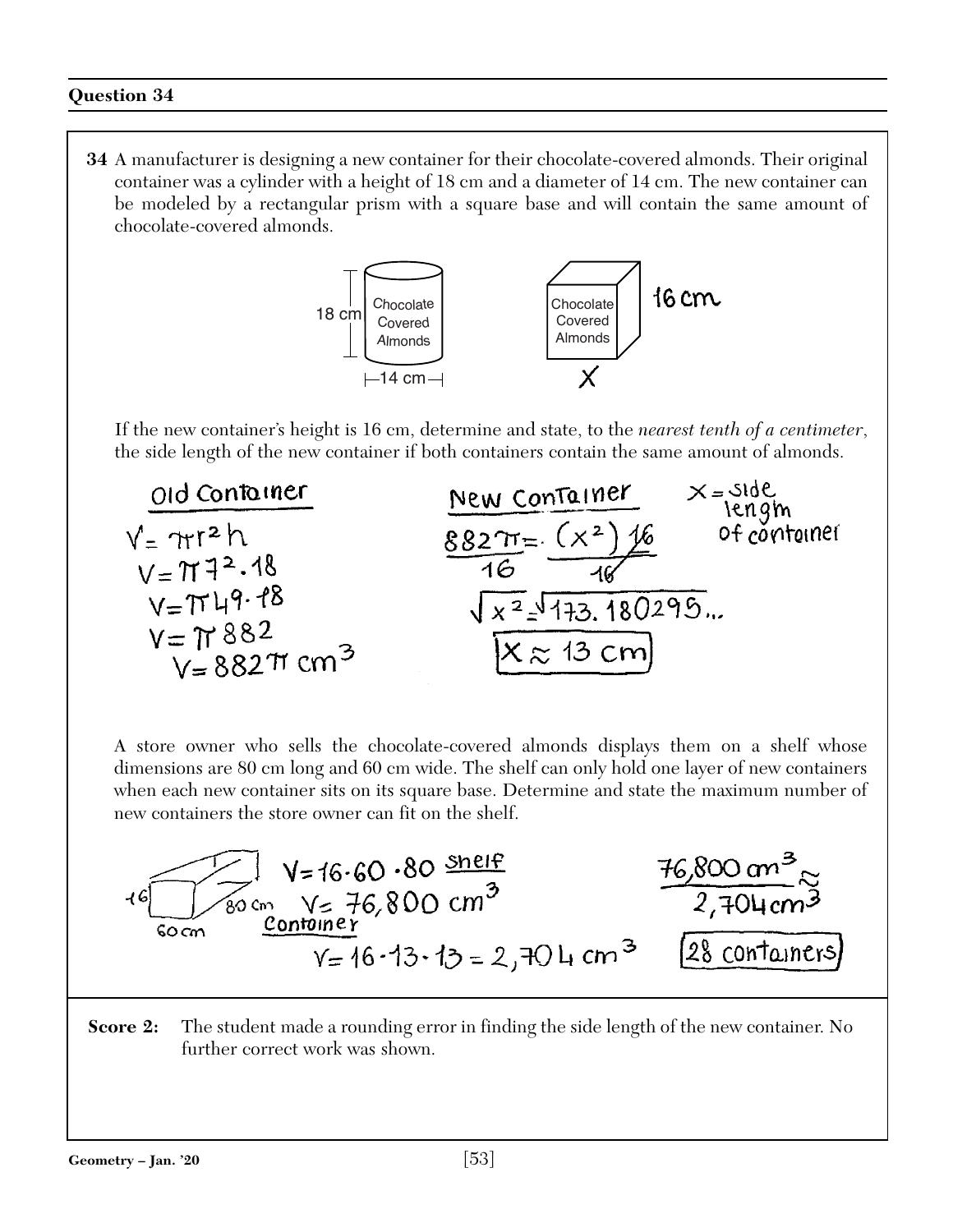**34** A manufacturer is designing a new container for their chocolate-covered almonds. Their original container was a cylinder with a height of 18 cm and a diameter of 14 cm. The new container can be modeled by a rectangular prism with a square base and will contain the same amount of chocolate-covered almonds.



If the new container's height is 16 cm, determine and state, to the *nearest tenth of a centimeter*, the side length of the new container if both containers contain the same amount of almonds.



A store owner who sells the chocolate-covered almonds displays them on a shelf whose dimensions are 80 cm long and 60 cm wide. The shelf can only hold one layer of new containers when each new container sits on its square base. Determine and state the maximum number of



**Score 1:** The student had a completely incorrect response to find the side length of the new container. The student used the incorrect side length to find an appropriate number of new containers.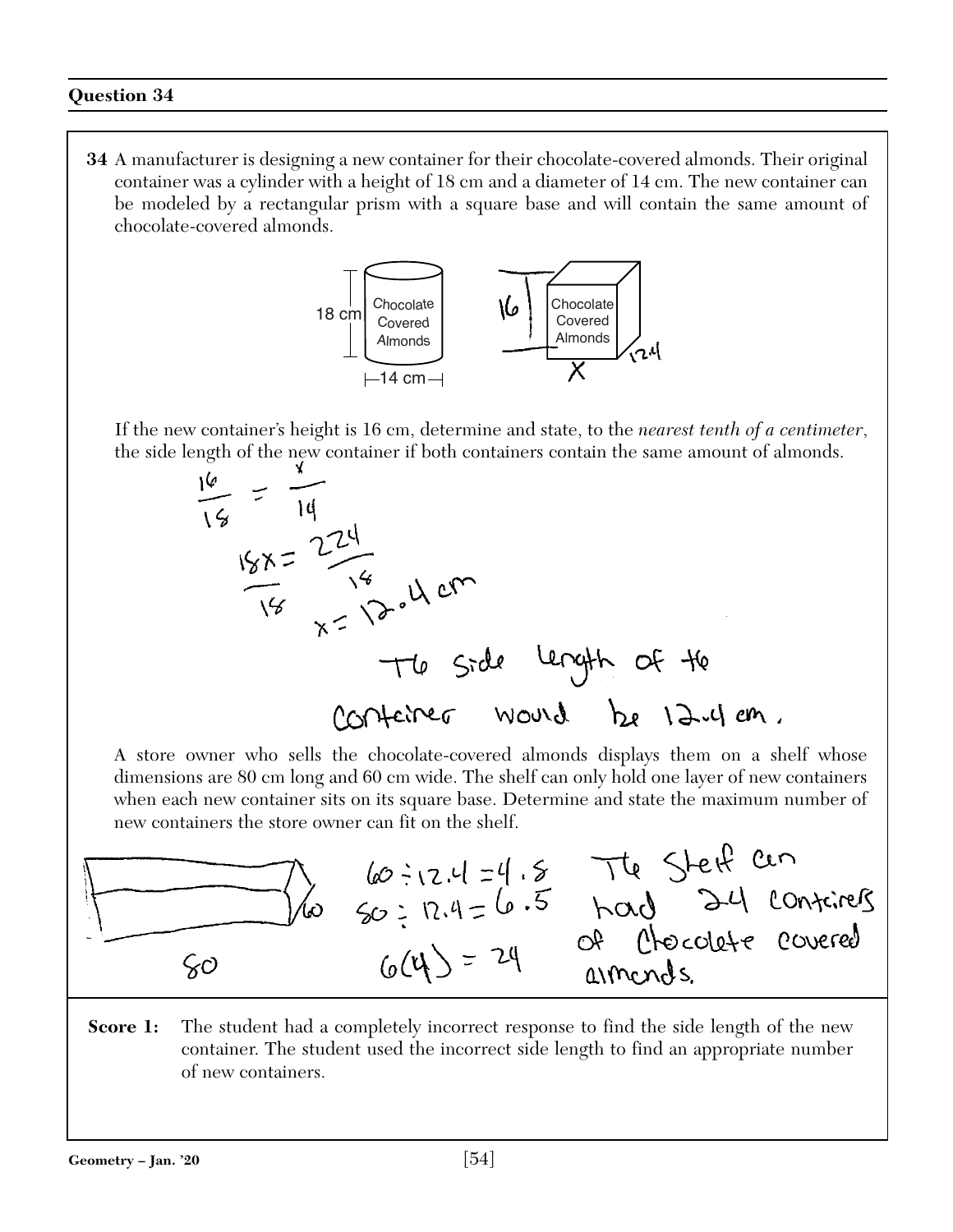**34** A manufacturer is designing a new container for their chocolate-covered almonds. Their original container was a cylinder with a height of 18 cm and a diameter of 14 cm. The new container can be modeled by a rectangular prism with a square base and will contain the same amount of chocolate-covered almonds.



If the new container's height is 16 cm, determine and state, to the *nearest tenth of a centimeter*, the side length of the new container if both containers contain the same amount of almonds.



A store owner who sells the chocolate-covered almonds displays them on a shelf whose dimensions are  $80 \text{ cm}$  long and 60 cm wide. The shelf can only hold one layer of new containers when each new container sits on its square base. Determine and state the maximum number of new containers the store owner can fit on the shelf.

**Score 1:** The student correctly found the volume of the cylinder, but no further correct work was shown.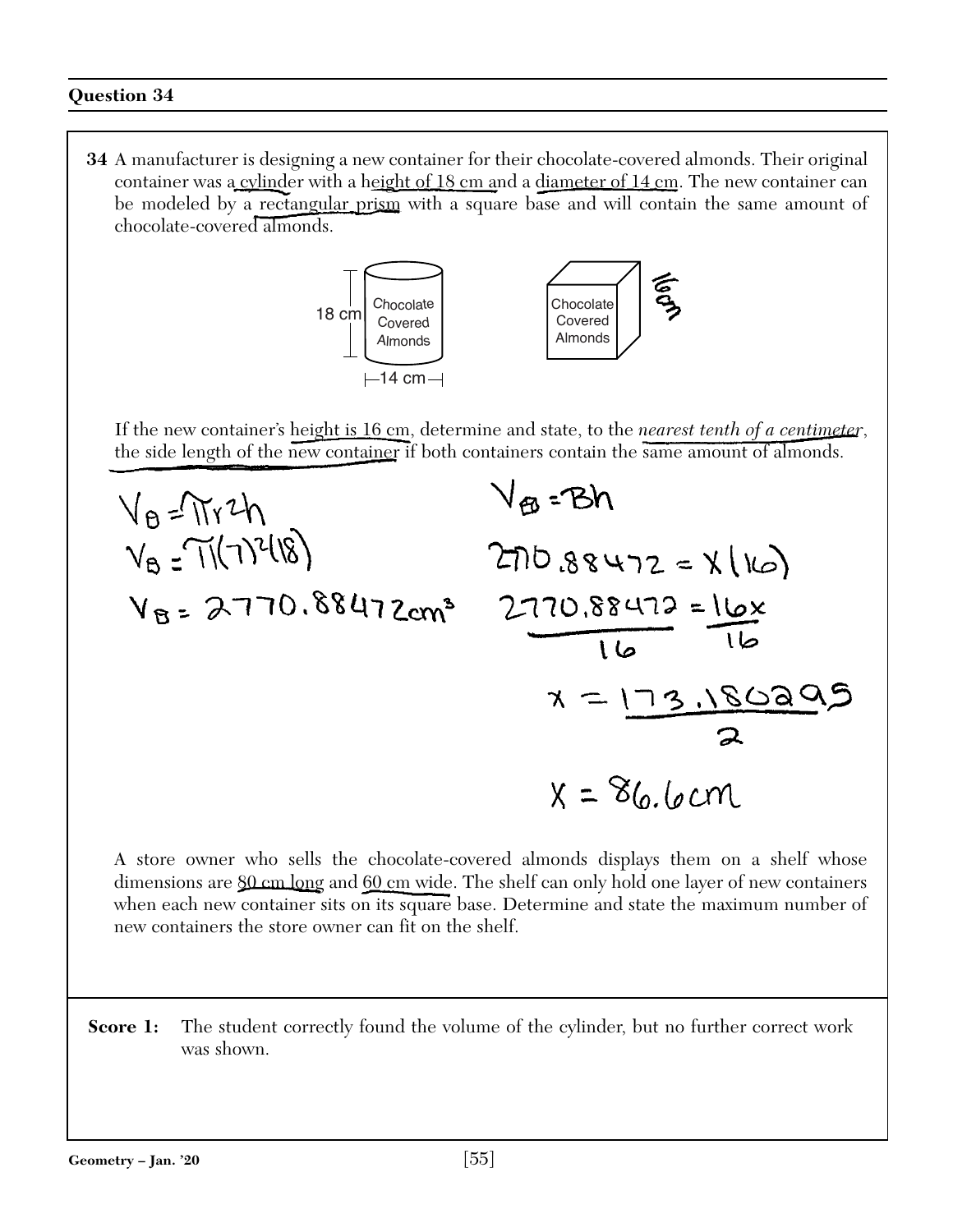**34** A manufacturer is designing a new container for their chocolate-covered almonds. Their original container was a cylinder with a height of 18 cm and a diameter of 14 cm. The new container can be modeled by a rectangular prism with a square base and will contain the same amount of chocolate-covered almonds.



If the new container's height is 16 cm, determine and state, to the *nearest tenth of a centimeter*, the side length of the new container if both containers contain the same amount of almonds.



A store owner who sells the chocolate-covered almonds displays them on a shelf whose dimensions are 80 cm long and 60 cm wide. The shelf can only hold one layer of new containers when each new container sits on its square base. Determine and state the maximum number of new containers the store owner can fit on the shelf.

**Score 0:** The student gave a completely incorrect response.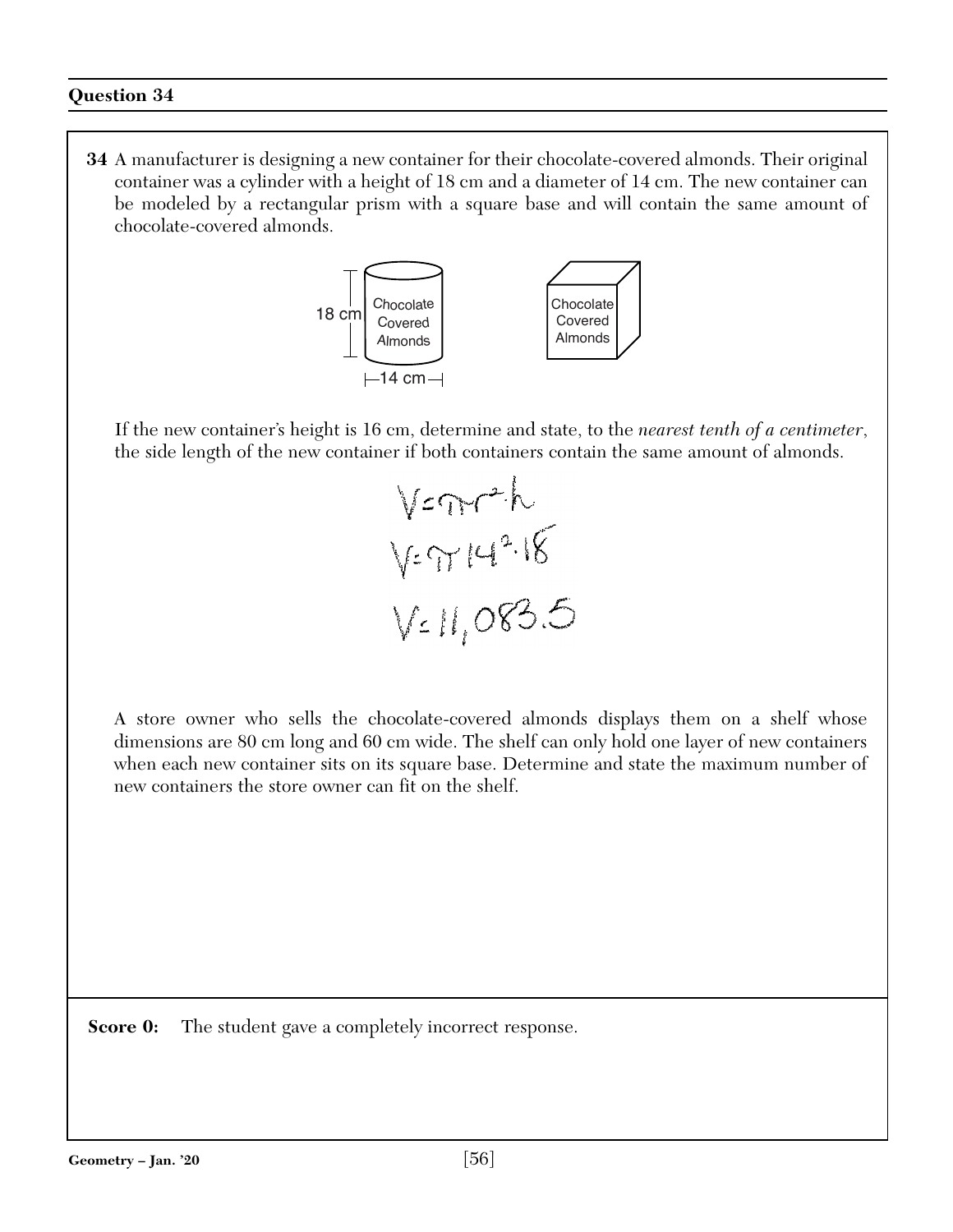**35** In quadrilateral *ABCD*, *E* and *F* are points on  $\overline{BC}$  and  $\overline{\phantom{a}}$ bints on *BC* and *AD*, respectively, and *BGD* and *EGF* are drawn such that  $\angle ABC \cong \angle CDG$ ,  $AB \cong CD$ , and  $CE \cong AF$ . E B C G A <del>/ ||| ///</del> D<br>F  $\overline{\phantom{a}}$  $\overline{\phantom{a}}$ Prove:  $FG \cong$ *EG* Reason . Statement M Quad ABCD, E and F are points  $O$  Given On BC and AD and BGD and  $EGF$  are drawn.  $3 ABC \cong 4CIG$  $\overline{AB} \cong \overline{CD}$ , and  $\overline{CE} \cong \overline{AF}$ 2 Reflexive property.  $\circledcirc$   $\overline{BD} \cong \overline{BD}$  $\circled{3}$  8AS  $(3)$   $\triangle$  ABD  $\cong$   $\triangle$  C DB (4) CPCTC  $\overline{4}$   $\overline{8}$   $\overline{6}$   $\cong$   $\overline{R}$ S segment addition post.  $\bigoplus \overline{\mathbb{B}e} + \overline{\mathbb{C}e} \cong \overline{\mathbb{AF}} + \overline{\mathbb{D}F}$  $\circledB$   $\overline{BE}$   $\cong$   $\overline{DF}$ 6 subtraction property  $\bigoplus$  vertical  $4's$  are  $\cong$  $\theta$   $\angle$  BGE  $\cong$   $\angle$  DGF  $\overset{\sim}{\textcircled{8}}$   $\textcircled{4}$  CBD  $\cong$   $\textcircled{4}$  ADB 8 CPCTC  $\overset{\circ}{\mathcal{O}}$   $\Delta$ EBG  $\cong$   $\Delta$ FDG  $AAS$ 9)  $\overline{10}$  FG  $\cong$  EG (10) CPCTC

**Score 6:** The student gave a complete and correct response.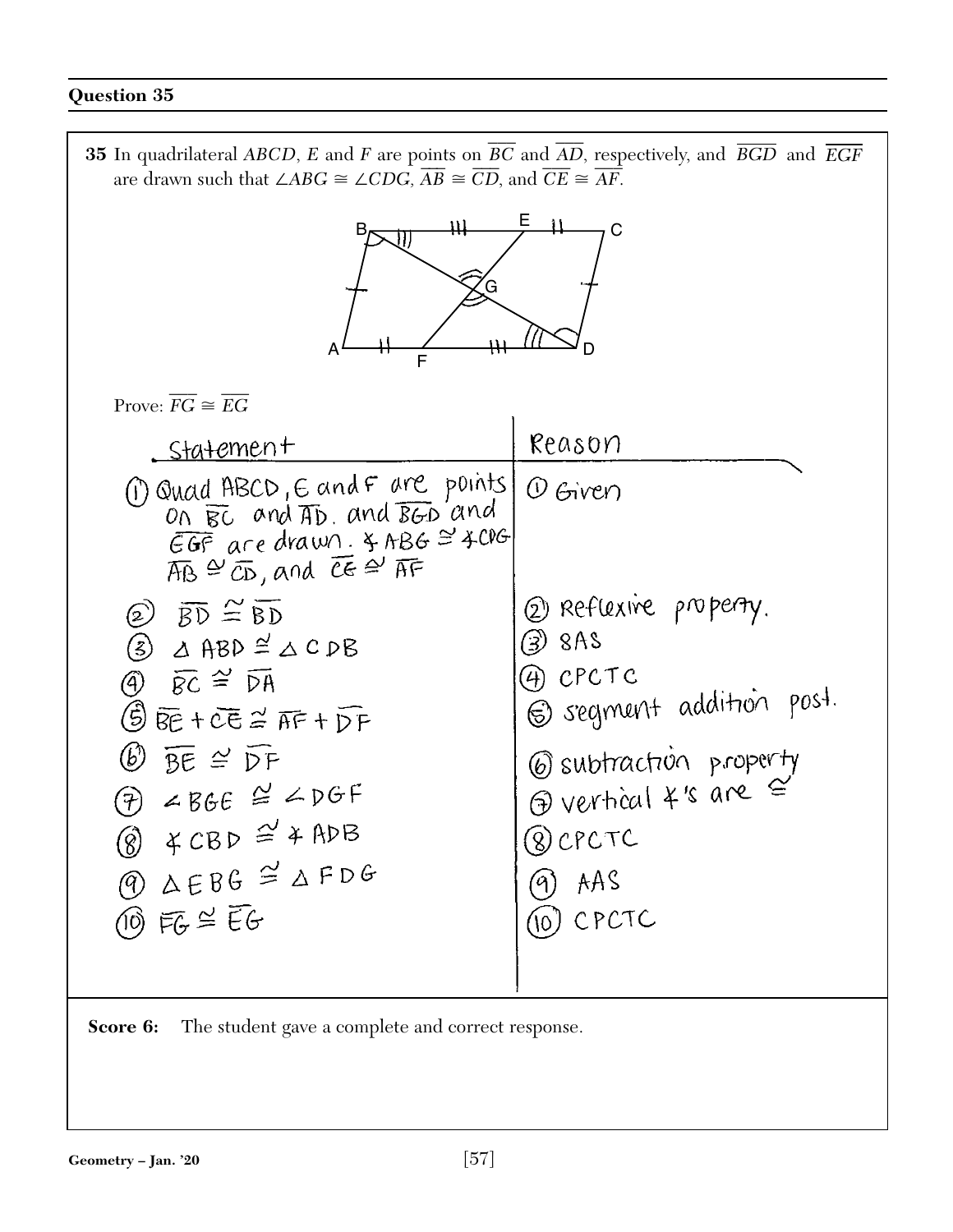**35** In quadrilateral *ABCD*, *E* and *F* are points on  $\overline{BC}$  and  $\overline{\phantom{a}}$ bints on *BC* and *AD*, respectively, and *BGD* and *EGF* are drawn such that  $\angle ABC \cong \angle CDG$ ,  $AB \cong CD$ , and  $CE \cong AF$ . C E G B



**Score 5:** The student did not prove  $\overline{AD}$   $\parallel$ *BC* to prove step 6.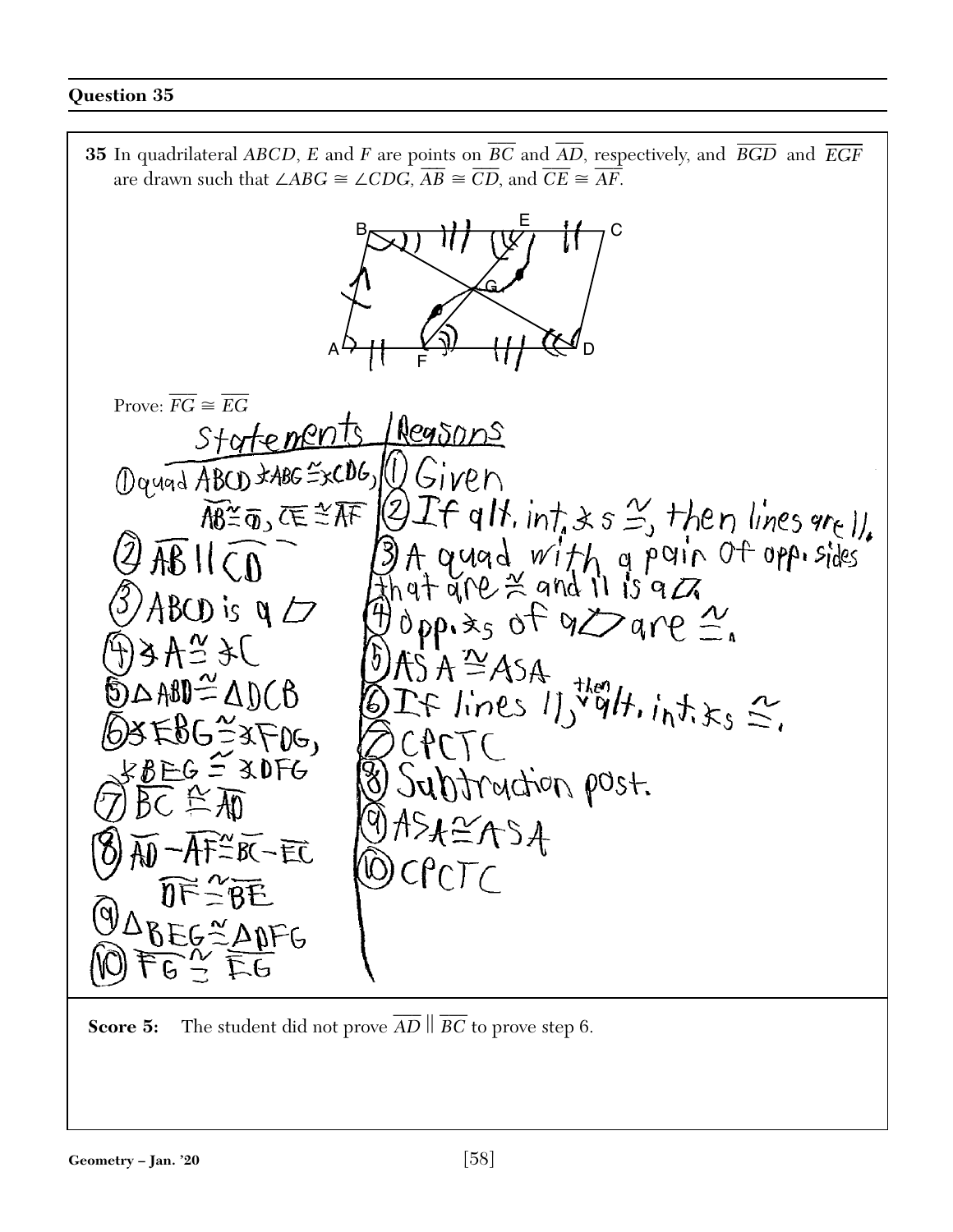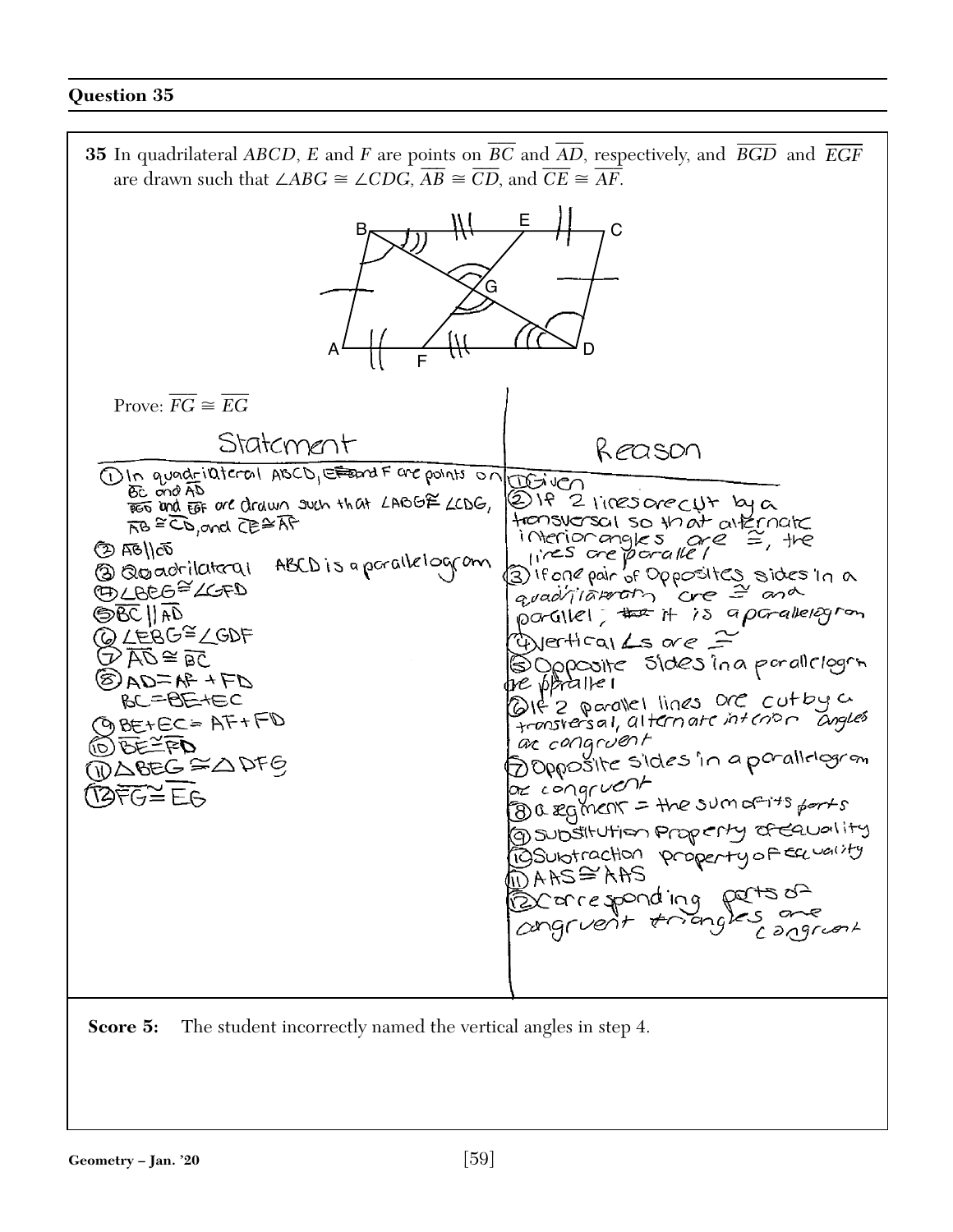**35** In quadrilateral *ABCD*, *E* and *F* are points on  $\overline{BC}$  and  $\overline{AD}$ , respectively, and  $\overline{BGD}$  and  $\overline{EGF}$  $\overline{\phantom{a}}$ are drawn such that  $\angle ABC \cong \angle CDG$ ,  $AB \cong CD$ , and  $CE \cong AF$ .



**Score 4:** The student did not prove  $\overline{\phantom{a}}$  $\overline{AD} \parallel$ \_\_\_ *BC* to prove step 5 and did not show subtraction to prove step 6.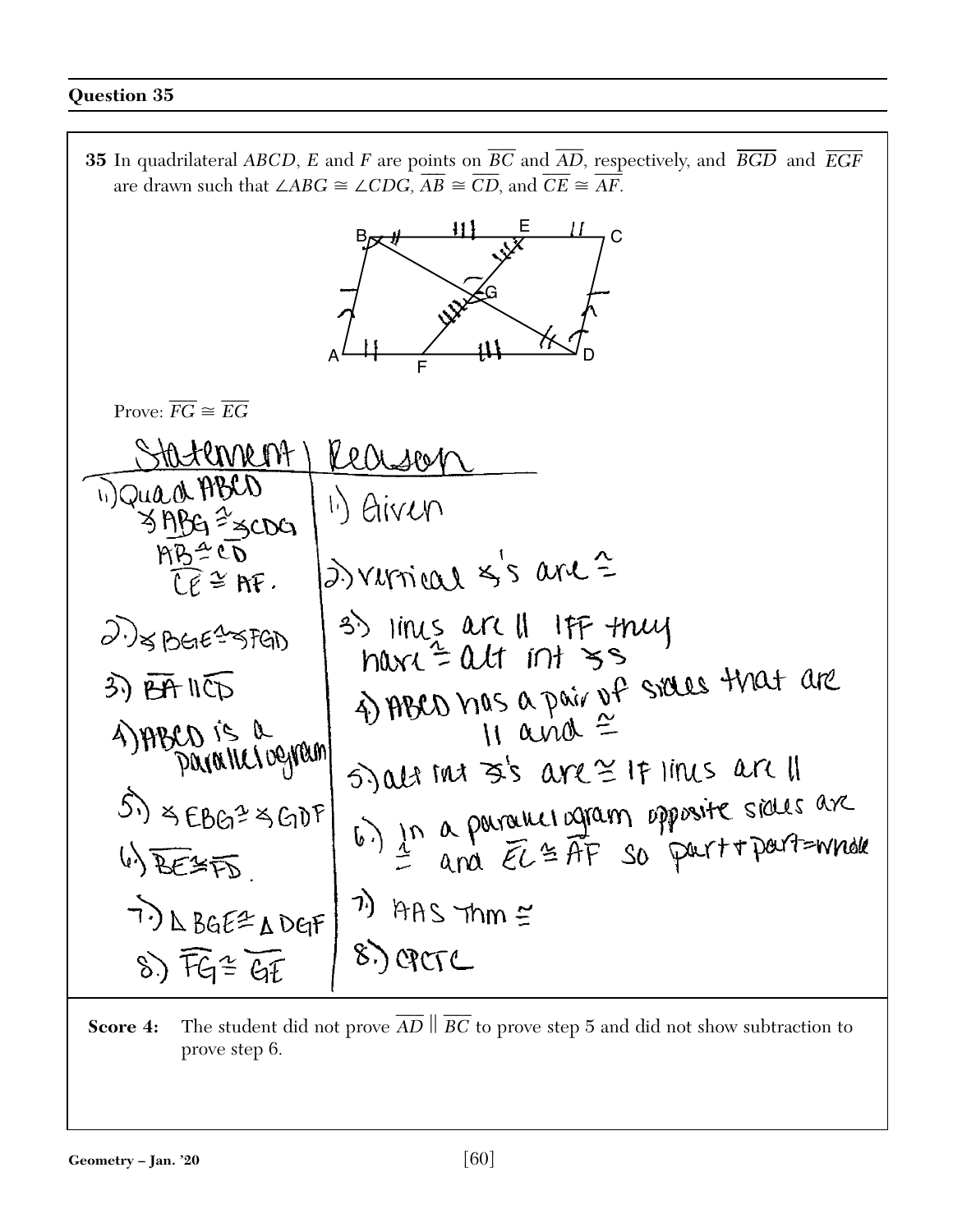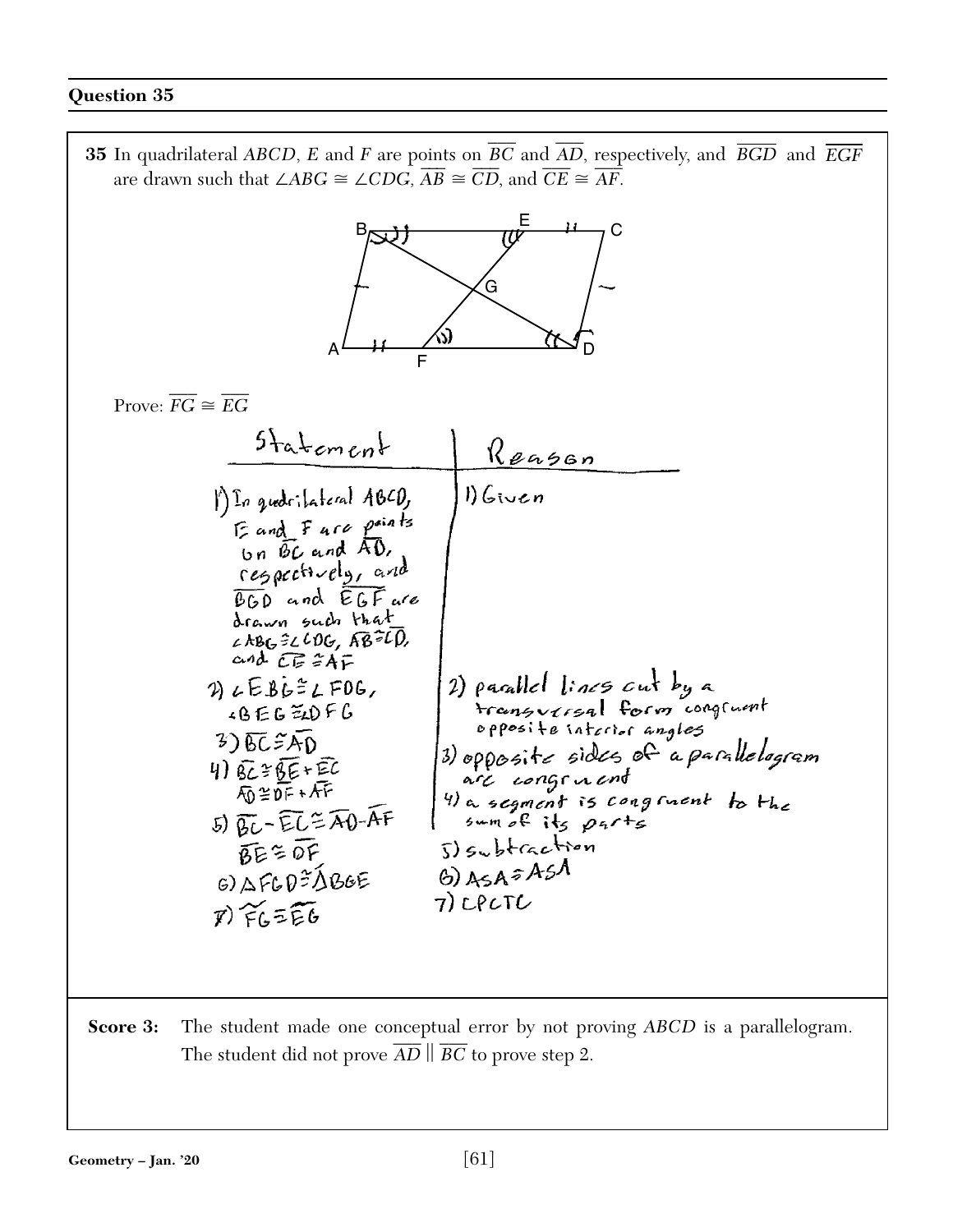**35** In quadrilateral *ABCD*, *E* and *F* are points on  $\overline{BC}$  and  $\overline{AD}$ , respectively, and  $\overline{BGD}$  and  $\overline{EGF}$  $\overline{\phantom{a}}$ are drawn such that  $\angle ABC \cong \angle CDG$ ,  $AB \cong CD$ , and  $CE \cong AF$ .

 $\neg$  C  $\overbrace{F}$  D E G A B

Prove:  $\overline{\phantom{a}}$  $FG \cong$  $\overline{\phantom{a}}$ *EG*

1 quedition ABO E+F in points OGner Derible lines & attender intelier  $\widehat{\bigoplus}$   $\overline{AB}$   $\mathcal{H}$ oftes company Dealhtogram 7 opposite sides partes 2 parihogan ABCD  $\overline{P}$  AFD  $\cong$  CEB Deposiblegam have general ogles &  $62/492C$ **BABAD EARB** conservating and obtempoint thinks  $0$  FG=  $E$ G ge toyant

**Score 2:** The student proved *ABCD* is a parallelogram and  $\triangle ABD \cong \triangle CDB$ .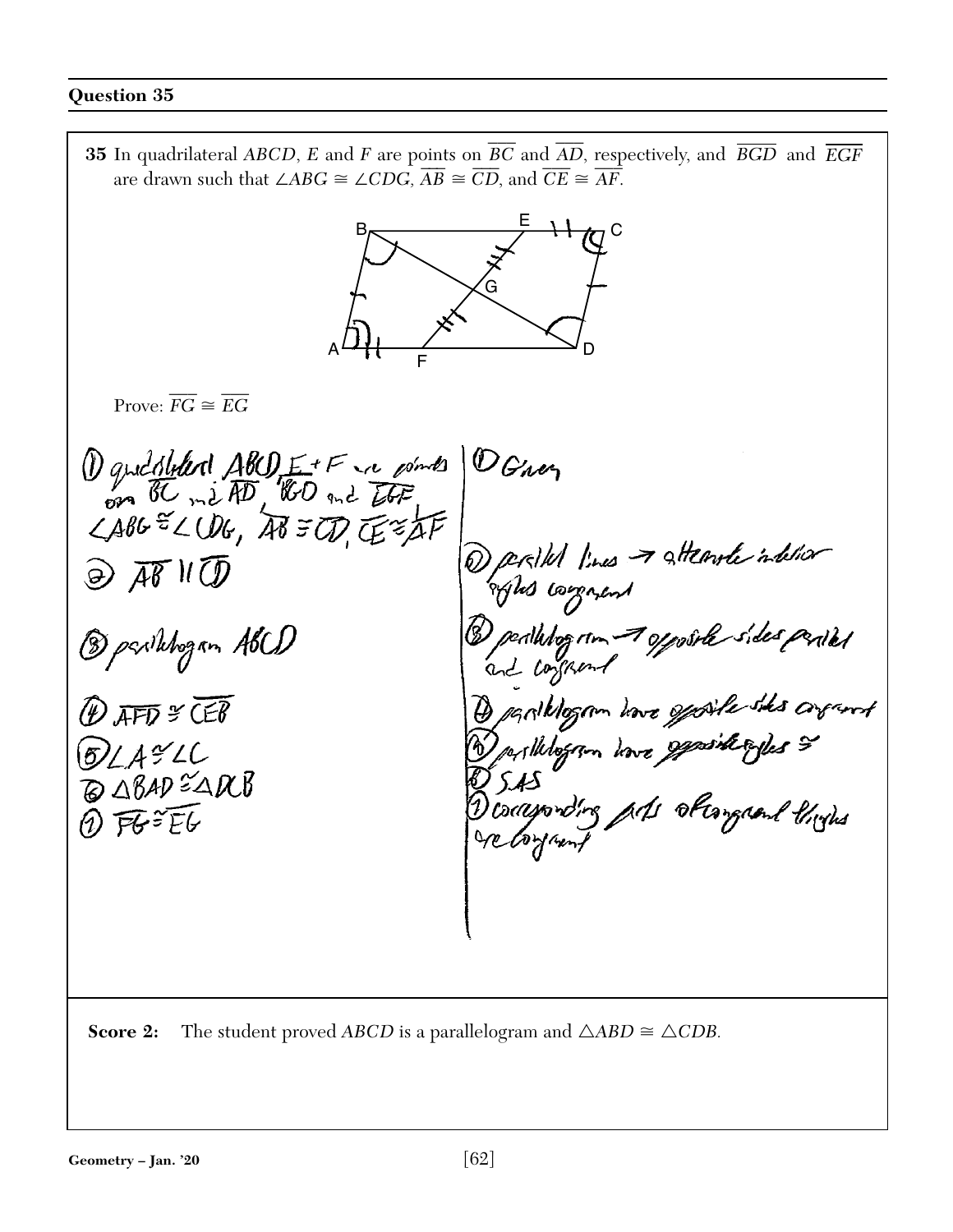**35** In quadrilateral *ABCD*, *E* and *F* are points on  $\overline{BC}$  and  $\overline{AD}$ , respectively, and  $\overline{BGD}$  and  $\overline{EGF}$  $\overline{\phantom{a}}$ are drawn such that  $\triangle ABC \cong \angle CDG$ ,  $AB \cong CD$ , and  $CE \cong AF$ . E B  $\overline{\Theta}$ G A /<br>F  $\overline{\phantom{a}}$  $\overline{\phantom{a}}$ Prove:  $FG \cong$ *EG* Statements Reasons 1 quadrilatoral ABCD, (D Given (2) A quadrilateral with two congruent<br>sides has 11 lines Eard Fare points on BC ard AD, tespectively, BGD and EGF are 3 2 // lines cut by a transversal farms drawn such that XABG = XCOG  $\overline{AB}$   $\cong$   $\overline{CD}$ , and  $\overline{CE}$   $\cong$   $\overline{AF}$  $Congvert$   $4$  s- $\bigoplus_{V}$  ertical  $4s$  are  $\approx$  $\textcircled{2}$  to 11 AD SAA similarity therom  $QACBE \cong XGDF$  $94.86E \n~106F$  $\odot$  croto (3) G is the md. pt of FE  $O$   $\Delta$ FGO  $\sim$   $\Delta$ EGB 直全雨  $\overline{Q}$  FG  $\cong$  EG **Score 1:** The student had only one correct relevant statement and reason in step 4.